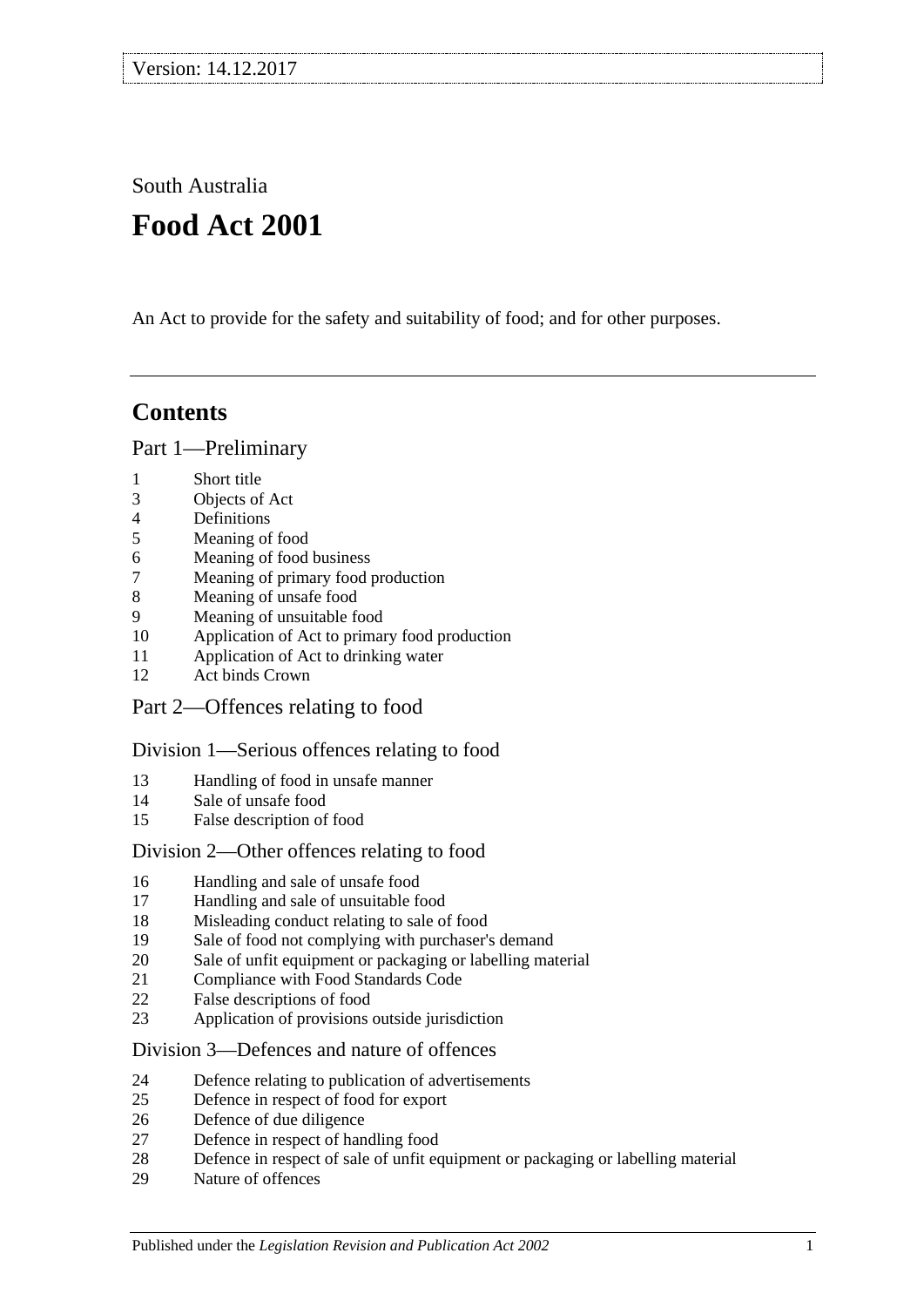#### [Alternative verdicts for serious food offences](#page-17-2)

#### [Part 3—Emergency powers](#page-18-0)

- [Making of order](#page-18-1)
- [Nature of order](#page-18-2)
- [Special provisions relating to recall orders](#page-18-3)
- [Manner of making orders](#page-19-0)
- [Review of order](#page-19-1)
- [Failure to comply with emergency order](#page-20-0)

#### [Part 4—Inspection and seizure powers](#page-20-1)

#### [Division 1—Inspection](#page-20-2)

- [Powers of authorised officers](#page-20-3)
- [Search warrants](#page-22-0)
- [Failure to comply with requirements of authorised officers](#page-22-1)
- [False information](#page-22-2)
- [Obstructing or impersonating authorised officers](#page-22-3)

#### [Division 2—Seizure](#page-23-0)

[Seizure](#page-23-1)

#### [Part 5—Improvement notices and prohibition orders](#page-25-0)

- [Unclean or unfit premises, vehicles or equipment](#page-25-1)
- [Improvement notice](#page-25-2)
- [Compliance with improvement notice](#page-26-0)
- [Prohibition order](#page-26-1)
- [Scope of notices and orders](#page-27-0)
- [Notices and orders to contain certain information](#page-27-1)
- [Request for re-inspection](#page-27-2)
- [Contravention of improvement notice or prohibition order](#page-28-0)<br>51 Review of decision to refuse certificate of clearance
- [Review of decision to refuse certificate of clearance](#page-28-1)
- [Review of order](#page-28-2)

## [Part 6—Taking and analysis of samples](#page-29-0)

#### [Division 1—Taking of samples](#page-29-1)

- [Proprietor to be informed](#page-29-2)<br>54 Payment for sample
- [Payment for sample](#page-29-3)
- [Samples from vending machines](#page-29-4)
- [Packaged food](#page-29-5)
- Procedure [to be followed](#page-29-6)
- [Samples to be submitted for analysis](#page-30-0)

#### [Division 2—Procedures relating to analyses](#page-30-1)

- [Compliance with Food Standards Code](#page-30-2)
- [Certificate of analysis](#page-30-3)

#### [Division 3—Approval of laboratories](#page-31-0)

- [Approval of laboratories](#page-31-1)
- [Term of approval](#page-31-2)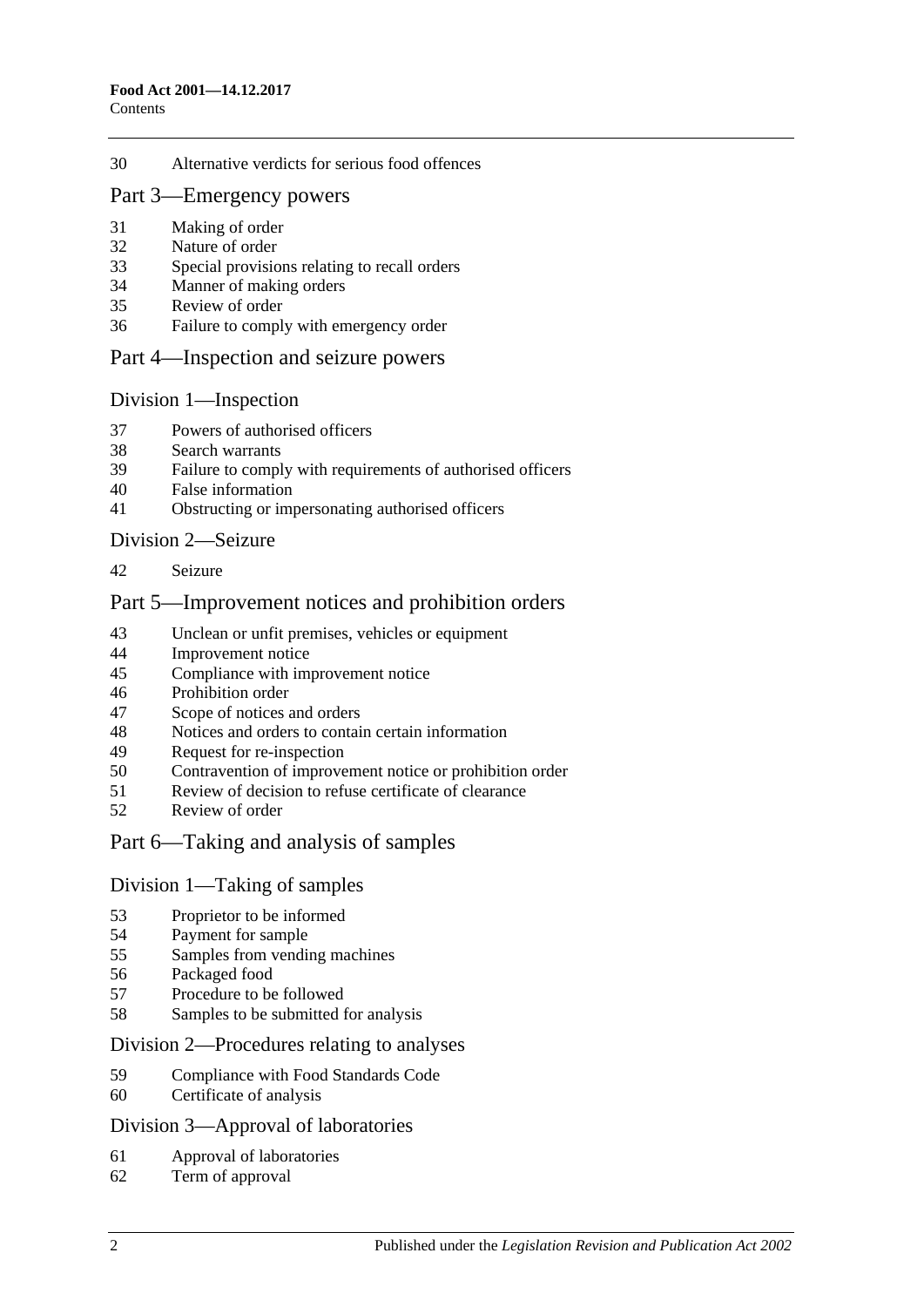- [Approved laboratory to give notice of certain interests](#page-32-0)
- [Variation of conditions or suspension or cancellation of approval of laboratory](#page-32-1)
- [Review of decisions relating to approval](#page-33-0)
- [List of approved laboratories to be maintained](#page-33-1)

### [Division 4—Approval of analysts](#page-33-2)

- [Approval of persons to carry out analyses](#page-33-3)
- [Term of approval](#page-33-4)
- [Approved analyst to give notice of certain interests](#page-34-0)
- [Variation of conditions or suspension or cancellation of approval of analyst](#page-34-1)
- [Review of decisions relating to approval](#page-34-2)
- [List of approved analysts to be maintained](#page-35-0)

## [Part 7—Auditing](#page-35-1)

## [Division 1—Approval of food safety auditors](#page-35-2)

- [Approval of food safety auditors](#page-35-3)
- [Term of approval](#page-35-4)
- [Food safety auditor to give notice of certain interests](#page-36-0)
- [Variation of conditions or suspension or cancellation of approval of auditor](#page-36-1)
- [Review of decisions relating to approvals](#page-37-0)

#### [Division 2—Auditing and reporting requirements](#page-37-1)

- [Food safety programs and auditing requirements](#page-37-2)
- [Priority classification system and frequency of auditing](#page-38-0)
- [Duties of food safety auditors](#page-38-1)
- [Reporting requirements](#page-38-2)
- [Redetermination of frequency of auditing](#page-39-0)
- [Certificates of authority of food safety auditors](#page-40-0)
- [List of food safety auditors to be maintained](#page-40-1)
- [Obstructing or impersonating food safety auditors](#page-40-2)

#### [Part 8—Notification of food businesses](#page-40-3)

[Notification of food businesses](#page-40-4)

#### [Part 9—Administration](#page-41-0)

#### [Division 1—Relevant authority](#page-41-1)

- [Provision relating to functions](#page-41-2)
- [Delegations by relevant authority](#page-41-3)

## [Division 2—Functions of enforcement agencies](#page-42-0)

- [Functions of enforcement agencies in relation to this Act](#page-42-1)<br>90 Conditions on exercise of functions by enforcement agency
- [Conditions on exercise of functions by enforcement agencies](#page-42-2)
- [Delegations by enforcement agency](#page-42-3)
- [Exercise of functions by enforcement agencies](#page-43-0)
- [Reports by enforcement agencies](#page-43-1)

## [Division 3—Appointment of authorised officers](#page-43-2)

- [Appointment of authorised officers](#page-43-3)
- [Certificates of authority](#page-43-4)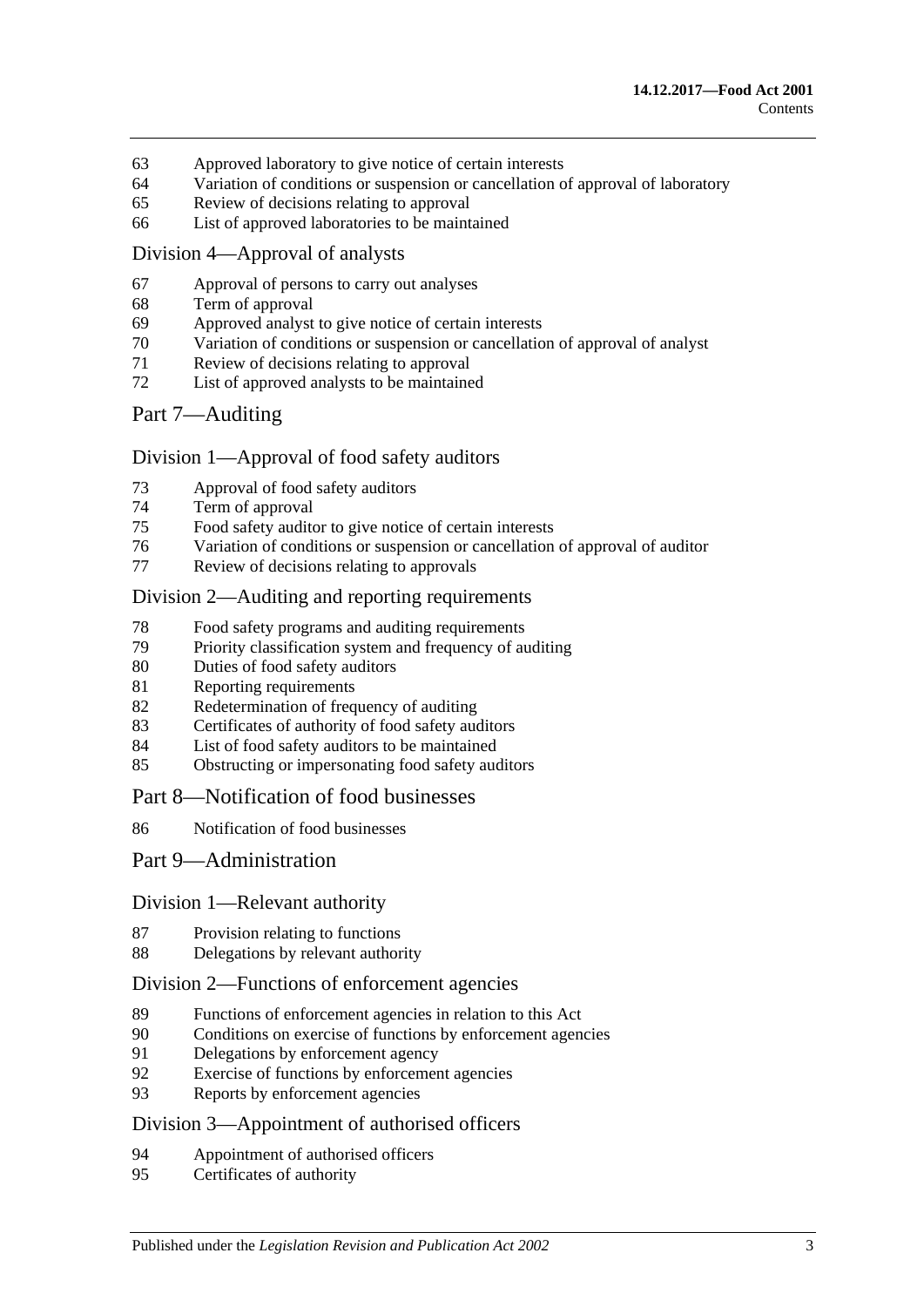[Division 4—Agreement and consultation with local government sector on](#page-43-5)  [administration and enforcement of Act](#page-43-5)

96 [Agreement and consultation with local government sector](#page-43-6)

## [Part 10—Procedural and evidentiary provisions](#page-44-0)

- 97 [Offences by employers](#page-44-1)
- 98 [Offences by bodies corporate](#page-44-2)<br>99 Liability of employees and ag
- [Liability of employees and agents](#page-44-3)
- 100 [No defence to allege deterioration of sample](#page-45-0)
- 101 [Onus to prove certain matters on defendant](#page-45-1)
- 102 [Presumptions](#page-45-2)
- 103 [Certificate evidence and evidence of analysts](#page-46-0)
- 104 [Power of court to order further analysis](#page-47-0)
- 105 [Court may order costs and expenses](#page-47-1)
- 106 [Court may order forfeiture](#page-47-2)
- 107 [Court may order corrective advertising](#page-47-3)

#### [Part 11—Miscellaneous](#page-47-4)

- 108 [Special power of exemption](#page-47-5)
- 109 [Annual report](#page-48-0)
- 110 [Protection from liability](#page-48-1)
- 111 [Disclosure of certain confidential information](#page-48-2)
- 112 [Disclosure of certain information](#page-48-3)
- 113 [Regulations](#page-49-0)
- 115 [Savings and transitional regulations](#page-51-0)

## [Legislative history](#page-52-0)

## <span id="page-3-0"></span>**The Parliament of South Australia enacts as follows:**

# **Part 1—Preliminary**

## <span id="page-3-1"></span>**1—Short title**

This Act may be cited as the *Food Act 2001*.

## <span id="page-3-2"></span>**3—Objects of Act**

The objects of this Act include the following:

- (a) to ensure food for sale is both safe and suitable for human consumption;
- (b) to prevent misleading conduct in connection with the sale of food;
- (c) to provide for the application in this jurisdiction of the Food Standards Code.

## <span id="page-3-3"></span>**4—Definitions**

(1) In this Act, unless the contrary intention appears—

#### *advertisement* means—

- (a) any words, whether written or spoken; or
- (b) any pictorial representation or design; or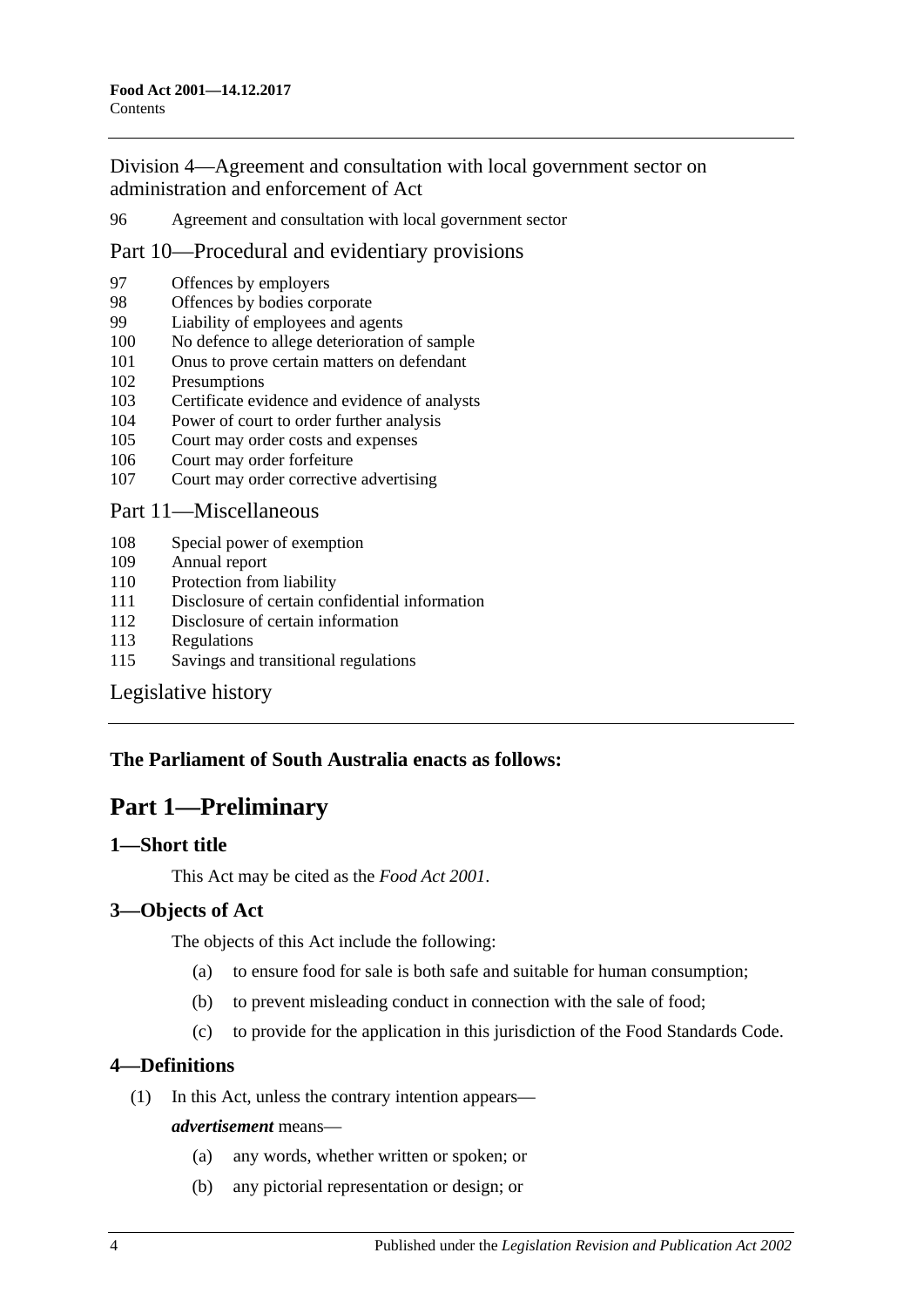(c) any other representation by any means at all,

used or apparently used to promote, directly or indirectly, the sale of food;

*analysis* includes any examination or testing of food or any other thing;

*animal* includes an amphibian, bird, crustacean, fish, mollusc or reptile;

*appropriate enforcement agency* means, in relation to the provision in which the expression is used, the enforcement agency prescribed by the regulations for the purposes of that provision;

*approved analyst* means a person approved under [Division 4](#page-33-2) of [Part 6;](#page-29-0)

*approved form* means the form approved from time to time by the relevant authority;

*approved laboratory* means a laboratory approved under [Division 3](#page-31-0) of [Part 6;](#page-29-0)

*Australia New Zealand Food Authority* means the Australia New Zealand Food Authority constituted by the *Australia New Zealand Food Authority Act 1991* of the Commonwealth;

*authorised officer* means a person appointed under [Division 3](#page-43-2) of [Part 9;](#page-41-0)

*business day* means a day that is not a Saturday, Sunday or Public Holiday;

*council* means—

- (a) a council under the *[Local Government Act](http://www.legislation.sa.gov.au/index.aspx?action=legref&type=act&legtitle=Local%20Government%20Act%201999) 1999*; or
- (b) a body established by a council or councils under the *[Local Government](http://www.legislation.sa.gov.au/index.aspx?action=legref&type=act&legtitle=Local%20Government%20Act%201999)  Act [1999](http://www.legislation.sa.gov.au/index.aspx?action=legref&type=act&legtitle=Local%20Government%20Act%201999)*;

*enforcement agency* means—

- (a) the relevant authority; or
- (b) any person or body, or a person or body within a class of persons or bodies, prescribed by the regulations for the purposes of this definition;

<span id="page-4-0"></span>*equipment* means the whole or part of—

- (a) any utensil, machinery, instrument, device, apparatus or appliance that is used, or that is designed or intended for use, in or in connection with the handling of food; or
- (b) any substance, utensil, machinery, instrument, device, apparatus or appliance that is used, or that is designed or intended for use, in cleaning anything referred to in [paragraph](#page-4-0) (a);

*examine* includes weigh, count, test or measure;

*food* has the meaning given by [section](#page-7-0) 5:

*food business* has the meaning given by [section](#page-7-1) 6;

*food safety auditor* means a person approved under [Division 1](#page-35-2) of [Part 7;](#page-35-1)

*Food Safety Standards* means the standards contained in Chapter 3 of the Food Standards Code;

*Food Standards Code* means the Australia New Zealand Food Standards Code as defined in the *Australia New Zealand Food Authority Act 1991* of the Commonwealth, as adopted or incorporated by the regulations;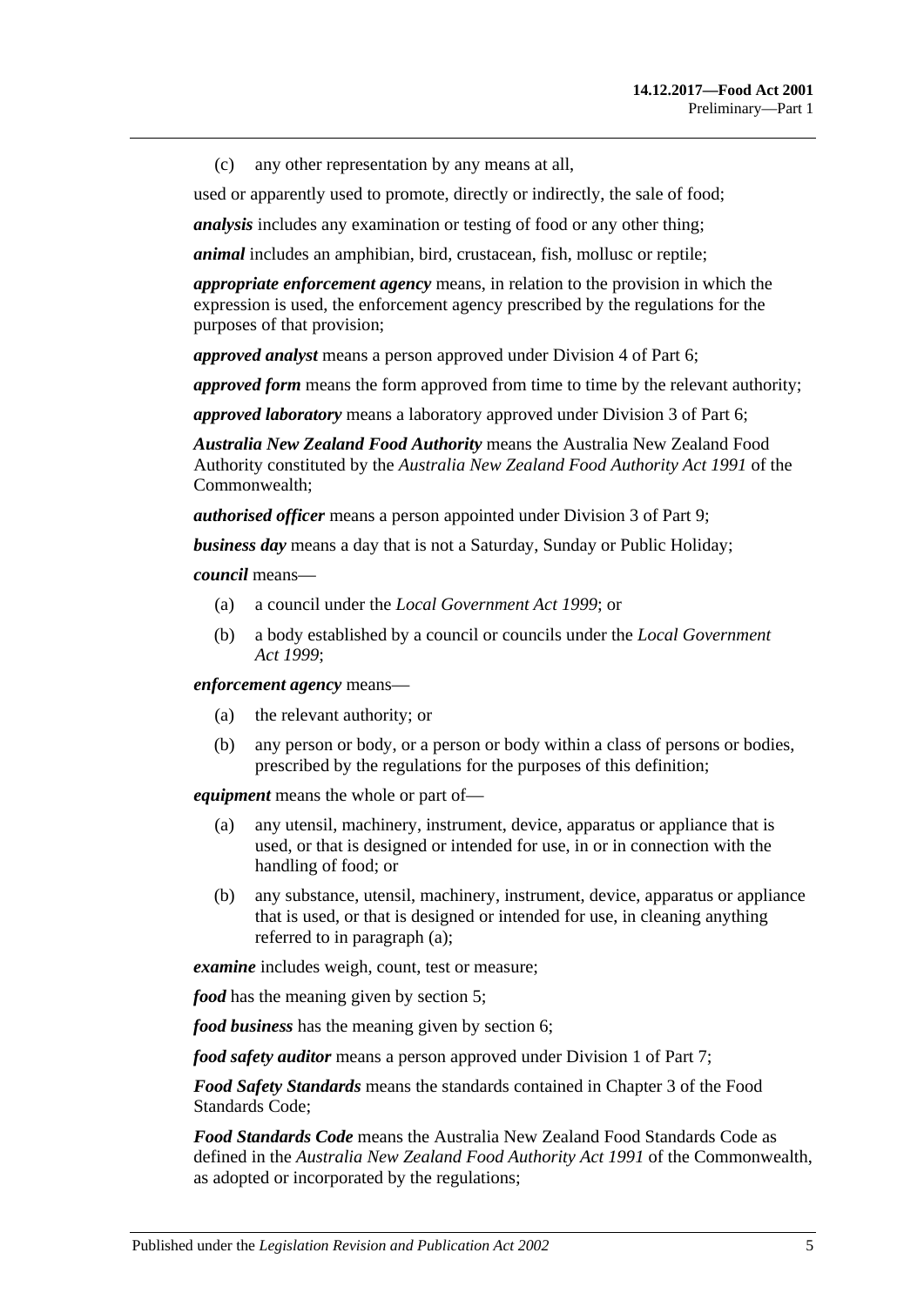*food transport vehicle* means a vehicle used for the transport of food for sale (or of food ultimately intended for sale);

*handling* of food includes the making, manufacturing, producing, collecting, extracting, processing, storing, transporting, delivering, preparing, treating, preserving, packing, cooking, thawing, serving or displaying of food;

*head of an enforcement agency* means the person prescribed by the regulations as the head of an enforcement agency for the purposes of this definition;

*improvement notice* means an improvement notice issued under [Part 5;](#page-25-0)

*this jurisdiction* means the State of South Australia;

*label* includes any tag, brand, mark or statement in writing or any representation or design or other descriptive matter on or attached to or used or displayed in connection with or accompanying any food or package;

*LGA* means the Local Government Association of South Australia;

*package* includes any container or wrapper in or by which food intended for sale is wholly or partly encased, covered, enclosed, contained or packed and, in the case of food carried or sold or intended to be carried or sold in more than one package, includes every such package;

*premises* includes—

- (a) land (whether or not vacant); or
- (b) the whole or any part of a building, tent, stall or other structure (whether of a permanent or temporary nature); or
- (c) a pontoon; or
- (d) a vehicle (other than a food transport vehicle while it is engaged in the transport of food);

*primary food production* has the meaning given by [section](#page-7-2) 7;

*prohibition order* means a prohibition order made under [Part 5;](#page-25-0)

*proprietor* of a food business means—

- (a) the person carrying on the food business; or
- (b) if that person cannot be identified—the person in charge of the food business;

*public institution* means an institution, or an institution within a class of institutions, prescribed by the regulations for the purposes of this definition;

*recall order* means an order under [Part 3](#page-18-0) requiring the recall or disposal, or both, of any food;

*record* means a record of any kind, including a disk, tape or other article from which information is capable of being reproduced (with or without the aid of another article or device);

*relevant authority* means the Minister and includes, if the regulations so provide in relation to a provision in which the expression is used, a person or body, or a person or body within a class of persons or bodies, prescribed by the regulations for the purposes of that provision;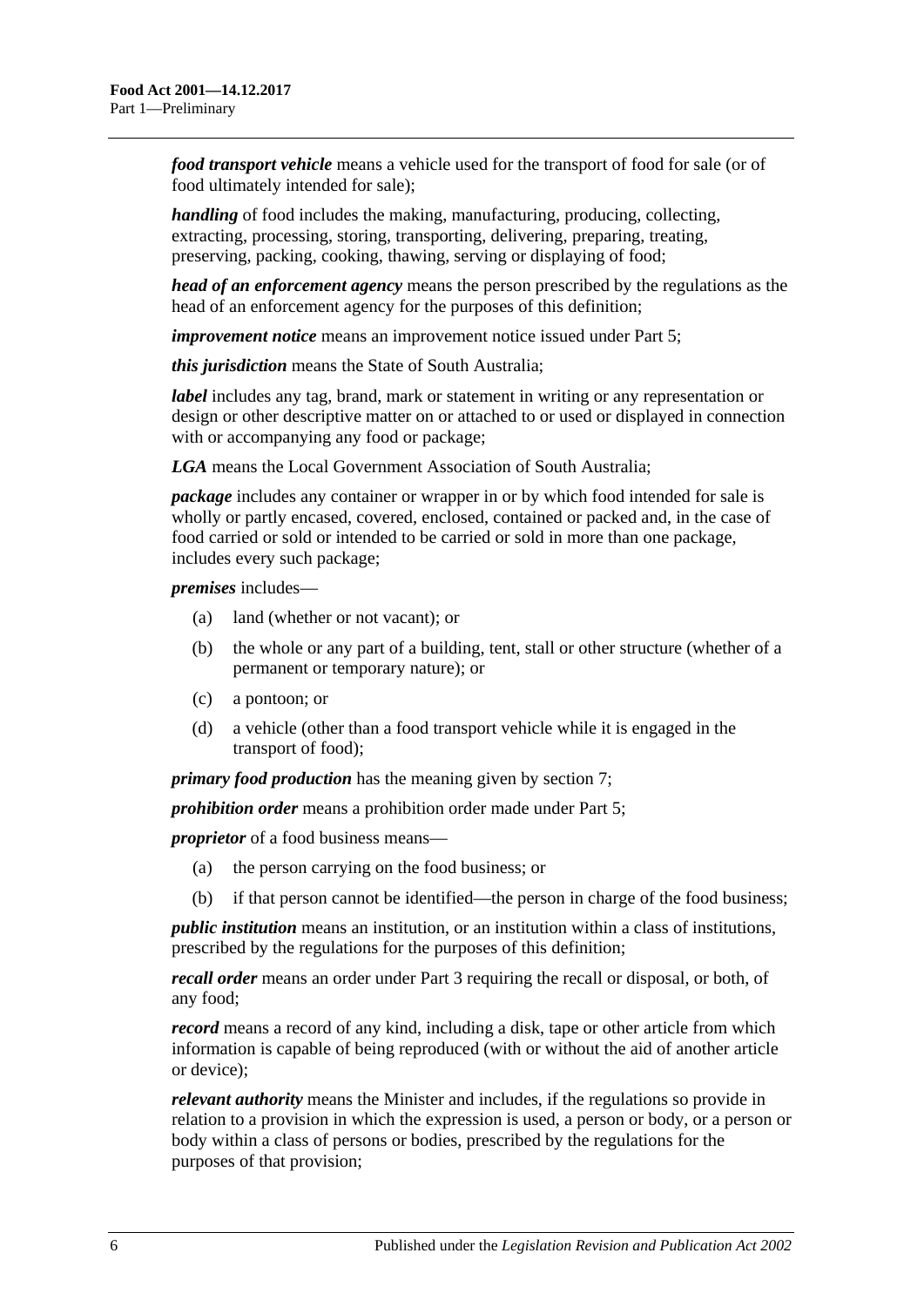*sell* includes—

- (a) barter, offer or attempt to sell; or
- (b) receive for sale; or
- (c) have in possession for sale; or
- (d) display for sale; or
- (e) cause or permit to be sold or offered for sale; or
- (f) send, forward or deliver for sale; or
- (g) dispose of by any method for valuable consideration; or
- (h) dispose of to an agent for sale on consignment; or
- (i) provide under a contract of service; or
- (j) supply food as a meal or part of a meal to an employee, in accordance with a term of an award governing the employment of the employee or a term of the employee's contract of service, for consumption by the employee at the employee's place of work; or
- (k) dispose of by way of raffle, lottery or other game of chance; or
- (l) offer as a prize or reward; or
- (m) give away for the purpose of advertisement or in furtherance of trade or business; or
- (n) supply food under a contract (whether or not the contract is made with the consumer of the food), together with accommodation, service or entertainment, in consideration of an inclusive charge for the food supplied and the accommodation, service or entertainment; or
- (o) supply food (whether or not for consideration) in the course of providing services to patients or inmates in public institutions; or
- (p) sell for the purpose of resale;

*Tribunal* means the South Australian Civil and Administrative Tribunal established under the *[South Australian Civil and Administrative Tribunal Act](http://www.legislation.sa.gov.au/index.aspx?action=legref&type=act&legtitle=South%20Australian%20Civil%20and%20Administrative%20Tribunal%20Act%202013) 2013*;

*unsafe* has the meaning given by [section](#page-8-0) 8;

*unsuitable* has the meaning given by [section](#page-9-0) 9;

*vehicle* means any means of transport, whether self-propelled or not, and whether used on land or sea or in the air.

- (2) For the purposes of this Act, food or equipment that is displayed for the purpose of being offered as a prize or reward or given away for the purpose of advertisement or in the furtherance of trade or business is taken to have been displayed for sale by the owner of the food or equipment.
- (3) Notes included in this Act are explanatory notes and do not form part of this Act.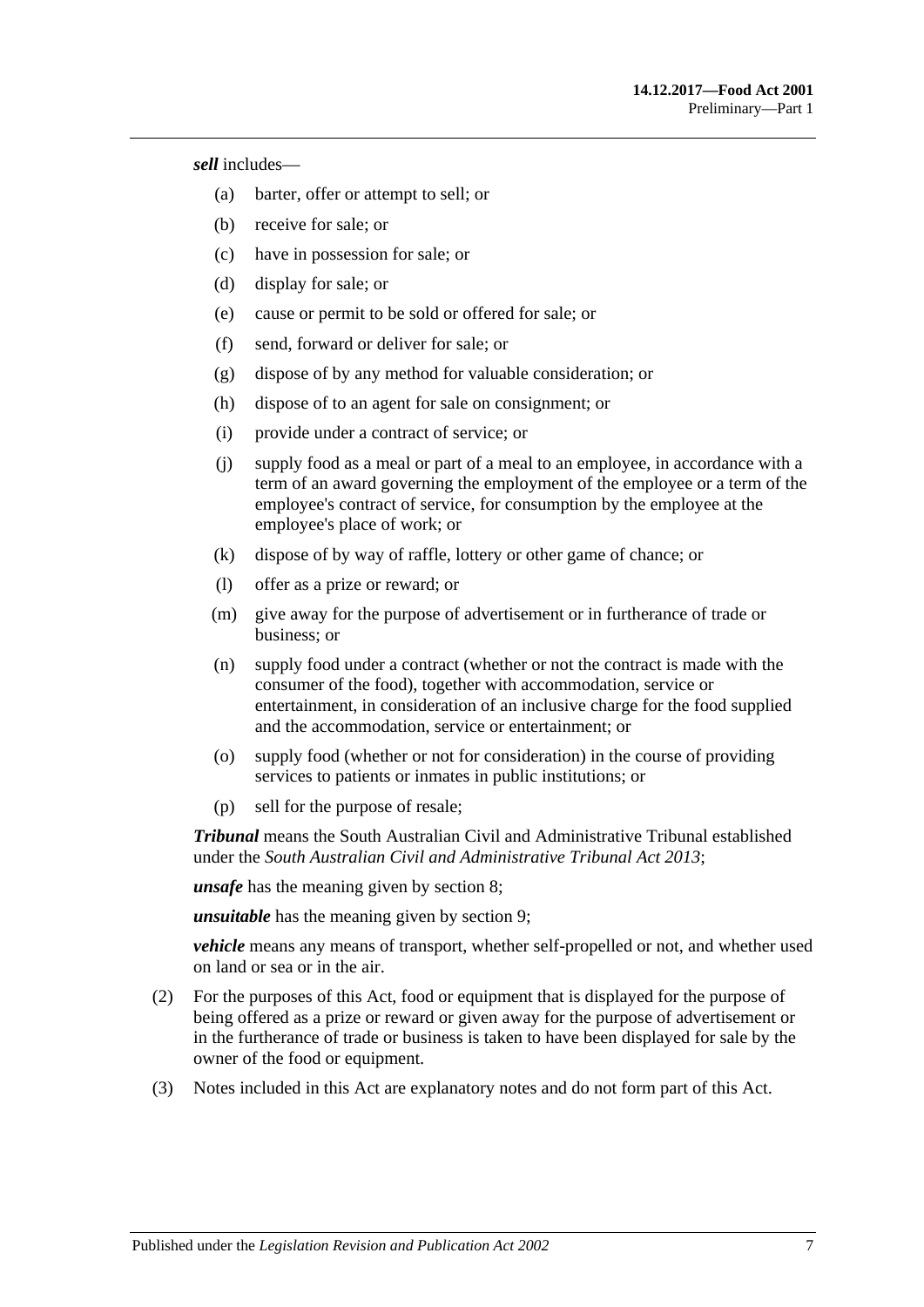## <span id="page-7-0"></span>**5—Meaning of food**

<span id="page-7-3"></span>(1) In this Act—

#### *food* includes—

- (a) any substance or thing of a kind used, or represented as being for use, for human consumption (whether it is live, raw, prepared or partly prepared); or
- (b) any substance or thing of a kind used, or represented as being for use, as an ingredient or additive in a substance or thing referred to in [paragraph](#page-7-3) (a); or
- (c) any substance used in preparing a substance or thing referred to in [paragraph](#page-7-3) (a) (other than a substance used in preparing a living thing) if it comes into direct contact with the substance or thing referred to in that paragraph, such as a processing aid; or
- (d) chewing gum or an ingredient or additive in chewing gum, or any substance used in preparing chewing gum; or
- (e) any other substance or thing declared to be food under a declaration in force under section 3B of the *Australian New Zealand Food Authority Act 1991* of the Commonwealth and prescribed by the regulations for the purposes of this paragraph,

whether or not the substance, thing or chewing gum is in a condition fit for human consumption.

- (2) However, *food* does not include a therapeutic good within the meaning of the *Therapeutic Goods Act 1989* of the Commonwealth.
- (3) To avoid doubt, *food* may include live animals and plants.

#### <span id="page-7-1"></span>**6—Meaning of food business**

In this Act—

*food business* means a business, enterprise or activity (other than a business, enterprise or activity that is primary food production) that involves—

- (a) the handling of food intended for sale; or
- (b) the sale of food,

regardless of whether the business, enterprise or activity concerned is of a commercial, charitable or community nature or whether it involves the handling or sale of food on one occasion only.

## <span id="page-7-2"></span>**7—Meaning of primary food production**

(1) In this Act—

*primary food production* means the growing, raising, cultivation, picking, harvesting, collection or catching of food, and includes the following:

(a) the transportation or delivery of food on, from or between the premises on which it was grown, raised, cultivated, picked, harvested, collected or caught;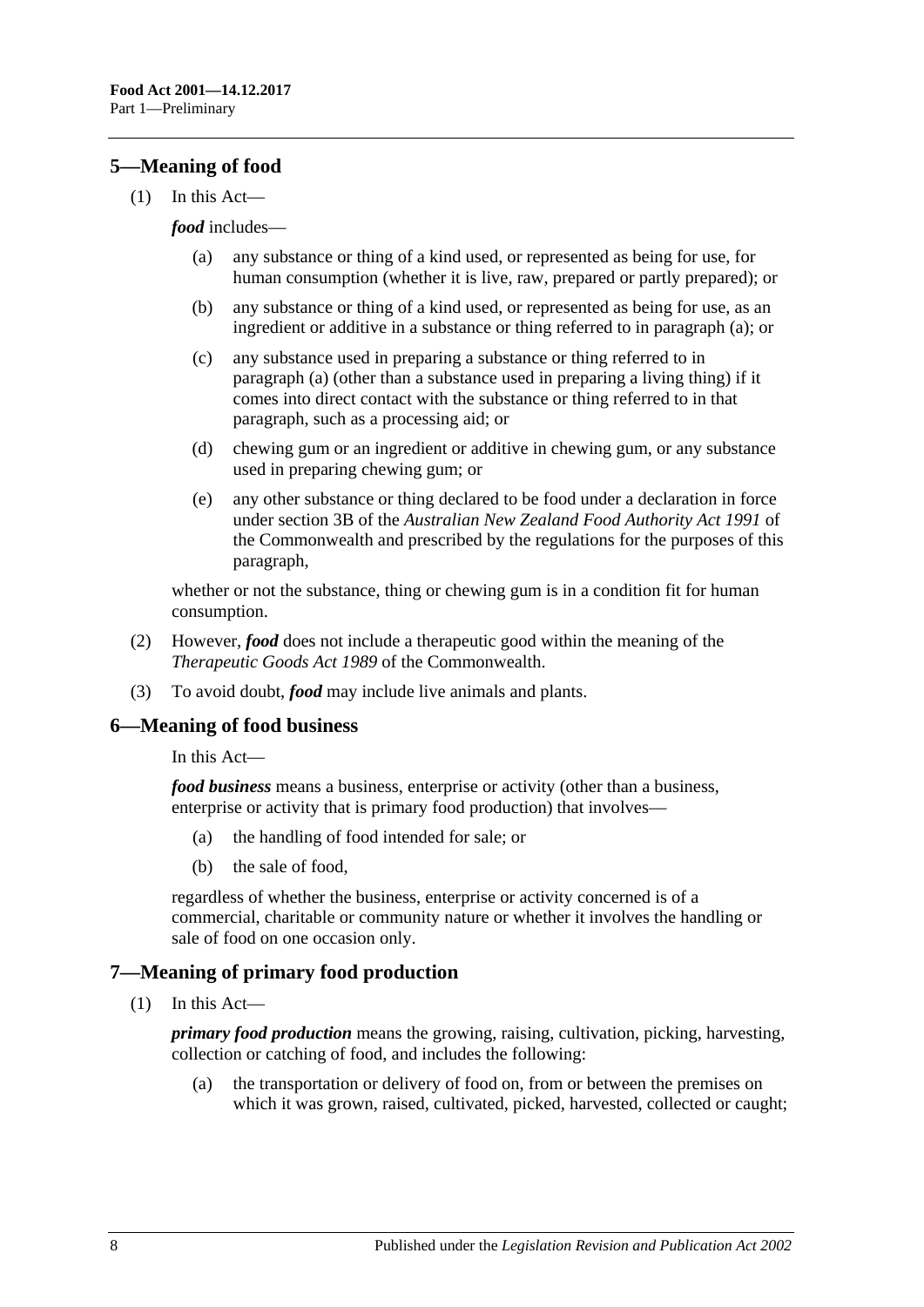- (b) the packing, treating (for example, washing) or storing of food on the premises on which it was grown, raised, cultivated, picked, harvested, collected or caught, or on premises that are associated with the premises on which the food was grown, raised, cultivated, picked, harvested, collected or caught;
- (c) the storage of food in a silo that is not connected with a food processing operation and the transportation or delivery of food from, between or to such silos;
- (d) the sale of livestock at saleyards and the transportation of livestock to and from saleyards;
- (e) any other food production activity that is regulated by or under an Act prescribed by the regulations for the purposes of this subsection.
- (2) However, *primary food production* does not include—
	- (a) any process involving the substantial transformation of food (for example, manufacturing or canning), regardless of whether the process is carried out on the premises on which the food was grown, raised, cultivated, picked, harvested, collected or caught; or
	- (b) the packing or treating of food on premises that are associated with the premises on which it was grown, raised, cultivated, picked, harvested, collected or caught if carried out by a person who has purchased the food, or who is carrying out the packing or treating under contract (not being a contract of employment); or
	- (c) the sale or service of food directly to the public; or
	- (d) any other food production activity that is prescribed by the regulations for the purposes of this subsection.
- <span id="page-8-1"></span>(3) For the purposes of this section, premises are associated with each other if they form part of a single enterprise.

#### **Note—**

[Section](#page-8-1) 7(2)(d) enables regulations to be made prescribing food production activities that are not included in the definition of primary food production. Such a regulation might be made, for example, to prescribe a food production activity in relation to which significant and unmanaged food safety hazards have been identified.

#### <span id="page-8-2"></span><span id="page-8-0"></span>**8—Meaning of unsafe food**

- (1) For the purposes of this Act, food is *unsafe* at a particular time if it would be likely to cause physical harm to a person who might later consume it, assuming—
	- (a) it was, after that particular time and before being consumed by the person, properly subjected to all processes (if any) that are relevant to its reasonable intended use; and
	- (b) nothing happened to it after that particular time and before being consumed by the person that would prevent its being used for its reasonable intended use; and
	- (c) it was consumed by the person according to its reasonable intended use.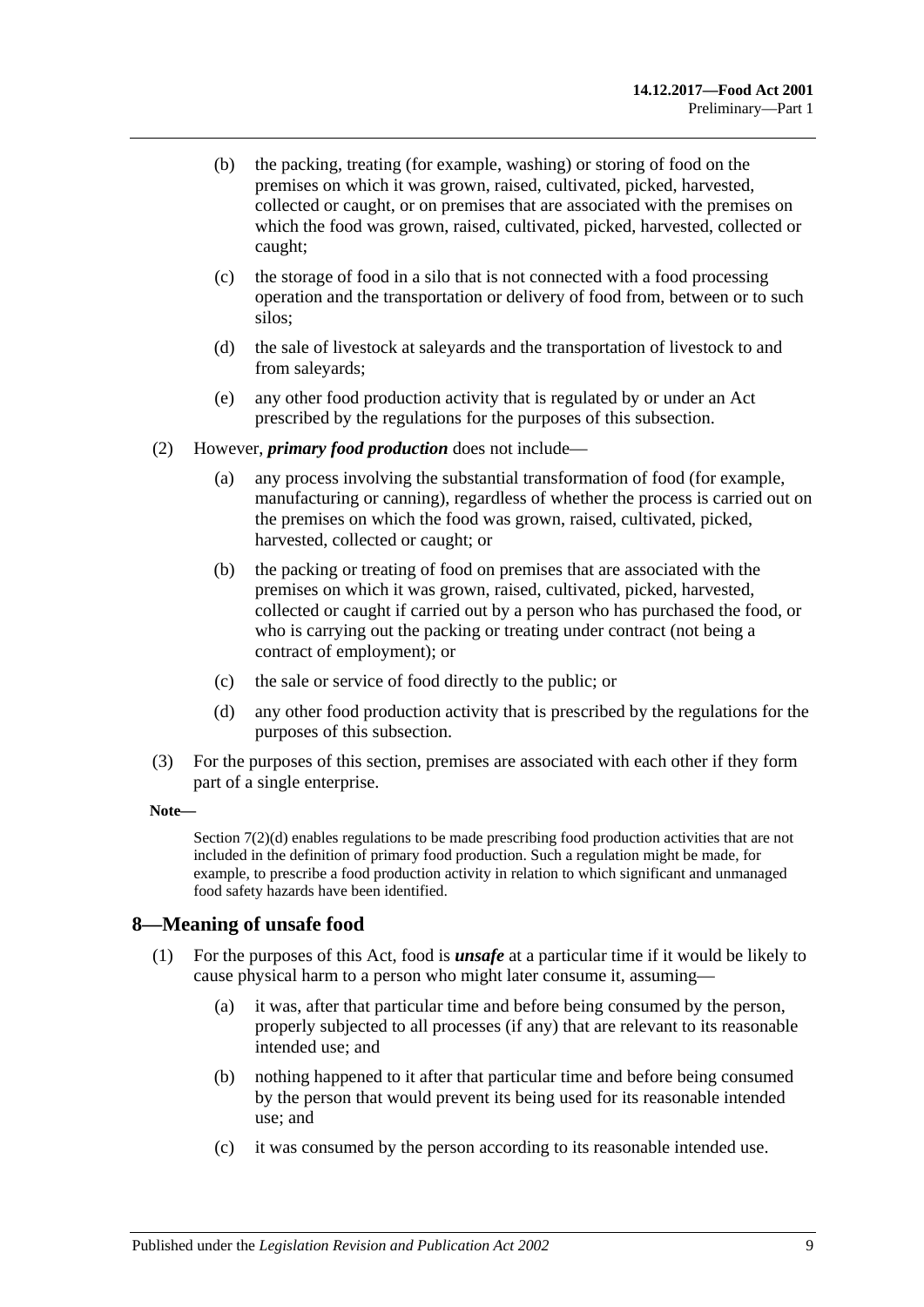- <span id="page-9-1"></span>(2) For the purposes of this Act (and without limiting [subsection](#page-8-2) (1)), food will be regarded as having been *unsafe* at the time of its sale for consumption if—
	- (a) after that time and before being consumed by a person, it was properly subjected to all processes (if any) that were relevant to its reasonable intended use; and
	- (b) nothing happened to it after the time of its sale and before being consumed by the person that would prevent its being used for its reasonable intended use; and
	- (c) it was consumed by the person according to its reasonable intended use; and
	- (d) the person suffered physical harm that is reasonably attributable to the food.
- (3) However, food is not unsafe for the purposes of this Act merely because its inherent nutritional or chemical properties cause, or its inherent nature causes, adverse reactions only in persons with allergies or sensitivities that are not common to the majority of persons.
- (4) In [subsections](#page-8-2) (1) and [\(2\)—](#page-9-1)

*processes* include processes involving storage and preparation.

#### <span id="page-9-0"></span>**9—Meaning of unsuitable food**

- (1) For the purposes of this Act, food is *unsuitable* if it is food that—
	- (a) is damaged, deteriorated or perished to an extent that affects its reasonable intended use; or
	- (b) contains any damaged, deteriorated or perished substance that affects its reasonable intended use; or
	- (c) is the product of a diseased animal, or an animal that has died otherwise than by slaughter, and has not been declared by or under another Act to be safe for human consumption; or
	- (d) contains a biological or chemical agent, or other matter or substance, that is foreign to the nature of the food.
- (2) However, food is not unsuitable for the purposes of this Act merely because—
	- (a) at any particular time before it is sold for human consumption it contains an agricultural or veterinary chemical; or
	- (b) when it is sold for human consumption it contains an agricultural or veterinary chemical, so long as it does not contain the chemical in an amount that contravenes the Food Standards Code; or
	- (c) it contains a metal or non-metal contaminant (within the meaning of the Food Standards Code) in an amount that does not contravene the permitted level for the contaminant as specified in the Food Standards Code; or
	- (d) it contains any matter or substance that is permitted by the Food Standards Code.
- (3) In this section—

*slaughter* of an animal includes the killing of an animal in the process of capturing, taking or harvesting it for the purposes of preparing it for use as food.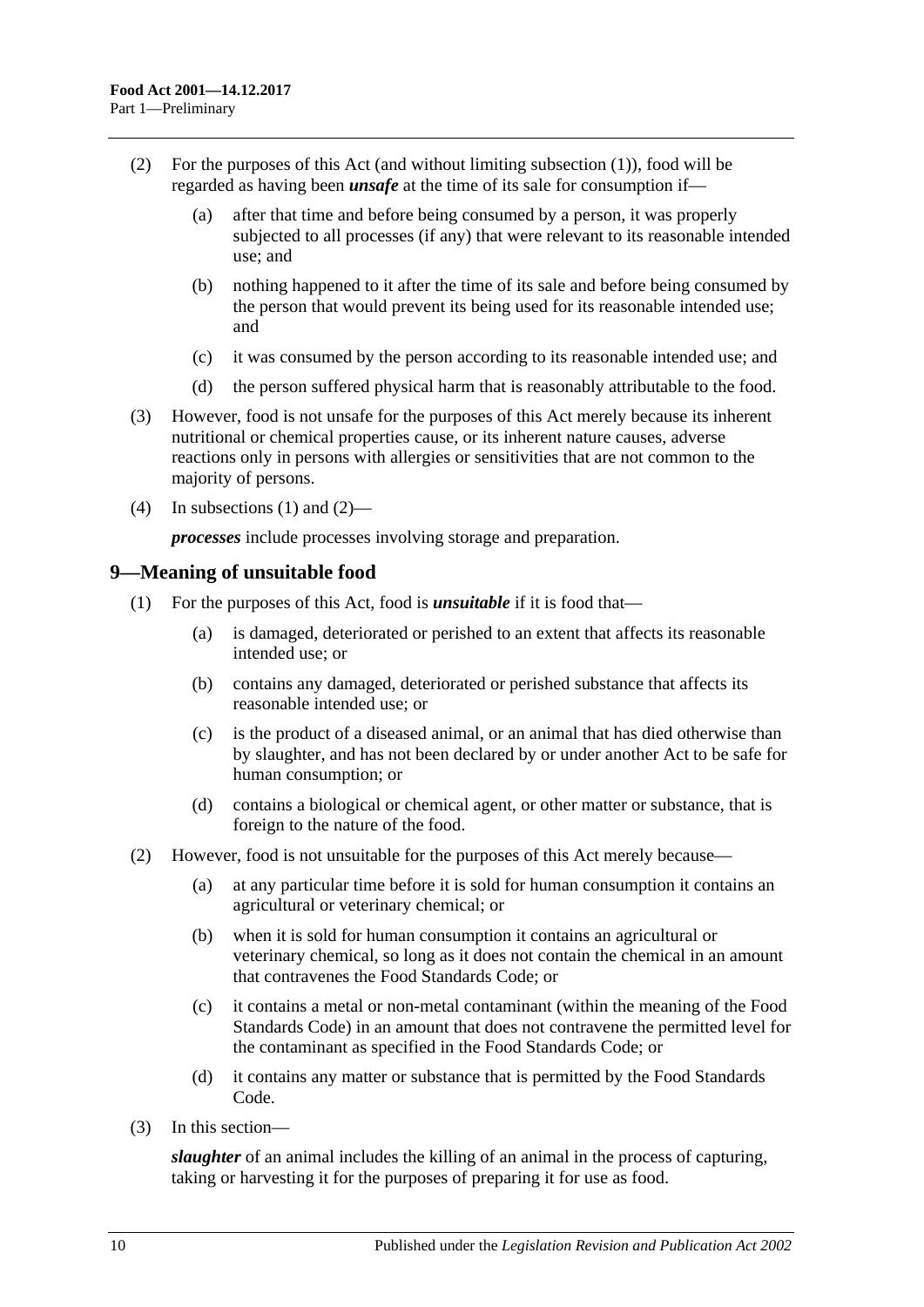## <span id="page-10-0"></span>**10—Application of Act to primary food production**

- (1) [Parts 5,](#page-25-0) [7](#page-35-1) and [8](#page-40-3) do not apply to or in respect of primary food production.
- (2) The functions conferred on authorised officers by [Parts 4](#page-20-1) and [6](#page-29-0) may only be exercised in respect of primary food production—
	- (a) to enable the investigation and prosecution of offences against this Act or the regulations; or
	- (b) in connection with the making or enforcement of emergency orders under [Part 3.](#page-18-0)

**Note—**

The definition of *food business* excludes primary food production.

## <span id="page-10-1"></span>**11—Application of Act to drinking water**

- (1) This Act does not apply to or in respect of drinking water unless the drinking water has been packaged in a bottle, cask or other container.
- (2) In this section—

*drinking water* means water that is intended for human consumption or for purposes connected with human consumption (such as the washing, preparation or cooking of food or the making of ice intended for human consumption, or for the preservation of unpackaged food), whether or not the water is used for other purposes.

## <span id="page-10-2"></span>**12—Act binds Crown**

- (1) This Act binds the Crown in right of the State and also, so far as the legislative power of the State extends, in all its other capacities.
- (2) No criminal liability attaches to the Crown itself (as distinct from its agencies, instrumentalities, officers and employees) under this Act.

# <span id="page-10-4"></span><span id="page-10-3"></span>**Part 2—Offences relating to food**

## **Division 1—Serious offences relating to food**

## <span id="page-10-5"></span>**13—Handling of food in unsafe manner**

(1) A person must not handle food intended for sale in a manner that the person knows will render, or is likely to render, the food unsafe.

Maximum penalty:

- (a) If the offender is a body corporate—\$500 000.
- (b) If the offender is a natural person—\$100 000 or imprisonment for four years.
- (2) A person must not handle food intended for sale in a manner that the person ought reasonably to know is likely to render the food unsafe.

Maximum penalty:

- (a) If the offender is a body corporate—\$375 000.
- (b) If the offender is a natural person—\$75 000.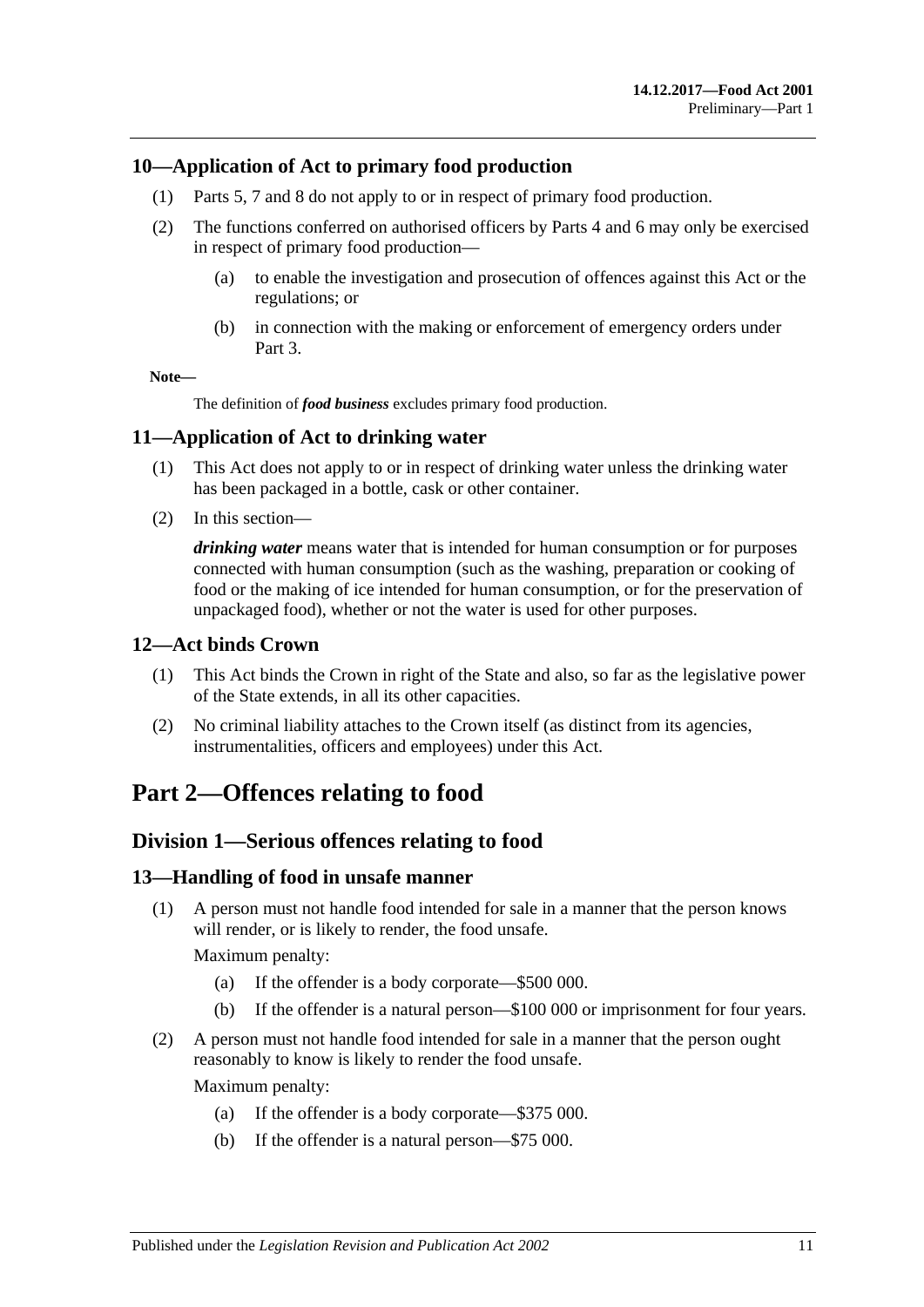## <span id="page-11-0"></span>**14—Sale of unsafe food**

(1) A person must not sell food that the person knows is unsafe.

Maximum penalty:

- (a) If the offender is a body corporate—\$500 000.
- (b) If the offender is a natural person—\$100 000 or imprisonment for four years.
- (2) A person must not sell food that the person ought reasonably to know is unsafe.

Maximum penalty:

- (a) If the offender is a body corporate—\$375 000.
- (b) If the offender is a natural person—\$75 000.

## <span id="page-11-1"></span>**15—False description of food**

(1) A person must not cause food intended for sale to be falsely described if the person knows that a consumer of the food who relies on the description will, or is likely to, suffer physical harm.

Maximum penalty:

- (a) If the offender is a body corporate—\$500 000.
- (b) If the offender is a natural person—\$100 000 or imprisonment for four years.
- (2) A person must not cause food intended for sale to be falsely described if the person ought reasonably to know that a consumer of the food who relies on the description is likely to suffer physical harm.

Maximum penalty:

- (a) If the offender is a body corporate—\$375 000.
- (b) If the offender is a natural person—\$75 000.
- <span id="page-11-2"></span>(3) A person must not sell food that the person knows—
	- (a) is falsely described; and
	- (b) will cause, or is likely to cause, physical harm to a consumer of the food who relies on the description.

Maximum penalty:

- (a) If the offender is a body corporate—\$500 000.
- (b) If the offender is a natural person—\$100 000 or imprisonment for four years.
- <span id="page-11-3"></span>(4) A person must not sell food that the person ought reasonably to know—
	- (a) is falsely described; and
	- (b) is likely to cause physical harm to a consumer of the food who relies on the description.

Maximum penalty:

- (a) If the offender is a body corporate—\$375 000.
- (b) If the offender is a natural person—\$75 000.

#### **Note—**

Examples of food that is falsely described are contained in [section](#page-14-0) 22.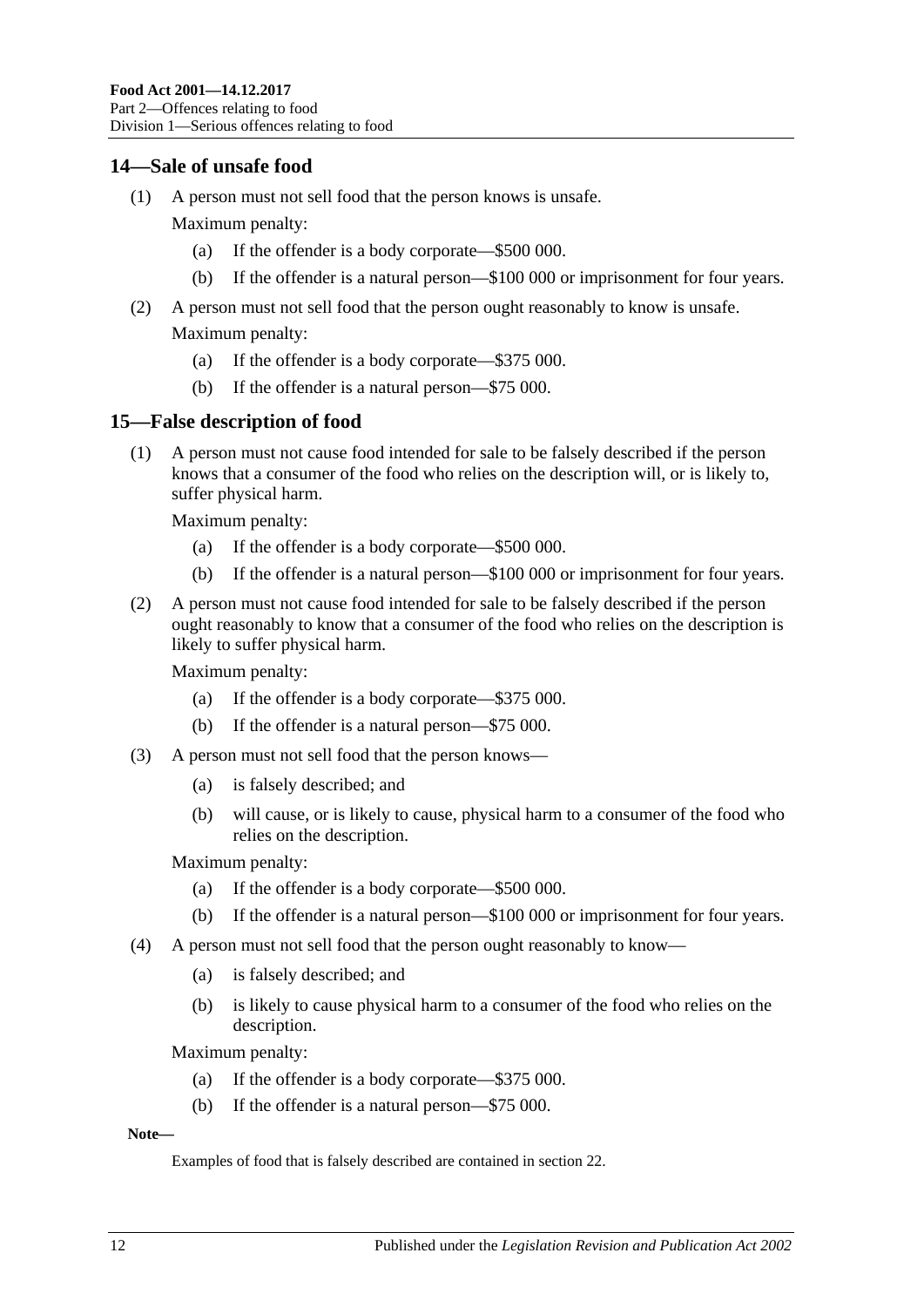# <span id="page-12-0"></span>**Division 2—Other offences relating to food**

#### <span id="page-12-6"></span><span id="page-12-1"></span>**16—Handling and sale of unsafe food**

(1) A person must not handle food intended for sale in a manner that will render, or is likely to render, the food unsafe.

Maximum penalty:

- (a) If the offender is a body corporate—\$250 000.
- (b) If the offender is a natural person—\$50 000.
- <span id="page-12-8"></span>(2) A person must not sell food that is unsafe.

Maximum penalty:

- (a) If the offender is a body corporate—\$250 000.
- (b) If the offender is a natural person—\$50 000.

#### <span id="page-12-7"></span><span id="page-12-2"></span>**17—Handling and sale of unsuitable food**

(1) A person must not handle food intended for sale in a manner that will render, or is likely to render, the food unsuitable.

Maximum penalty:

- (a) If the offender is a body corporate—\$200 000.
- (b) If the offender is a natural person—\$40 000.
- (2) A person must not sell food that is unsuitable.

Maximum penalty:

- (a) If the offender is a body corporate—\$200 000.
- (b) If the offender is a natural person—\$40 000.
- (3) For the purposes of this section, it is immaterial whether the food concerned is safe.

#### <span id="page-12-5"></span><span id="page-12-3"></span>**18—Misleading conduct relating to sale of food**

(1) A person must not, in the course of carrying on a food business, engage in conduct that is misleading or deceptive, or is likely to mislead or deceive, in relation to the advertising, packaging or labelling of food intended for sale or the sale of food.

Maximum penalty:

- (a) If the offender is a body corporate—\$250 000.
- (b) If the offender is a natural person—\$50 000.
- <span id="page-12-4"></span>(2) A person must not, for the purpose of effecting or promoting the sale of any food in the course of carrying on a food business, cause the food to be advertised, packaged or labelled in a way that falsely describes the food.

Maximum penalty:

- (a) If the offender is a body corporate—\$250 000.
- (b) If the offender is a natural person—\$50 000.

**Note—**

Examples of food that is falsely described are contained in [section](#page-14-0) 22.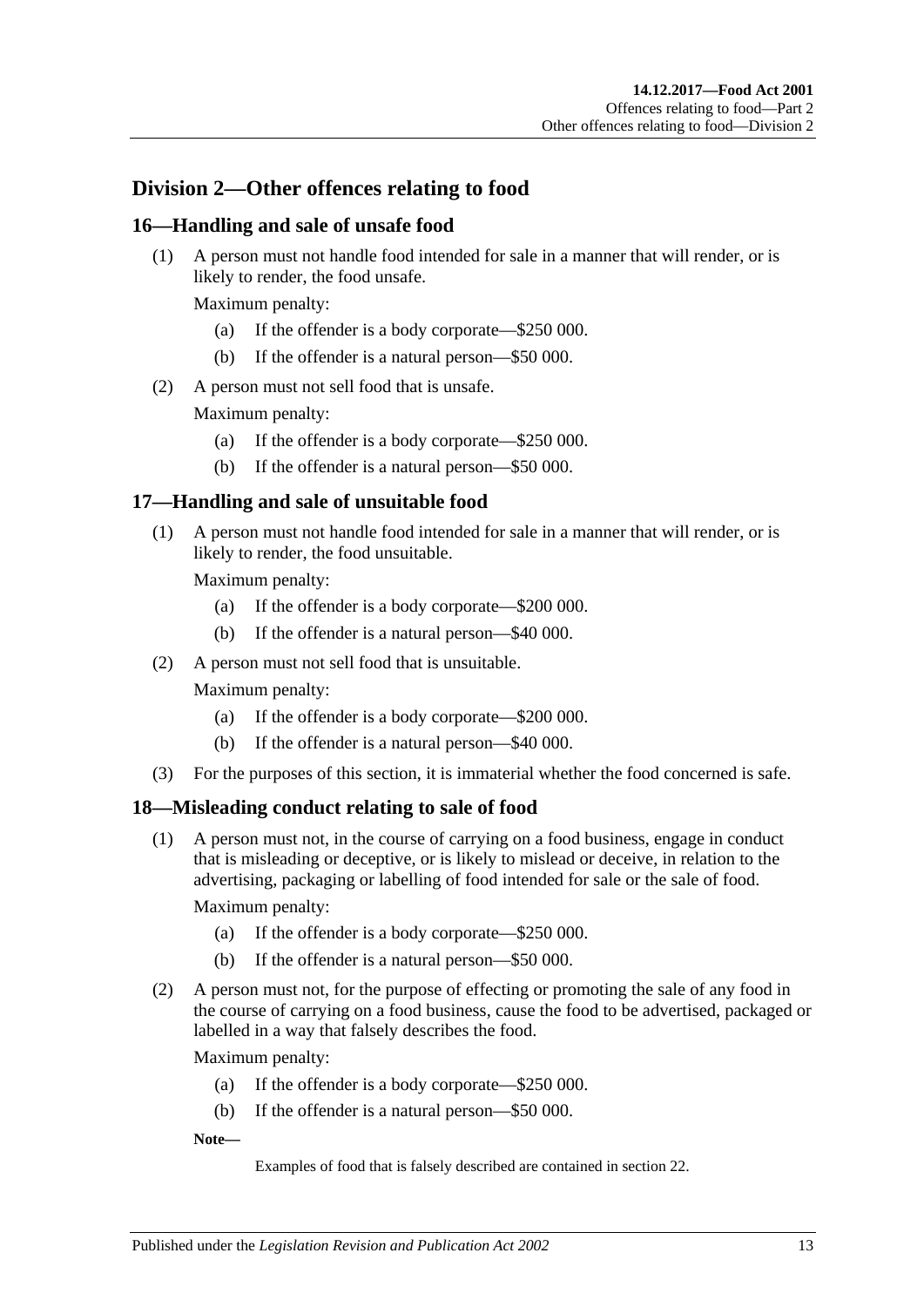<span id="page-13-3"></span>(3) A person must not, in the course of carrying on a food business, sell food that is packaged or labelled in a way that falsely describes the food.

Maximum penalty:

- (a) If the offender is a body corporate—\$250 000.
- (b) If the offender is a natural person—\$50 000.

**Note—**

Examples of food that is falsely described are contained in [section](#page-14-0) 22.

(4) Nothing in [subsection](#page-12-4) (2) or [\(3\)](#page-13-3) limits the generality of [subsection](#page-12-5) (1).

## <span id="page-13-0"></span>**19—Sale of food not complying with purchaser's demand**

(1) A person must not, in the course of carrying on a food business, supply food by way of sale if the food is not of the nature or substance demanded by the purchaser.

Maximum penalty:

- (a) If the offender is a body corporate—\$250 000.
- (b) If the offender is a natural person—\$50 000.
- (2) For the purposes of this section, it is immaterial whether the food concerned is safe.

## <span id="page-13-4"></span><span id="page-13-1"></span>**20—Sale of unfit equipment or packaging or labelling material**

- (1) A person must not sell equipment that if used for the purposes for which it was designed or intended to be used—
	- (a) would render, or be likely to render, food unsafe; or
	- (b) would put other equipment, or would be likely to put other equipment, in such a condition that, if the other equipment were used for the purposes for which it was designed or intended to be used, it would render, or be likely to render, food unsafe.

Maximum penalty:

- (a) If the offender is a body corporate—\$250 000.
- (b) If the offender is a natural person—\$50 000.
- <span id="page-13-5"></span>(2) A person must not sell packaging or labelling material that if used for the purposes for which it was designed or intended to be used would render, or be likely to render, food unsafe.

Maximum penalty:

- (a) If the offender is a body corporate—\$250 000.
- (b) If the offender is a natural person—\$50 000.

## <span id="page-13-2"></span>**21—Compliance with Food Standards Code**

(1) A person must comply with any requirement imposed on the person by a provision of the Food Standards Code in relation to the conduct of a food business or to food intended for sale or food for sale.

Maximum penalty:

- (a) If the offender is a body corporate—\$250 000.
- (b) If the offender is a natural person—\$50 000.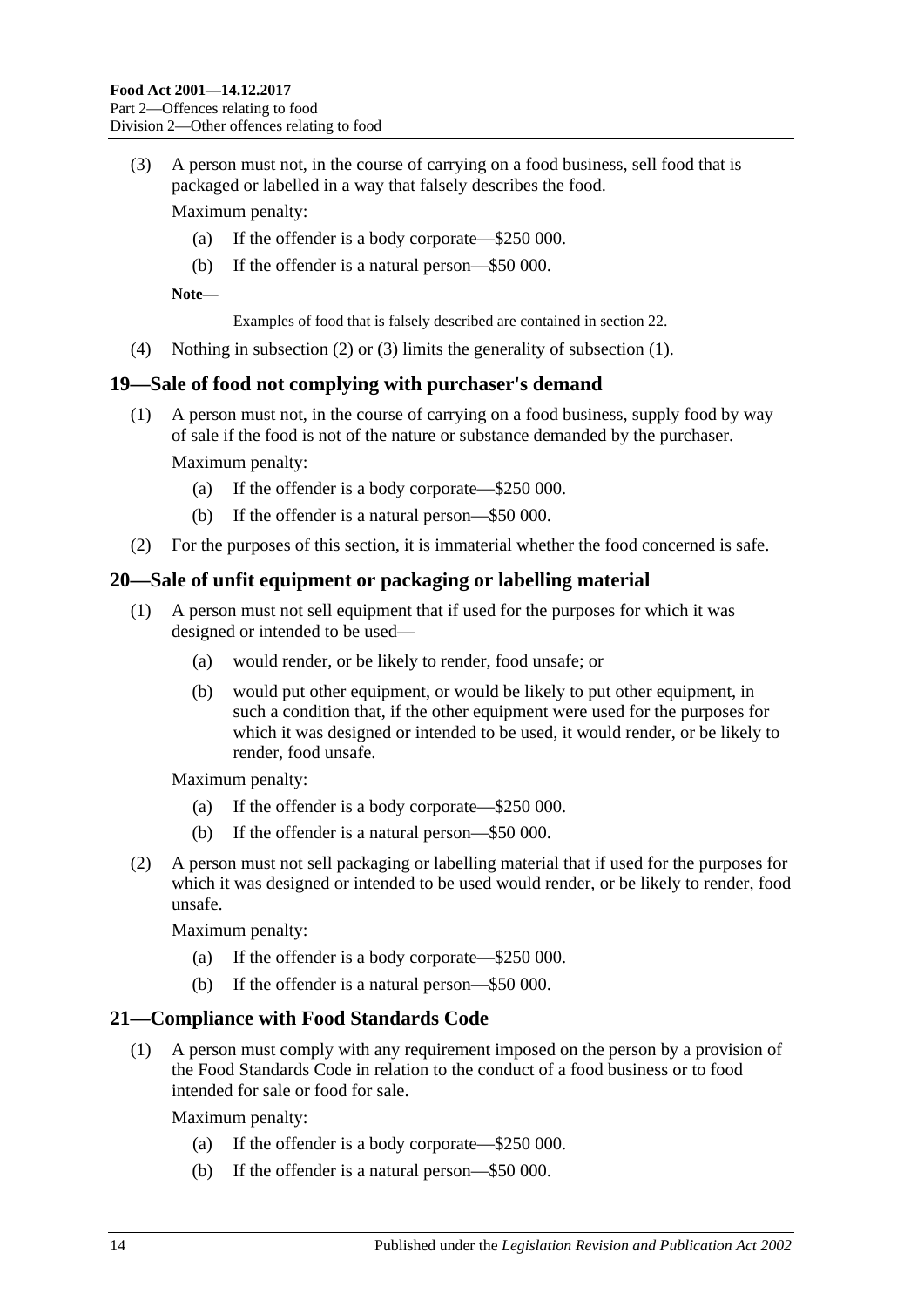(2) A person must not sell any food that does not comply with any requirement of the Food Standards Code that relates to the food.

Maximum penalty:

- (a) If the offender is a body corporate—\$250 000.
- (b) If the offender is a natural person—\$50 000.
- (3) A person must not sell or advertise any food that is packaged or labelled in a manner that contravenes a provision of the Food Standards Code.

Maximum penalty:

- (a) If the offender is a body corporate—\$250 000.
- (b) If the offender is a natural person—\$50 000.
- (4) A person must not sell or advertise for sale any food in a manner that contravenes a provision of the Food Standards Code.

Maximum penalty:

- (a) If the offender is a body corporate—\$250 000.
- (b) If the offender is a natural person—\$50 000.

#### <span id="page-14-1"></span><span id="page-14-0"></span>**22—False descriptions of food**

- (1) For the purposes of this Part, food that is falsely described includes food to which any one or more of the following paragraphs applies:
	- (a) the food is represented as being of a particular nature or substance for which there is a prescribed standard under the Food Standards Code and the food does not comply with that prescribed standard;
	- (b) the food is represented as being of a particular nature or substance and it contains, or is mixed or diluted with, any substance in a quantity or proportion that significantly diminishes its food value or nutritive properties as compared with food of the represented nature or substance;
	- (c) the food is represented as being of a particular nature or substance and it contains, or is mixed or diluted with, any substance of lower commercial value than food of the represented nature or substance;
	- (d) the food is represented as being of a particular nature or substance and a constituent of the food has been wholly or partly removed so that its properties are diminished as compared with food of the represented nature or substance;
	- (e) any word, statement, device or design used in the packaging or labelling of the food, or in an advertisement for the food, would create a false impression as to the nature or substance of the food or the commercial value of the food, in the mind of a reasonable person;
	- (f) the food is not of the nature or substance represented by the manner in which it is packaged, labelled or offered for sale.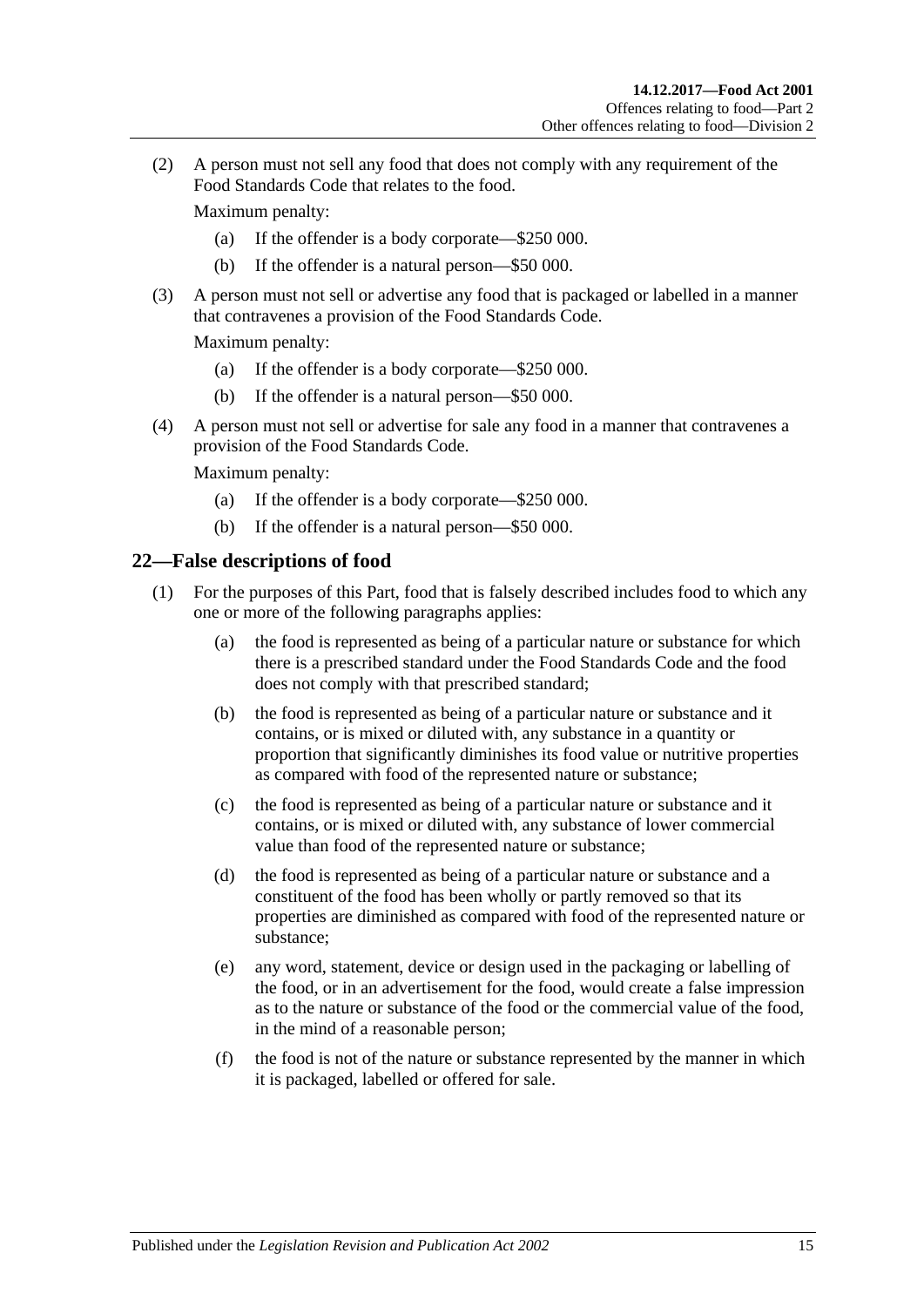(2) Without limiting the application of [subsection](#page-14-1) (1) of this section to [section](#page-11-2) 15(3) or [\(4\),](#page-11-3) food is falsely described for the purposes of [section](#page-11-2) 15(3) or [\(4\)](#page-11-3) if it is supplied in response to a purchaser's request for a particular type of food, or a food that does not contain a particular ingredient, and the food is not of that type or contains that ingredient.

## <span id="page-15-0"></span>**23—Application of provisions outside jurisdiction**

For the purposes of a provision of this Part, it does not matter that the food concerned was sold or intended for sale outside this jurisdiction.

**Note—**

Se[e section](#page-15-3) 25 for a defence in relation to food intended for export.

## <span id="page-15-1"></span>**Division 3—Defences and nature of offences**

## <span id="page-15-5"></span><span id="page-15-2"></span>**24—Defence relating to publication of advertisements**

- (1) In any proceedings for an offence under this Part in relation to the publication of an advertisement, it is a defence for a person to prove that the person carried on the business of publishing or arranging for the publication of advertisements and that the person published or arranged for the publication of the advertisement in question in the ordinary course of that business.
- (2) [Subsection](#page-15-5) (1) does not apply if the person—
	- (a) should reasonably have known that the publication of the advertisement was an offence; or
	- (b) had previously been informed in writing by the relevant authority that publication of such an advertisement would constitute an offence; or
	- (c) is the proprietor of a food business or is otherwise engaged in the conduct of a food business for which the advertisements concerned were published.

## <span id="page-15-3"></span>**25—Defence in respect of food for export**

- (1) In any proceedings for an offence under this Part involving a contravention of or failure to comply with a provision of the Food Standards Code in relation to food, it is a defence for a person to prove that—
	- (a) the food in question is to be exported to another country; and
	- (b) the food complies with the laws in force at the time of the alleged offence in the place to which the food is to be exported, being laws that deal with the same subject-matter as the provision of the Food Standards Code concerned.
- (2) This section does not apply to food that was originally intended for export but was sold in this jurisdiction.

## <span id="page-15-6"></span><span id="page-15-4"></span>**26—Defence of due diligence**

(1) In any proceedings for an offence under this Part, it is a defence if it is proved that the person took all reasonable precautions and exercised all due diligence to prevent the commission of the offence by the person or by another person under the person's control.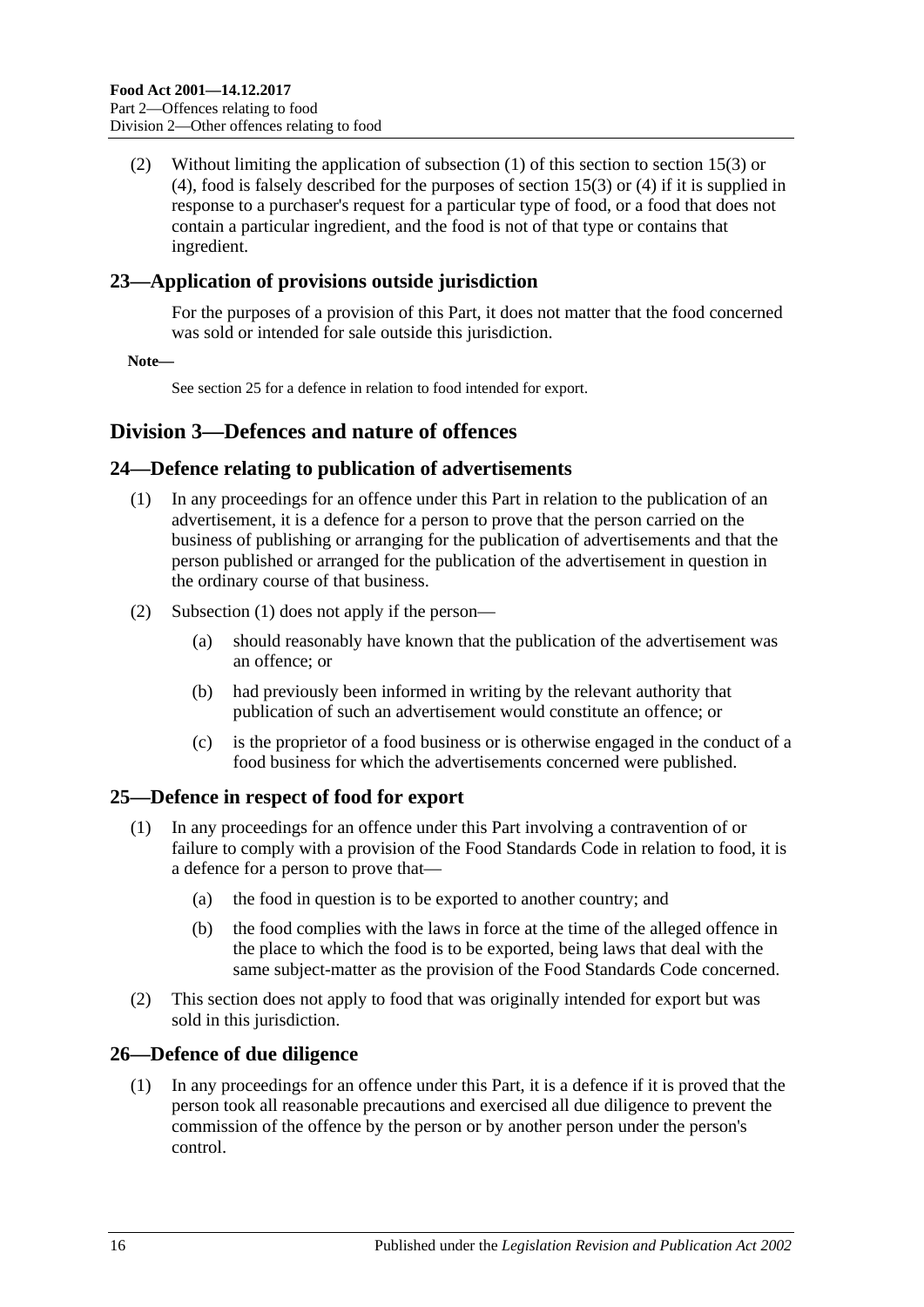- <span id="page-16-2"></span><span id="page-16-1"></span>(2) Without limiting the ways in which a person may satisfy the requirements of [subsection](#page-15-6) (1), a person satisfies those requirements if it is proved—
	- (a) that the commission of the offence was due to—
		- (i) an act or default of another person; or
		- (ii) reliance on information supplied by another person; and
	- (b) that—
		- (i) the person carried out all such checks of the food concerned as were reasonable in all the circumstances; or
		- (ii) it was reasonable in all the circumstances to rely on checks carried out by the person who supplied the food concerned to the person; and
	- (c) that the person did not import the food into the jurisdiction from another country; and
	- (d) in the case of an offence involving the sale of food, that—
		- (i) the person sold the food in the same condition as when the person purchased it; or
		- (ii) the person sold the food in a different condition to that in which the person purchased it, but that the difference did not result in any contravention of this Act or the regulations.
- (3) In [subsection](#page-16-1)  $(2)(a)$ —

*another person* does not include a person who was—

- (a) an employee or agent of the defendant; or
- (b) in the case of a defendant that is a body corporate, a director, employee or agent of the defendant.
- (4) Without limiting the ways in which a person may satisfy the requirements of [subsection](#page-15-6) (1) or [\(2\)\(b\)\(i\),](#page-16-2) a person may satisfy those requirements by proving that—
	- (a) in the case of an offence relating to a food business for which a food safety program is required to be prepared in accordance with the regulations, the person complied with a food safety program for the food business that complies with the requirements of the regulations; or
	- (b) in any other case, the person complied with a scheme (for example, a quality assurance program or an industry code of practice) that was—
		- (i) designed to manage food safety hazards and based on Australian national or international standards, codes or guidelines designed for that purpose; and
		- (ii) documented in some manner.

#### <span id="page-16-0"></span>**27—Defence in respect of handling food**

In any proceedings for an offence under [sections](#page-10-5) 13, [16\(1\)](#page-12-6) or  $17(1)$ , it is a defence if it is proved that the person caused the food to which the offence relates to be destroyed or otherwise disposed of immediately after the food was handled in the manner that was likely to render it unsafe or unsuitable.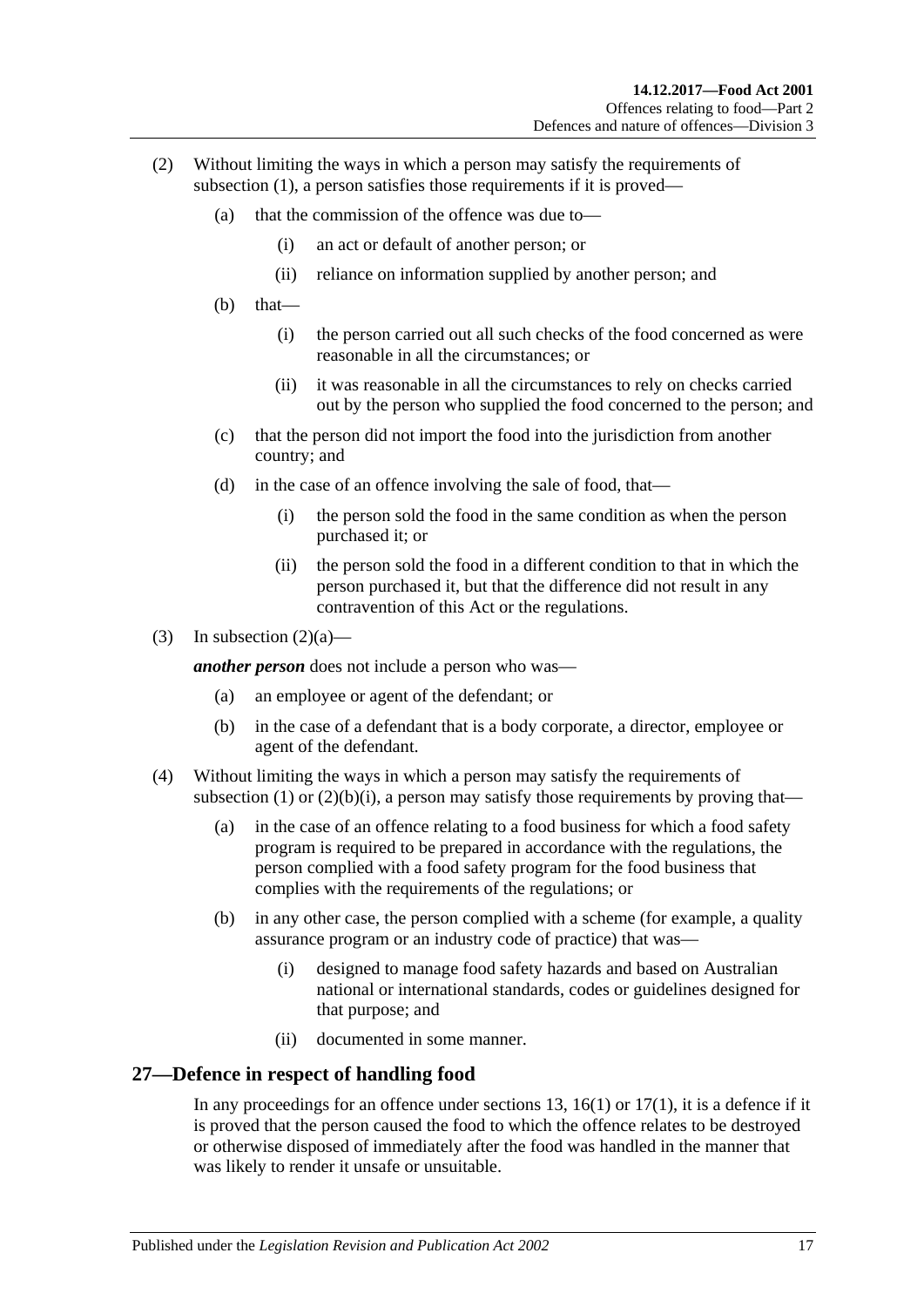## <span id="page-17-0"></span>**28—Defence in respect of sale of unfit equipment or packaging or labelling material**

In any proceedings for an offence under [section](#page-13-4)  $20(1)$  or  $(2)$ , it is a defence if the person proves that the person reasonably believed that the equipment or material concerned was not intended for use in connection with the handling of food.

## <span id="page-17-1"></span>**29—Nature of offences**

- (1) Subject to this section, offences against this Part are minor indictable offences.
- (2) The prosecution may elect to charge a person who is alleged to have committed an offence against [Division 2](#page-12-0) with a summary offence.
- (3) An offence against [Division 2](#page-12-0) is an expiable offence.

Expiation fee:

- (a) If the offender is a body corporate—\$2 500.
- (b) If the offender is a natural person—\$500.
- (4) If a person who is alleged to have committed an offence against [Division 2](#page-12-0) is given an expiation notice in respect of the offence and the person does not expiate the offence, then any prosecution of the person for the offence must be brought as a summary offence.
- <span id="page-17-3"></span>(5) If proceedings for a summary offence are brought under this section—
	- (a) it is no defence that the defendant had a mistaken but reasonable belief as to the facts that constituted the offence; and
	- (b) the maximum penalty that the court may impose for the relevant offence is \$10 000 (despite any higher maximum penalty provided in respect of the offence under the relevant provision).
- (6) [Subsection](#page-17-3) (5)(a) does not operate so as to exclude the defence under [section](#page-15-4) 26 or [28.](#page-17-0)

## <span id="page-17-2"></span>**30—Alternative verdicts for serious food offences**

- (1) If, on the trial of a person charged with an offence against [section](#page-10-5) 13 the trier of fact is not satisfied that the person committed the offence but is satisfied that the person committed an offence against [section](#page-12-6) 16(1), the trier of fact may find the person not guilty of the offence charged but guilty of an offence against [section](#page-12-6) 16(1), and the person is liable to punishment accordingly.
- (2) If, on the trial of a person charged with an offence against [section](#page-11-0) 14, the trier of fact is not satisfied that the person committed the offence but is satisfied that the person committed an offence against [section](#page-12-8) 16(2), the trier of fact may find the person not guilty of the offence charged but guilty of an offence against [section](#page-12-8) 16(2), and the person is liable to punishment accordingly.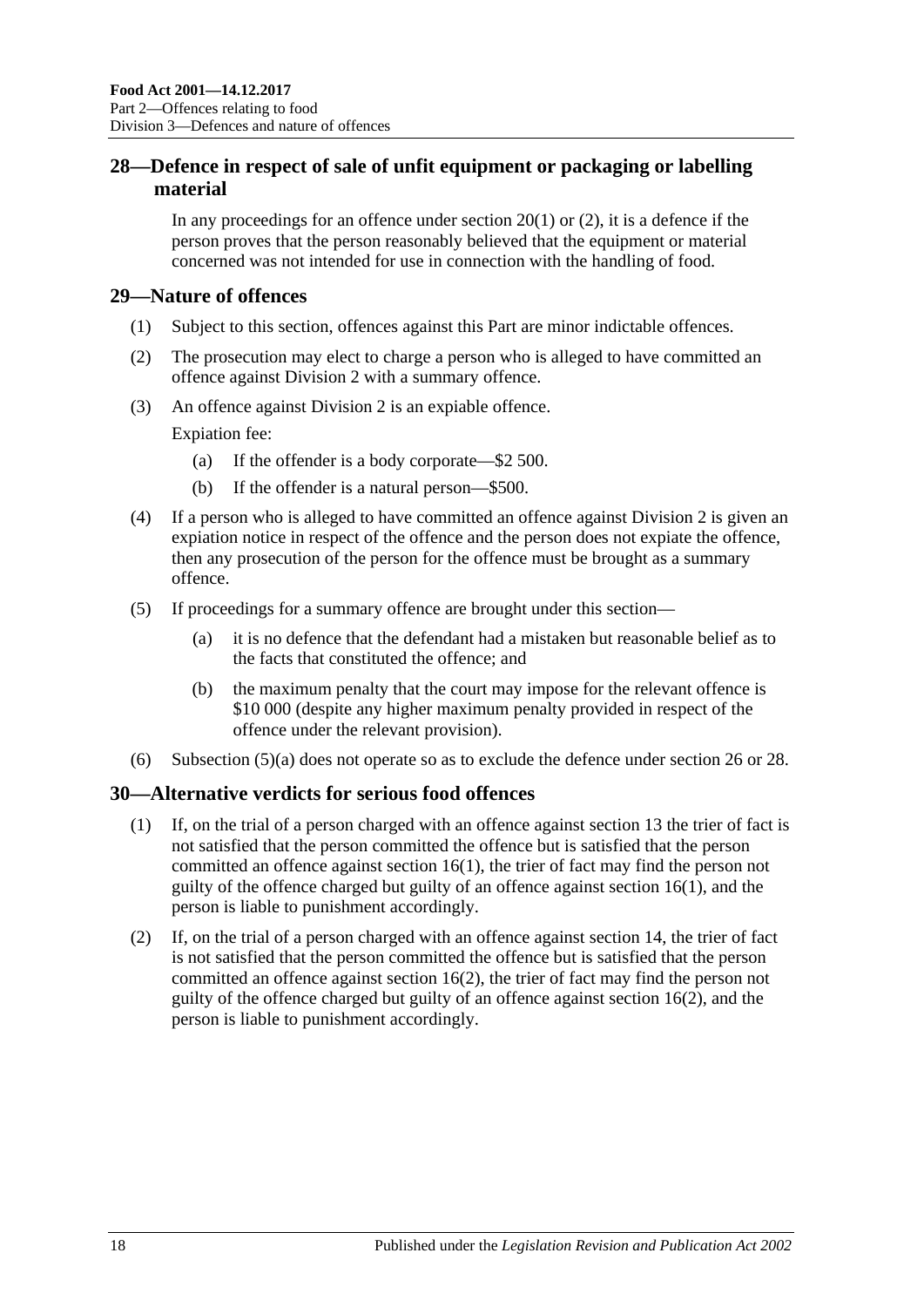# <span id="page-18-0"></span>**Part 3—Emergency powers**

## <span id="page-18-1"></span>**31—Making of order**

An order may be made under this Part by the relevant authority if the relevant authority has reasonable grounds to believe that the making of the order is necessary to prevent or reduce the possibility of a serious danger to public health or to mitigate the adverse consequences of a serious danger to public health.

## <span id="page-18-2"></span>**32—Nature of order**

- (1) An order under this Part may do any one or more of the following:
	- (a) require the publication of warnings, in a form approved by the relevant authority, that a particular food or type of food is unsafe;
	- (b) prohibit the cultivation, taking, harvesting or obtaining, from a specified area, of a particular food or type of food or other primary produce intended to be used for human consumption;
	- (c) prohibit a particular food or type of food from being advertised or sold;
	- (d) direct that a particular food or type of food consigned or distributed for sale or sold be recalled and specify the manner in which, and the period within which, the recall is to be conducted;
	- (e) direct that a particular food or type of food or other primary produce intended to be used for human consumption be impounded, isolated, destroyed or otherwise disposed of and specify the manner in which the impounding, isolation, destruction or disposal is to be conducted;
	- (f) prohibit absolutely the carrying on of an activity in relation to a particular food or type of food, or permit the carrying on of the activity in accordance with conditions specified in the order;
	- (g) without limiting the generality of [paragraph](#page-18-4) (f), impose conditions relating to the taking and analysis of samples of the food or of water or soil or any other thing that is part of the environment in which that activity is carried on in relation to the food;
	- (h) specify methods of analysis (not inconsistent with any methods prescribed by the Food Standards Code) of any samples required to be taken in accordance with the order
- <span id="page-18-4"></span>(2) An order under this Part may be varied or revoked by the relevant authority in the same manner as the order was made.

## <span id="page-18-3"></span>**33—Special provisions relating to recall orders**

- (1) A recall order may require the person, or the persons of a class, that is bound by the order to disclose to the public or to a class of persons specified in the order, in a manner so specified, any one or more of the following:
	- (a) the particular food or type of food to be recalled or disposed of;
	- (b) the reasons why the food is considered to be unsafe;
	- (c) the circumstances in which the consumption of the food is unsafe;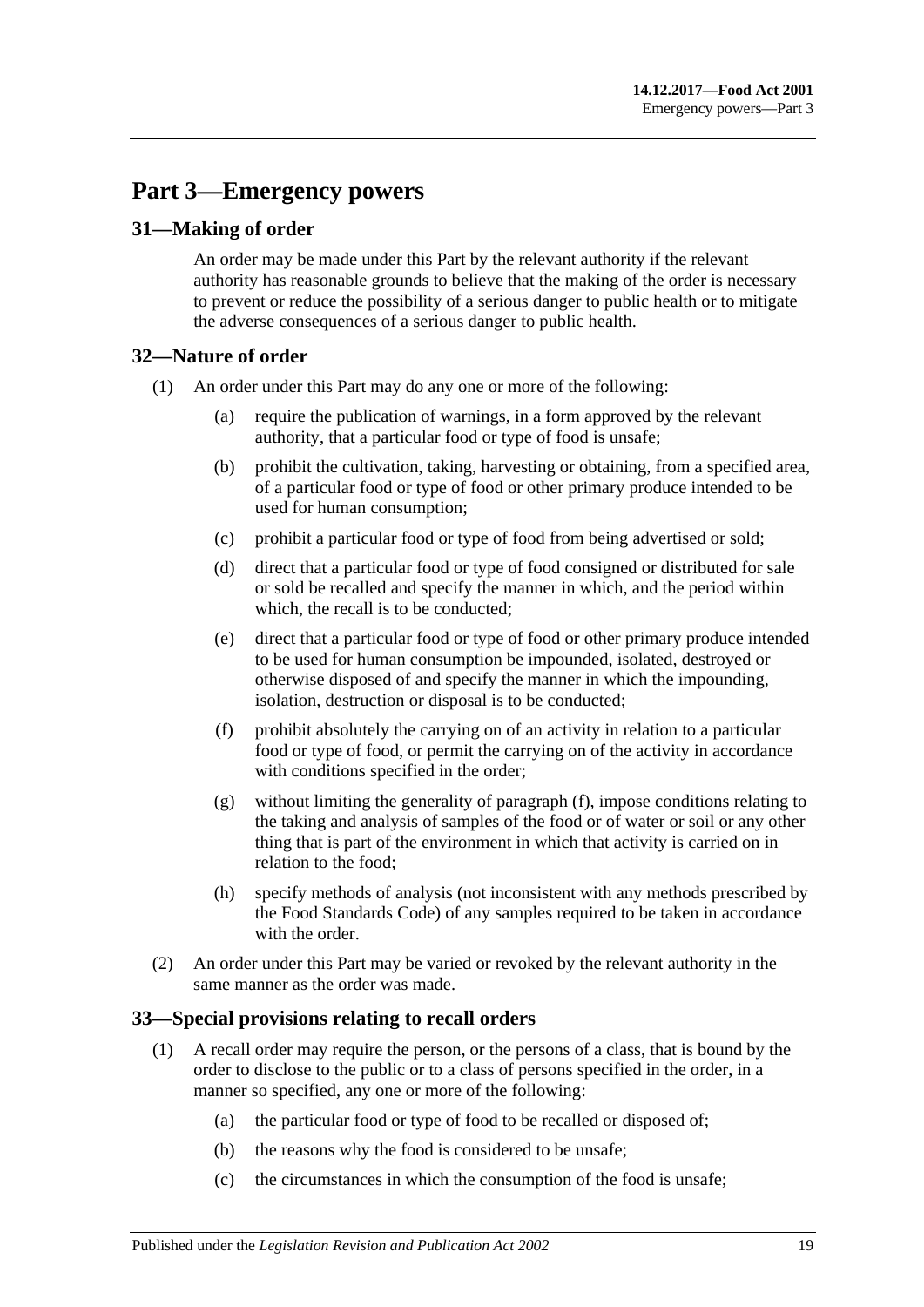- (d) procedures for disposing of the food.
- (2) A person who is required by a recall order to conduct a recall of any food must give written notice to the relevant authority of the completion of the recall as soon as practicable after that completion.
- (3) A person who is bound by a recall order is liable for any cost incurred by or on behalf of the relevant authority in connection with the recall order and any such cost is taken to be a debt due to the relevant authority from that person.
- (4) In any proceedings for the recovery of the debt, a certificate signed by the relevant authority stating the amount of any costs and the manner in which they were incurred is evidence of the matters certified.

## <span id="page-19-0"></span>**34—Manner of making orders**

- (1) An order under this Part—
	- (a) may be made in writing addressed to the person or persons intended to be bound by it, and served on that person or each of those persons, as the case requires; or
	- (b) may be addressed to several persons, to a class of persons, or to all persons.
- <span id="page-19-3"></span><span id="page-19-2"></span>(2) Notice of an order addressed as referred to in [subsection](#page-19-2) (1)(b) setting out the terms of the order and the persons to be bound by the order must, as soon as practicable after the order is made, be published in a newspaper that, in the opinion of the relevant authority, will be most likely to bring the order to the attention of the persons bound by it.
- (3) An order under this Part, when it takes effect, is binding on the person or persons to whom it is addressed.
- (4) An order that is served on a person takes effect when it is served.
- (5) An order, notice of which is published under [subsection](#page-19-3) (2), takes effect at the beginning of the first day on which the notice was published.
- <span id="page-19-4"></span>(6) An order ceases to have effect at the expiration of 90 days after the day on which it takes effect unless it is sooner revoked.
- (7) [Subsection](#page-19-4) (6) does not prevent a further order being made in the same terms as an order that has expired.

## <span id="page-19-1"></span>**35—Review of order**

- (1) A person bound by an order under this Part who suffers loss as a result of the making of the order may apply to the relevant authority for compensation if the person considers that there were insufficient grounds for the making of the order.
- (2) If there were insufficient grounds for the making of the order, the relevant authority is to pay such compensation to the applicant as is just and reasonable.
- (3) The relevant authority is to send written notification of its determination as to the payment of compensation under this section to each applicant for the payment of such compensation.
- <span id="page-19-5"></span>(4) If the relevant authority has not determined an application for compensation under this section within 28 days of receiving the application, the relevant authority is taken to have refused to pay compensation.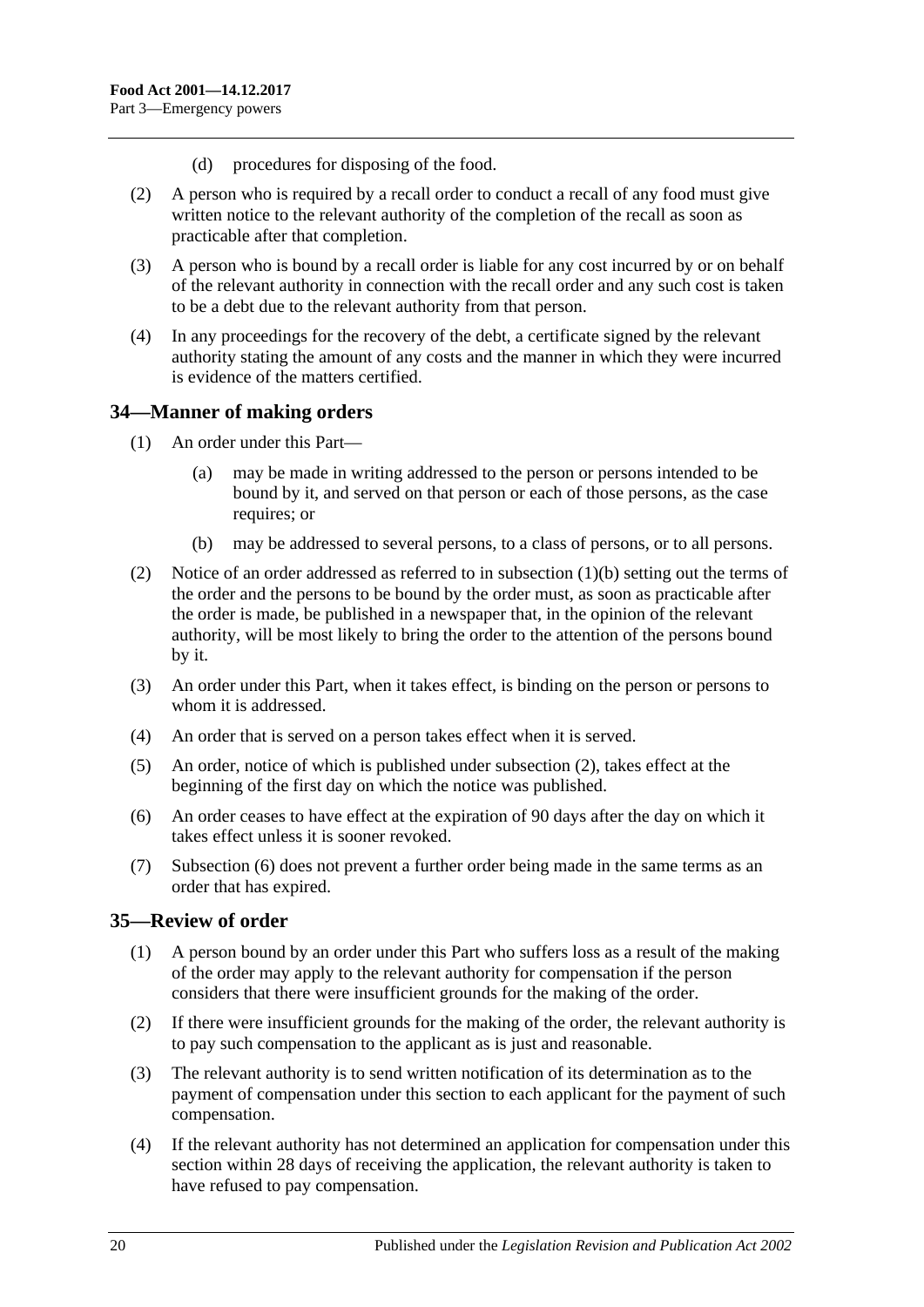- (5) An applicant for the payment of compensation under this section who is dissatisfied with a determination by the relevant authority as to the refusal to pay compensation or as to the amount of compensation may apply to the Tribunal under section 34 of the *[South Australian Civil and Administrative Tribunal Act](http://www.legislation.sa.gov.au/index.aspx?action=legref&type=act&legtitle=South%20Australian%20Civil%20and%20Administrative%20Tribunal%20Act%202013) 2013* for a review of the determination—
	- (a) within 28 days after the day on which notification of the determination was received; or
	- (b) in a case to which [subsection](#page-19-5) (4) applies, within 28 days of the 28-day period referred to in that subsection.

## <span id="page-20-0"></span>**36—Failure to comply with emergency order**

A person must not, without reasonable excuse—

- (a) carry on an activity in contravention of any prohibition imposed on the person by an order under this Part; or
- (b) neglect or refuse to comply with a direction given by such an order; or
- (c) fail to comply with a condition specified in such an order.

Maximum penalty:

- (a) If the offender is a body corporate—\$250 000.
- (b) If the offender is a natural person—\$50 000.

# <span id="page-20-2"></span><span id="page-20-1"></span>**Part 4—Inspection and seizure powers**

## **Division 1—Inspection**

#### <span id="page-20-5"></span><span id="page-20-3"></span>**37—Powers of authorised officers**

- <span id="page-20-4"></span>(1) For the purposes of this Act, an authorised officer may, at any reasonable time, do any one or more of the following:
	- (a) alone, or with such police officers or other persons as the authorised officer considers necessary, enter and inspect any premises that the authorised officer reasonably believes are used in connection with the handling of any food intended for sale or the sale of food or any food transport vehicle;
	- (b) alone, or with such police officers or other persons as the authorised officer considers necessary, enter and inspect any premises or food transport vehicle, in which the authorised officer reasonably believes that there are any records or documents that relate to the handling of any food intended for sale or the sale of food;
	- (c) examine any food intended for sale;
	- (d) open and examine any package that the authorised officer reasonably believes contains any food intended for sale or any equipment;
	- (e) open and examine any equipment;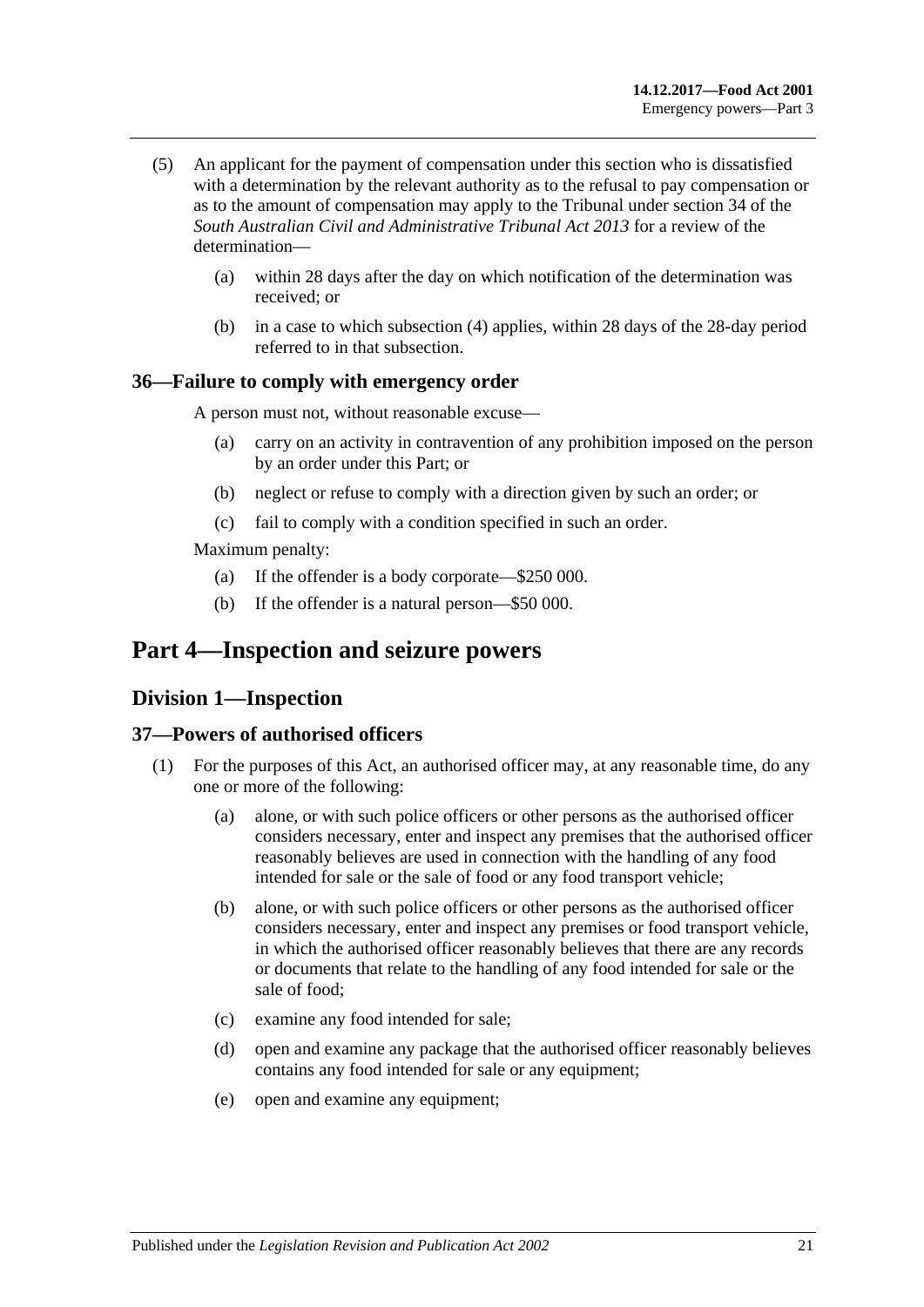- (f) subject to [Division 1](#page-29-1) of [Part 6,](#page-29-0) for the purpose of analysing any food sold or intended for sale or for carrying out any other examination in order to determine whether the provisions of this Act or the regulations are being complied with, demand, select and obtain samples of any food;
- (g) for the purpose of analysis, take samples of water or soil or any other thing that is part of the environment in which any food is handled to determine whether that environment poses a risk to the safety of the food for human consumption;
- (h) take samples of any thing, other than for the purpose of analysis, that the authorised officer reasonably believes may be used as evidence that an offence has been, or is being, committed under this Act or the regulations;
- (i) seize and retain, or issue a seizure order in respect of, anything that the authorised officer reasonably believes has been used in, or may be used as evidence of, a contravention of this Act or the regulations;
- (j) examine any records or documents referred to in [paragraph](#page-20-4) (b), make copies of those records or documents or any part of them and, for that purpose, take away and retain (for such time as may be reasonably necessary) any such records or documents or any part of them;
- (k) stop and detain any vehicle that the authorised officer is authorised by this subsection to enter;
- (l) open, or require to be opened, any container used for the conveyance of goods, or any package, that the authorised officer reasonably believes to contain any food sold or intended for sale, or any equipment;
- (m) take such photographs, films or audio or visual recordings as the authorised officer considers necessary;
- (n) take any measurements and make sketches or drawings or any other type of record;
- (o) require a person to provide information or answer questions in connection with the authorised officer's functions under this Act or to produce any record, document or thing that an authorised officer is authorised to examine under this Act;
- (p) require a person to state the person's name and residential address;
- (q) generally make such investigations and inquiries as may be necessary to ascertain whether an offence under this Act or the regulations is being or has been committed;
- (r) exercise any other power prescribed by or under the regulations.
- (2) This section does not authorise entry into any part of premises that is being used solely for residential purposes, except—
	- (a) with the consent of the occupier of the premises; or
	- (b) under the authority of a search warrant; or
	- (c) if that part of the premises is being used for the preparation of meals provided with paid accommodation.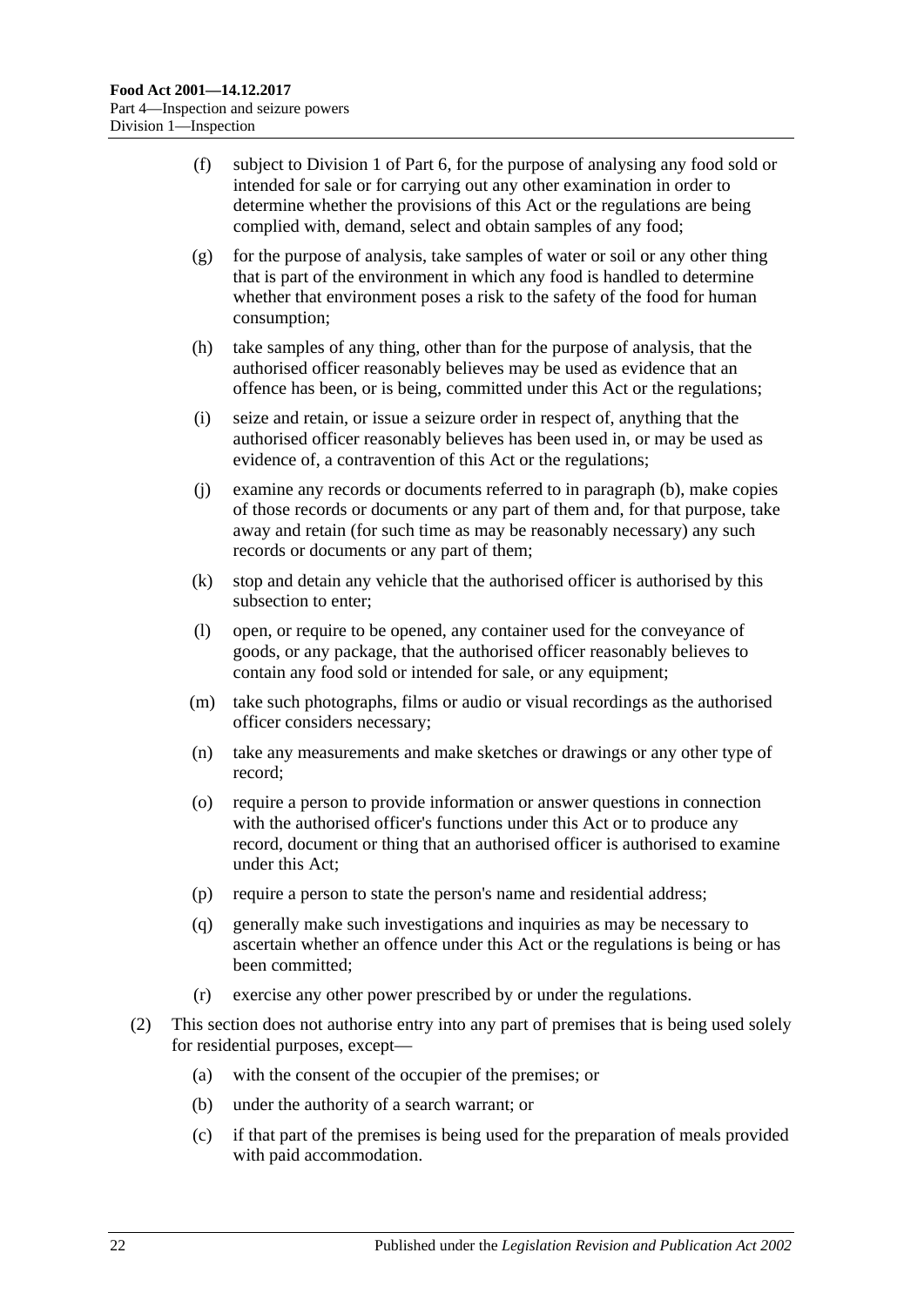- (3) A person is not excused from a requirement under this section to provide information or answer questions, or to produce any record, document or thing, on the ground that the information, answer, record, document or thing might incriminate the person or make the person liable to a penalty.
- (4) However, any information or answer furnished, or record, document or thing produced, by a natural person in compliance with such a requirement is not admissible in evidence against the person in criminal proceedings other than proceedings for an offence against [section](#page-22-1) 39, [40](#page-22-2) or [41.](#page-22-3)

## <span id="page-22-0"></span>**38—Search warrants**

- (1) An authorised officer may apply to a magistrate for a search warrant if the authorised officer has reasonable grounds to believe that a provision of this Act or the regulations has been, is being, or is about to be, contravened on premises.
- (2) A magistrate to whom an application is made under this section may, if satisfied that there are reasonable grounds for doing so, issue a search warrant authorising the authorised officer named in the warrant, when accompanied by a police officer, and such other person (if any) as is named in the warrant—
	- (a) to enter the premises concerned (using such force as is necessary for the purposes); and
	- (b) to search the premises, and to break open and search anything in the premises, for evidence of a contravention of this Act or the regulations.
- (3) This section does not limit the operation of [section](#page-20-5) 37(1).

## <span id="page-22-1"></span>**39—Failure to comply with requirements of authorised officers**

A person must not, without reasonable excuse, fail to comply with a requirement of an authorised officer duly made under this Division.

Maximum penalty:

- (a) If the offender is a body corporate—\$250 000.
- (b) If the offender is a natural person—\$50 000.

### <span id="page-22-2"></span>**40—False information**

A person must not, in connection with a requirement or direction under this Act, provide any information or produce any document that the person knows is false or misleading in a material particular.

Maximum penalty:

- (a) If the offender is a body corporate—\$250 000.
- (b) If the offender is a natural person—\$50 000.

#### <span id="page-22-3"></span>**41—Obstructing or impersonating authorised officers**

(1) A person must not, without reasonable excuse, resist, obstruct, or attempt to obstruct, an authorised officer in the exercise of the authorised officer's functions under this Act.

Maximum penalty: \$50 000.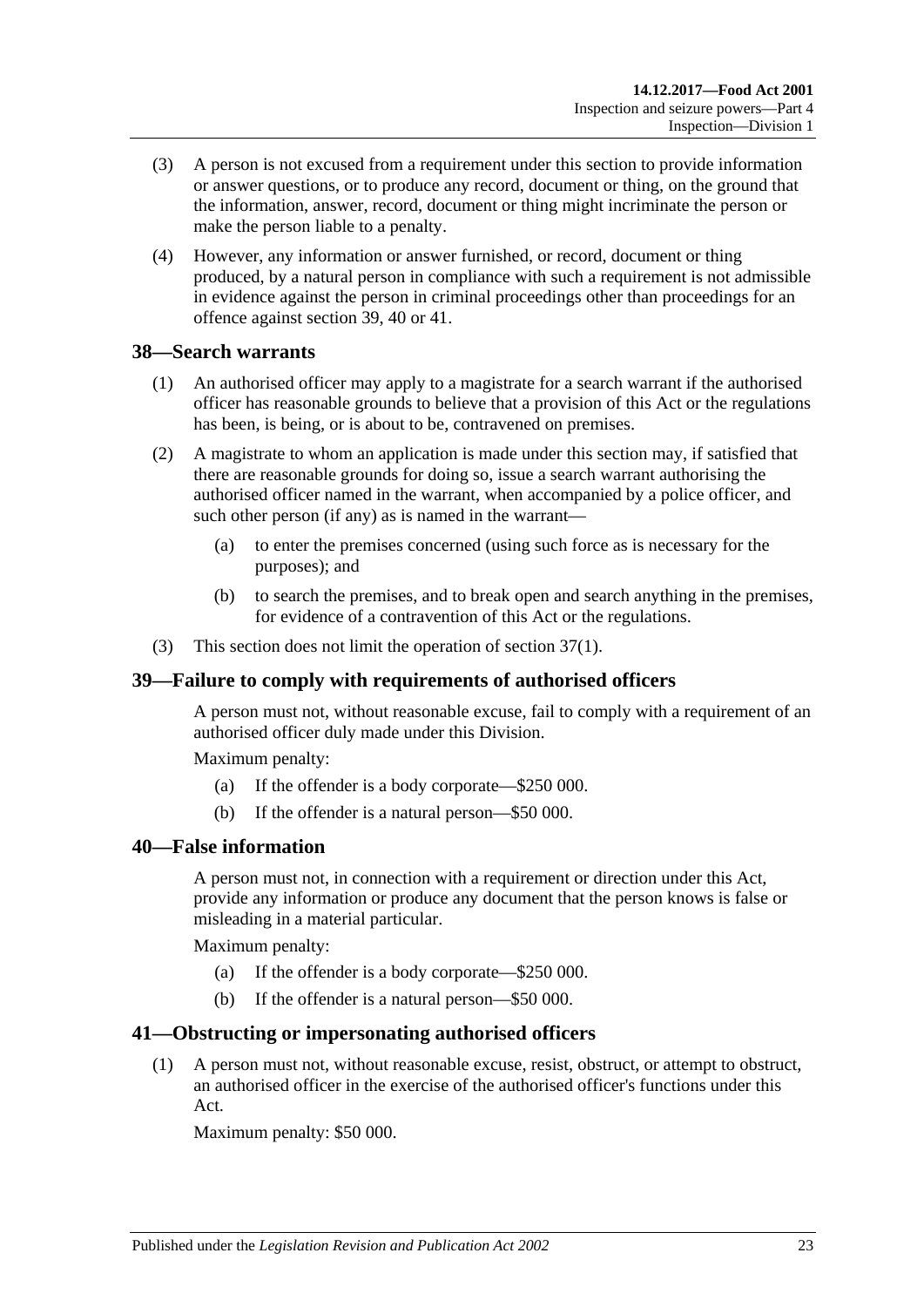(2) A person must not impersonate an authorised officer. Maximum penalty: \$10 000.

# <span id="page-23-0"></span>**Division 2—Seizure**

## <span id="page-23-1"></span>**42—Seizure**

- (1) A seizure order under this Part—
	- (a) must be in the form of a written notice served on the owner or person in control of the thing to which the order relates; and
	- (b) may be varied or revoked by further such written notice.
- (2) If a seizure order is issued under this Part, a person who removes or interferes with the thing to which the order relates without the approval of an enforcement agency before an order is made under [subsection](#page-23-2) (3)(b) in respect of the thing or the seizure order is discharged under [subsection](#page-24-0) (3)(c) is guilty of an offence.

Maximum penalty: \$20 000.

- <span id="page-23-7"></span><span id="page-23-6"></span><span id="page-23-5"></span><span id="page-23-4"></span><span id="page-23-3"></span><span id="page-23-2"></span>(3) If a thing has been seized or made subject to a seizure order under this Part, the following provisions apply:
	- (a) the thing must, if it has been seized, be held pending proceedings for an offence against this Act related to the thing seized, unless the enforcement agency—
		- (i) on application, authorises its release to the person from whom it was seized or any person who had a right to possession of it at the time of its seizure subject to such conditions as the enforcement agency thinks fit, including conditions as to the giving of security for satisfaction of an order under [paragraph](#page-23-3)  $(b)(i)(B)$ ; or
		- (ii) in the case of food or any other perishable thing, orders that it be forfeited to the enforcement agency; and
	- (b) if proceedings for an offence against this Act related to the thing are instituted within the prescribed time of its seizure or the issuing of the seizure order and the person charged is found guilty of the offence, the court must consider the question of forfeiture and may—
		- (i) if the thing seized has not been forfeited by order of an enforcement agency under [paragraph](#page-23-4) (a)(ii)—
			- (A) order that it be forfeited to an enforcement agency; or
			- (B) if it has been released pursuant to [paragraph](#page-23-5) (a)(i), order that it be forfeited to an enforcement agency or order that the person to whom it was released pay an amount equal to its market value at the time of its seizure, as the court thinks fit; or
			- (C) make no order for forfeiture; or
		- (ii) if the thing seized has been forfeited by order of an enforcement agency under [paragraph](#page-23-4) (a)(ii)—
			- (A) confirm the order for forfeiture; or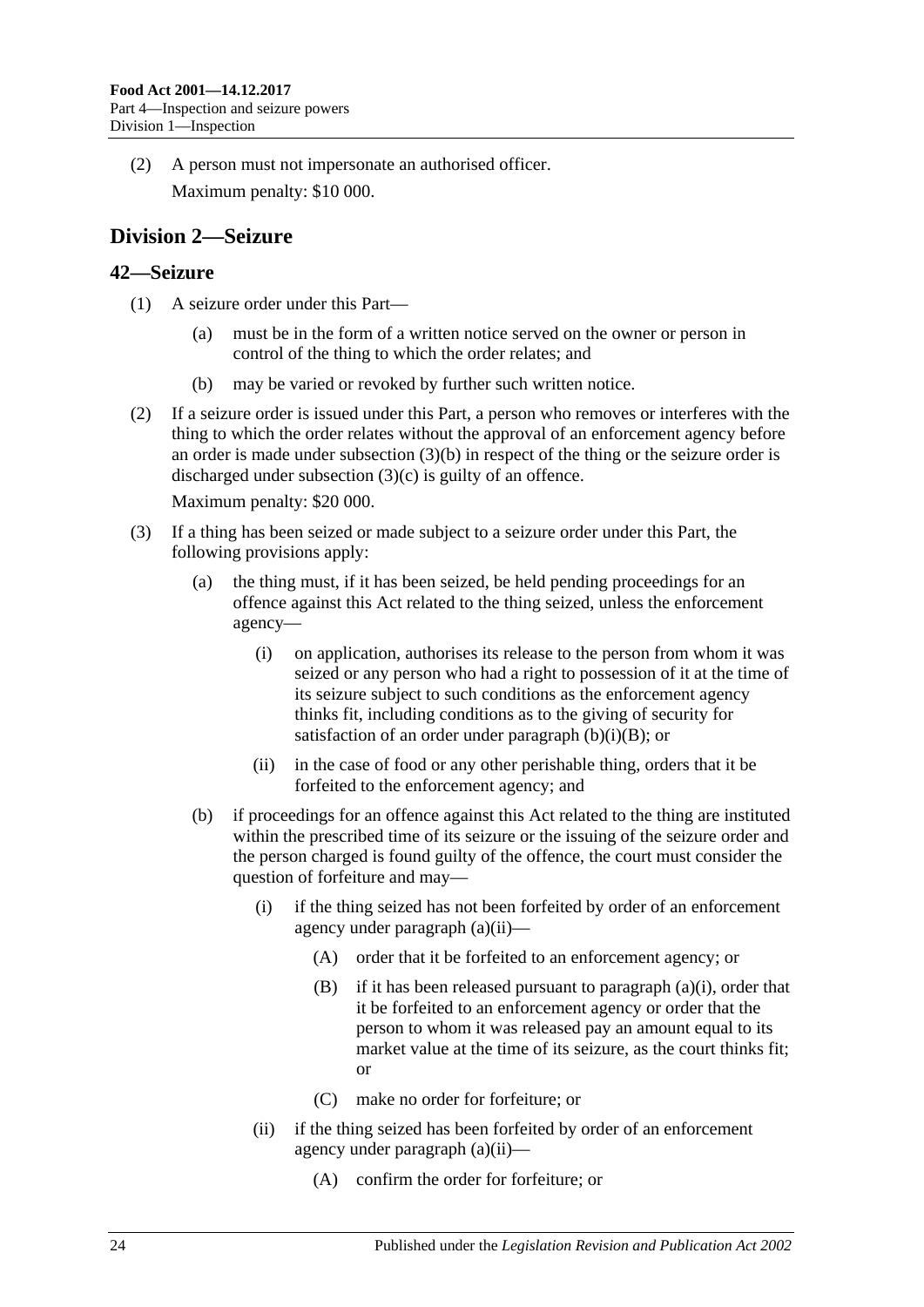(B) quash the order for forfeiture,

as the court considers appropriate in the circumstances; and

- <span id="page-24-0"></span> $(c)$  if
	- (i) the thing has not been released pursuant to [paragraph](#page-23-5)  $(a)(i)$ ; and
	- (ii) proceedings for an offence against this Act related to the thing—
		- (A) are not instituted within the prescribed time after its seizure or the issuing of the seizure order; or
		- (B) are so instituted and the person charged is not found guilty of the offence; or
		- (C) are so instituted and the person charged is found guilty of the offence but either no order for forfeiture is made under [paragraph](#page-23-6)  $(b)(i)$  or an order is made under [paragraph](#page-23-7)  $(b)(ii)$ quashing the order for forfeiture,

the person from whom the thing was seized or any person who had a right to possession of it at the time of its seizure is entitled to recover, by action in any court of competent jurisdiction—

- (iii) if the thing seized has not been forfeited by order under [paragraph](#page-23-4) (a)(ii)—the thing itself, or, if it has deteriorated or been destroyed, compensation of an amount equal to its market value at the time of its seizure; or
- (iv) if the thing seized has been forfeited by order under [paragraph](#page-23-4) (a)(ii)—compensation of an amount equal to its market value at the time of its seizure or, if it has been sold, the amount realised by its sale,

and any seizure order is discharged; and

- (d) despite [paragraph](#page-24-0) (c), if any food or other perishable thing is seized in relation to an expiable offence and the offence is expiated—
	- (i) the food or other perishable must, if it has not already been forfeited by order of an enforcement agency under [paragraph](#page-23-4) (a)(ii), be dealt with in accordance with any determination of the Minister (which may include a determination that it be forfeited to the Crown or to an enforcement agency); and
	- (ii) no compensation may be recovered in respect of the food or other perishable thing by any person; and
- (e) if the thing seized is forfeited under this section, it may be disposed of by sale, destruction or otherwise as an enforcement agency directs.
- (4) In this section—

*prescribed time* means the period of six months, or such longer period as a magistrate may allow.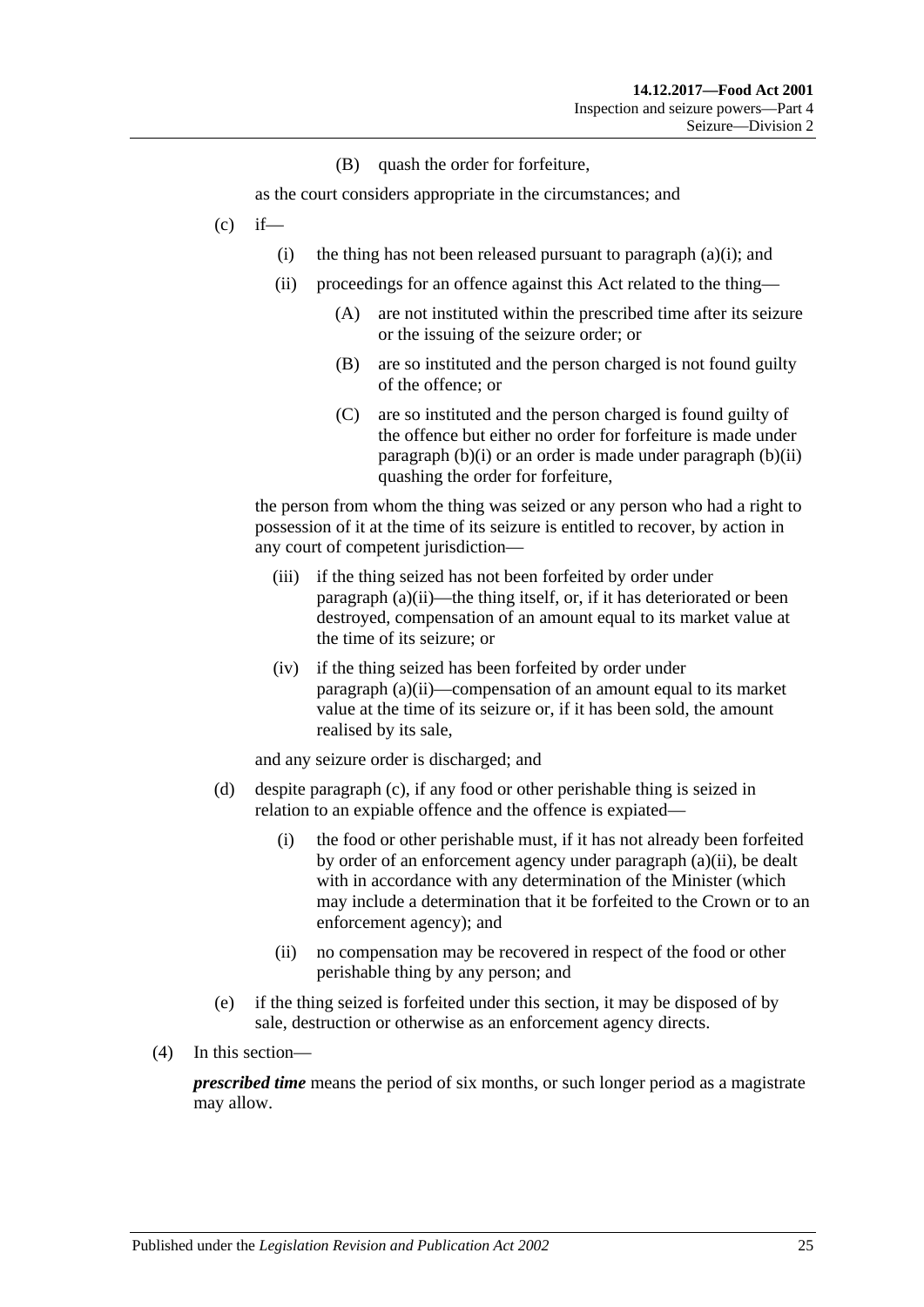# <span id="page-25-0"></span>**Part 5—Improvement notices and prohibition orders**

### <span id="page-25-1"></span>**43—Unclean or unfit premises, vehicles or equipment**

If an authorised officer believes, on reasonable grounds, that—

- (a) any premises used by a food business in connection with the handling of food intended for sale or any equipment or food transport vehicle is in an unclean or insanitary condition or is otherwise unfit for the purpose for which it is designed or intended to be used; or
- (b) any premises used by a food business in connection with the handling of food intended for sale or any equipment or food transport vehicle does not comply with a provision of the Food Safety Standards; or
- (c) in relation to any premises used in connection with the handling of food for sale or food transport vehicle, any relevant food safety program prepared in accordance with the regulations is not being implemented adequately by a food business; or
- (d) any provision of the Food Standards Code is being contravened in relation to the handling of food intended for sale on any premises or in any food transport vehicle used by a food business in connection with the handling of food intended for sale,

the authorised officer may serve an improvement notice on the proprietor of the food business in accordance with this Part.

#### <span id="page-25-2"></span>**44—Improvement notice**

- (1) An improvement notice is to take the form of an order that—
	- (a) premises, equipment or a food transport vehicle be put into a clean and sanitary condition, or be repaired, to the satisfaction of an authorised officer; or
	- (b) equipment or a vehicle be replaced; or
	- (c) a food safety program be prepared if required by the regulations; or
	- (d) a food safety program required by the regulations be revised so as to comply with the requirements of the regulations; or
	- (e) in relation to the handling of food intended for sale on premises or in a food transport vehicle, measures be taken to implement the provisions of any relevant food safety program required to be prepared by the regulations; or
	- (f) other action be taken to ensure compliance with the provisions of the Food Standards Code,

within a period of 24 hours (or such longer period as is specified in the notice) after the service of the notice on the proprietor of the food business.

(2) Before the end of the period specified in the improvement notice, an authorised officer may, on his or her own motion or on the application of the proprietor of the food business, extend the period within which the proprietor of the food business is to take action in accordance with the notice.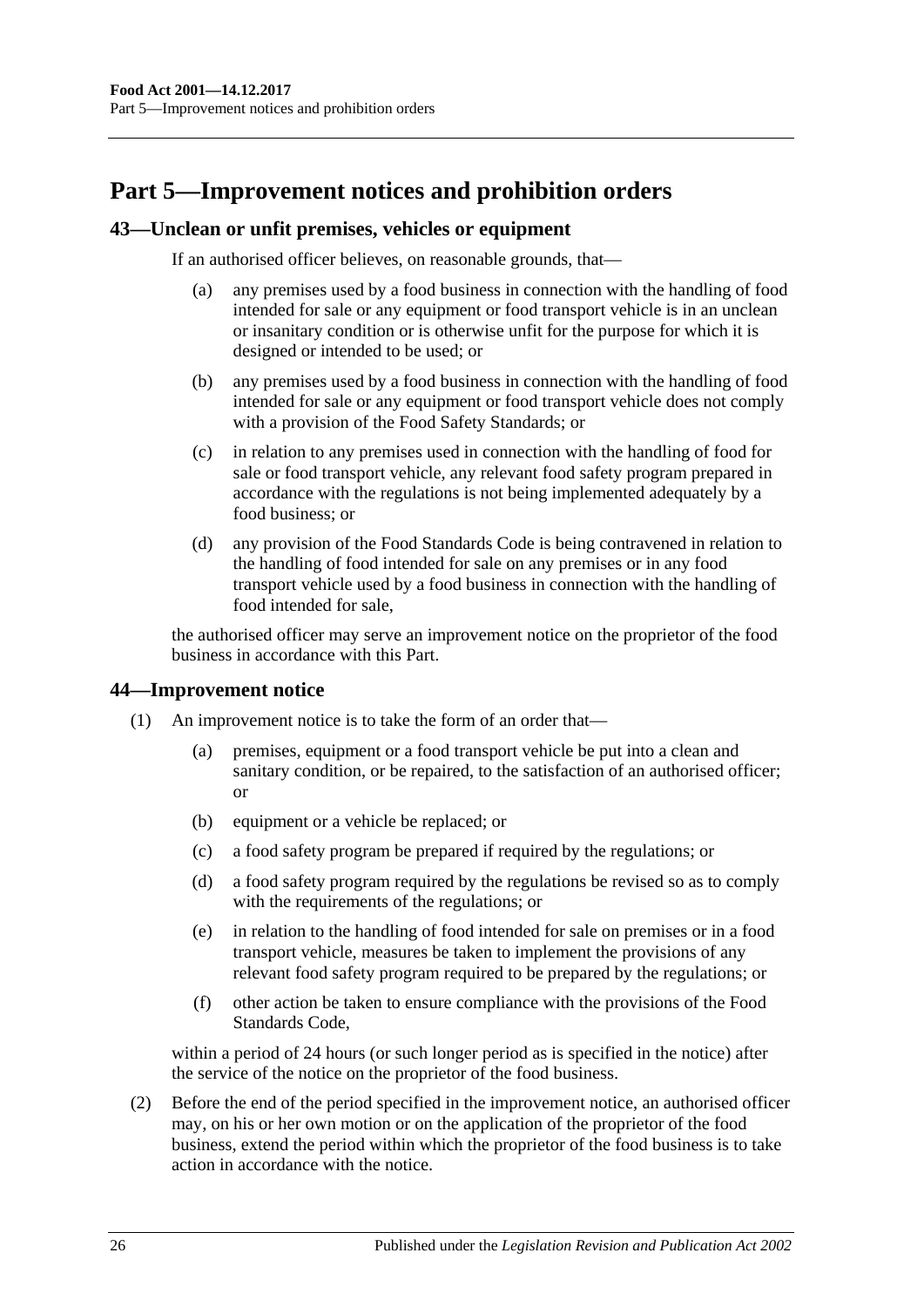- (3) An improvement notice may include ancillary or incidental directions.
- (4) An improvement notice is to state that it is issued under this section.

#### <span id="page-26-0"></span>**45—Compliance with improvement notice**

- (1) If an improvement notice is complied with, an authorised officer is to note the date of compliance on a copy of the notice.
- (2) An authorised officer must give a copy of an improvement notice, noted in accordance with this section, to the person on whom the improvement notice was served if requested to do so by the person.

#### <span id="page-26-1"></span>**46—Prohibition order**

- (1) If a relevant authority or the head of an enforcement agency believes, on reasonable grounds—
	- (a) that any of the circumstances specified in [section](#page-25-1) 43 exist; and
	- $(b)$  that—
		- (i) the proprietor of a food business has not complied with an improvement notice within the time required for compliance; or
		- (ii) the issue of the order is necessary to prevent or mitigate a serious danger to public health,

the relevant authority or the head of the enforcement agency may serve a prohibition order on the proprietor of the food business in accordance with this Part.

- (2) A prohibition order is to take the form of an order that—
	- (a) no food intended for sale is to be handled on specified premises or a specified part of specified premises; or
	- (b) no food intended for sale is to be conveyed in a specified vehicle; or
	- (c) specified equipment is not to be used in connection with food intended for sale; or
	- (d) no food intended for sale is to be handled by a food business in a specified way or for a specified purpose; or
	- (e) prohibits other action being taken,

until the proprietor of the food business has been given a certificate of clearance stating that the premises, part of the premises, vehicle or equipment may be used for the handling or conveyance of food intended for sale, or for use in connection with such food, or that the food may be handled in the specified way or for the specified purpose, as the case may be.

- (3) A prohibition order may include ancillary or incidental directions.
- (4) A prohibition order is to state that it is issued under this section.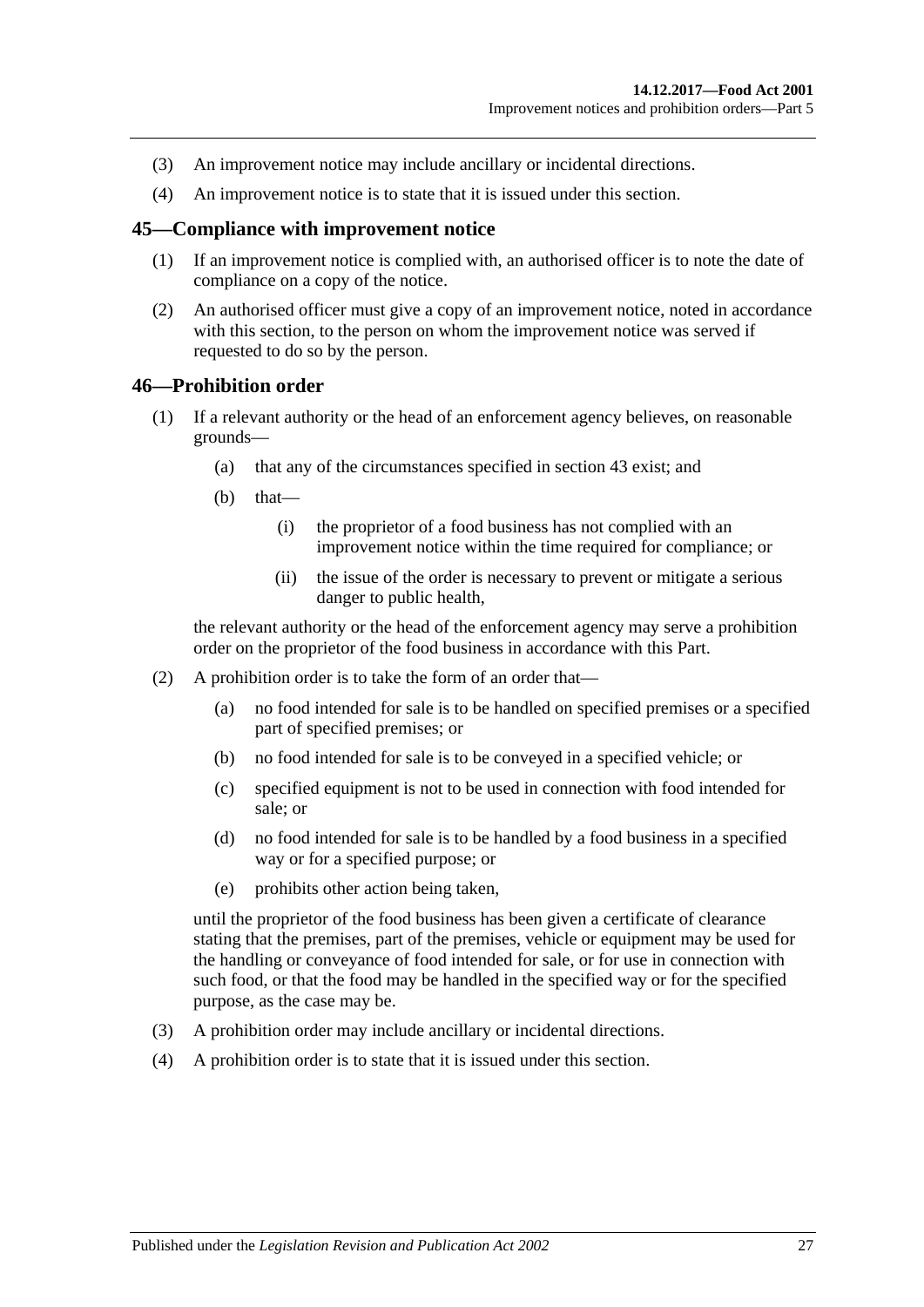- (5) The relevant authority or person that made the order must give a certificate of clearance if, after an inspection of the premises, part of the premises, vehicle or equipment, or the way of handling food, specified in the prohibition order, the relevant authority or person finds, by the relevant authority's or person's own inspection or the report of an authorised officer, that—
	- (a) the premises, part of the premises, vehicle or equipment, or the handling of food by the food business in the specified way or for the specified purpose, is not a serious danger to public health; and
	- (b) the person on whom the prohibition order was served has complied with the prohibition order and any improvement notices served on the person.

#### <span id="page-27-0"></span>**47—Scope of notices and orders**

An improvement notice or a prohibition order may be made with respect to any one or more of the following:

- (a) any premises or any part of any premises, food transport vehicle or equipment specified in the notice or order;
- (b) all equipment contained on any premises or any part of any premises, or in a food transport vehicle, specified in the notice or order, or any specified equipment so contained:
- (c) the handling of food intended for sale by a food business in a specified way or for a specified purpose.

#### <span id="page-27-1"></span>**48—Notices and orders to contain certain information**

An improvement notice or prohibition order under this Part—

- (a) must specify any provision of the Food Standards Code to which it relates; and
- (b) may specify particular action to be taken by a person to ensure compliance with the provision of the Food Standards Code to which it relates.

#### <span id="page-27-2"></span>**49—Request for re-inspection**

- (1) The proprietor of the food business whose premises (other than a vehicle) are affected by a prohibition order may at any time after the order has been served make a written request to the relevant authority or person who made the order to cause the premises to be inspected by an authorised officer.
- (2) The proprietor of the food business whose vehicle or equipment is affected by a prohibition order may at any time after the order has been served make a written request to the relevant authority or person who made the order to cause the vehicle or equipment to be inspected by an authorised officer—
	- (a) at the place where it was originally inspected; or
	- (b) if it is not convenient for it to be inspected at that place, at some other place that the relevant authority or person who made the order has agreed to.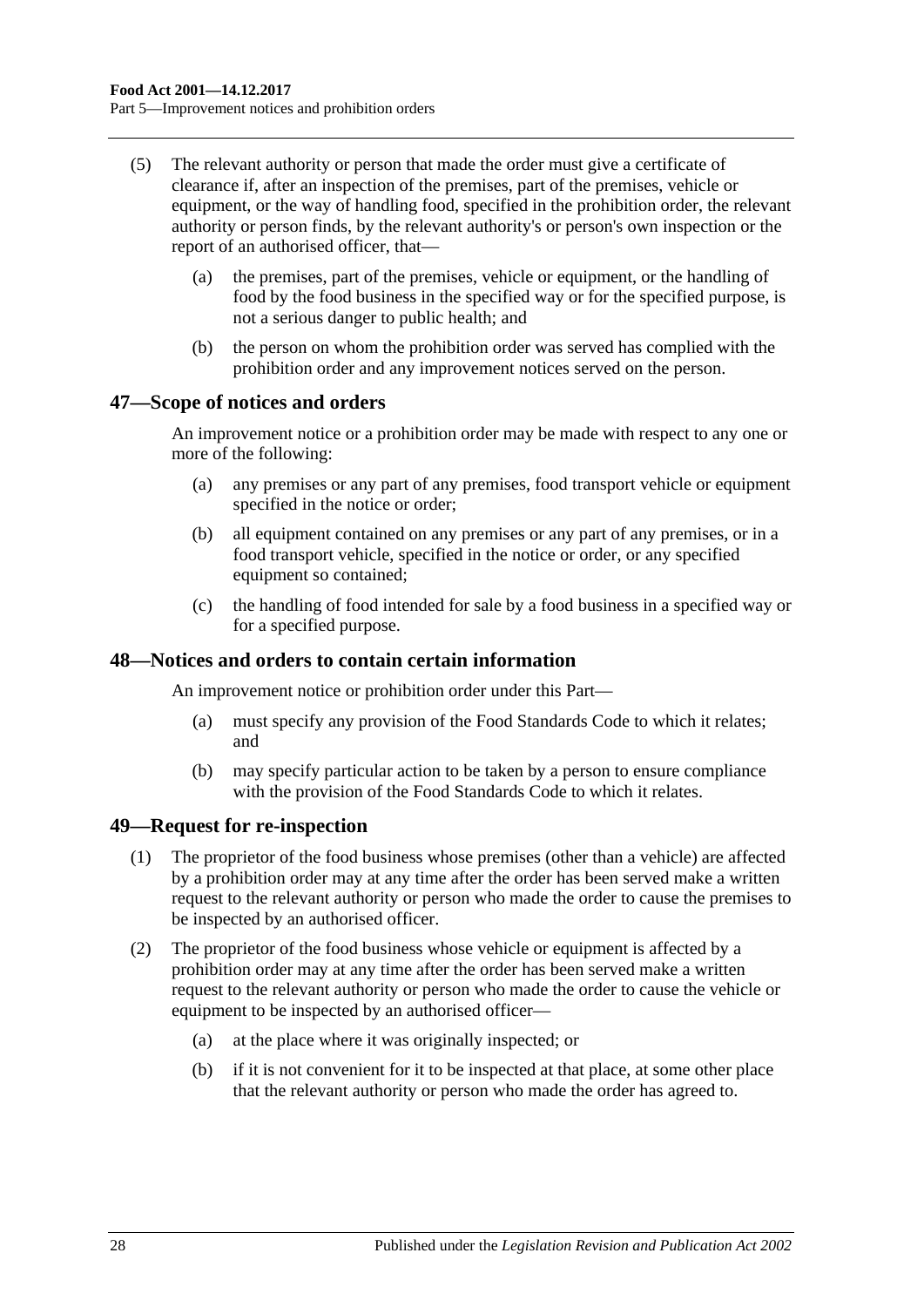(3) If a request for inspection is made under this section and the premises, vehicle or equipment concerned, through no fault of the proprietor of the food business, is not inspected by an authorised officer within the period of two clear business days after the receipt of the request by the relevant authority or person, a certificate of clearance is taken to have been given to the proprietor of the food business under [section](#page-26-1) 46.

## <span id="page-28-0"></span>**50—Contravention of improvement notice or prohibition order**

A person must not, without reasonable excuse, contravene or fail to comply with an improvement notice or a prohibition order served on the person under this Part.

Maximum penalty:

- (a) If the offender is a body corporate—\$250 000.
- (b) If the offender is a natural person—\$50 000.

Expiation fee: In the case of an improvement notice—\$750.

### <span id="page-28-3"></span><span id="page-28-1"></span>**51—Review of decision to refuse certificate of clearance**

- (1) A person aggrieved by a decision of a relevant authority or person to refuse to give a certificate of clearance under this Part may apply to the Tribunal under section 34 of the *[South Australian Civil and Administrative Tribunal Act](http://www.legislation.sa.gov.au/index.aspx?action=legref&type=act&legtitle=South%20Australian%20Civil%20and%20Administrative%20Tribunal%20Act%202013) 2013* for a review of the decision.
- (2) An application under [subsection](#page-28-3) (1) must be made within 28 days after the day on which notification of the decision is received.

#### <span id="page-28-2"></span>**52—Review of order**

- (1) A person bound by a prohibition order who suffers loss as a result of the making of the order may apply to the relevant authority or person who made the order for compensation if the person considers that there were no grounds for the making of the order.
- (2) If there were no grounds for the making of the order, the relevant authority or enforcement agency is to pay such compensation to the applicant as is just and reasonable.
- <span id="page-28-4"></span>(3) The relevant authority or enforcement agency is to send written notification of its determination as to the payment of compensation under this section to each applicant for the payment of such compensation.
- (4) An applicant for the payment of compensation under this section who is dissatisfied with a determination under [subsection](#page-28-4) (3) as to the refusal to pay compensation or as to the amount of compensation may apply to the Tribunal under section 34 of the *[South Australian Civil and Administrative Tribunal Act](http://www.legislation.sa.gov.au/index.aspx?action=legref&type=act&legtitle=South%20Australian%20Civil%20and%20Administrative%20Tribunal%20Act%202013) 2013* for a review of the determination within 28 days after the day on which notification of the determination was received.
- (5) If the relevant authority or person has not determined an application for compensation under this section within 28 days of receiving the application, the relevant authority or person is taken to have refused to pay any compensation.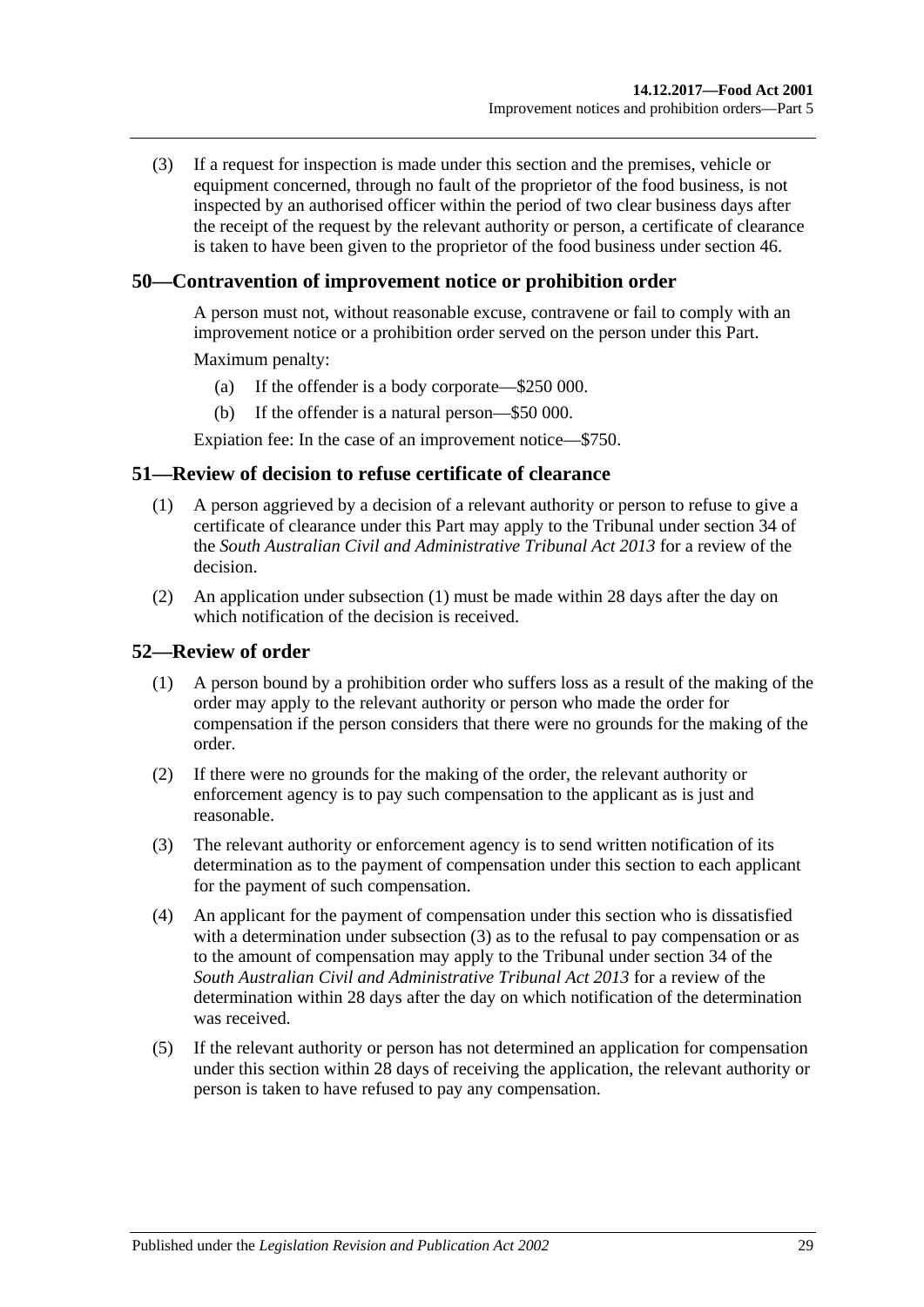# <span id="page-29-0"></span>**Part 6—Taking and analysis of samples**

## <span id="page-29-1"></span>**Division 1—Taking of samples**

## <span id="page-29-2"></span>**53—Proprietor to be informed**

Whenever an authorised officer obtains a sample of food for the purposes of analysis, an authorised officer must, either before or as soon as practicable after obtaining the sample, inform—

- (a) the proprietor of the food business from which the sample is to be taken or was taken; or
- (b) if the proprietor is not present or readily available, the person from whom the sample was obtained or who was in charge of the food from which the sample was taken,

of the authorised officer's intention to have the sample analysed.

## <span id="page-29-3"></span>**54—Payment for sample**

An authorised officer when obtaining a sample of food must pay, or tender payment of—

- (a) the amount prescribed by the regulations as the amount payable for the sample concerned; or
- (b) if no such amount is prescribed by the regulations, an amount equal to the current market value of the sample,

to the person from whom the sample is obtained.

## <span id="page-29-4"></span>**55—Samples from vending machines**

[Sections](#page-29-2) 53 and [54](#page-29-3) do not apply to the obtaining of a sample by an authorised officer from a vending machine if the authorised officer obtains the sample by making proper payment for it and the authorised officer cannot identify anyone who at the time appears to be in charge of the machine.

#### <span id="page-29-5"></span>**56—Packaged food**

An authorised officer who takes a sample of food for the purposes of this Act that is contained in a closed package intended for retail sale must take the whole of the package unless the package contains two or more smaller packages of the same food.

## <span id="page-29-6"></span>**57—Procedure to be followed**

- (1) This section applies to the taking of samples for the purposes of this Act except to the extent that the Food Standards Code otherwise provides.
- <span id="page-29-7"></span>(2) An authorised officer who obtains a sample of food for the purposes of analysis must (unless [subsection](#page-30-4) (3) applies)—
	- (a) divide the sample into 3 separate parts and mark and seal or fasten each part in such manner as its nature will permit; and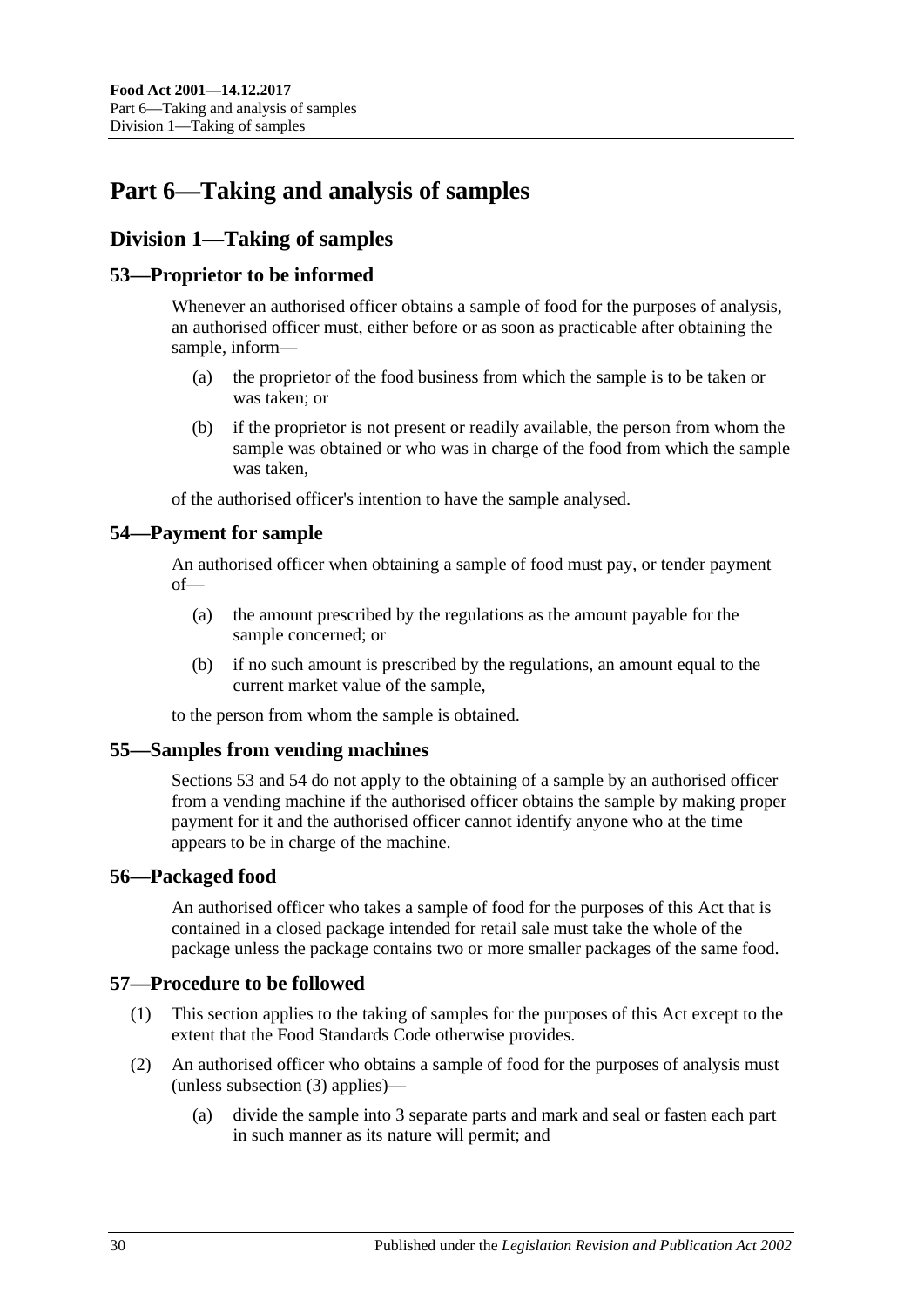- (b) leave one part with the proprietor of the food business or any other person from whom the sample was obtained or a person appearing to be the employee or agent of that proprietor or other person; and
- (c) submit one of the remaining parts for analysis; and
- (d) retain the other remaining part for future comparison.
- <span id="page-30-4"></span>(3) If the division of a sample for analysis into 3 separate parts in accordance with [subsection](#page-29-7) (2) would in the opinion of the authorised officer—
	- (a) so affect or impair the composition or quality of the sample as to render the separate parts unsuitable for accurate analysis; or
	- (b) result in the separate parts being of an insufficient size for accurate analysis; or
	- (c) render the sample in any other way unsuitable for analysis, including a method of analysis prescribed by the regulations in relation to the food from which the sample was taken,

the authorised officer may take, in accordance with this section, as many samples as the authorised officer considers necessary to enable an accurate analysis to be carried out and may deal with the sample or samples in such manner as is appropriate in the circumstances.

- (4) If a sample of food is taken by an authorised officer in the form of separate or severable objects, it is not necessary, in dividing that sample into parts in accordance with this section, to divide any one of those objects, and it is sufficient compliance with this section if the authorised officer—
	- (a) takes a number of those objects; and
	- (b) divides the number so taken into the requisite number of parts so that each part consists of one or more than one of the separate or severable objects; and
	- (c) deals with those parts in accordance with the preceding provisions of this section.

#### <span id="page-30-0"></span>**58—Samples to be submitted for analysis**

An authorised officer must submit any sample obtained in accordance with this Division for analysis under [Division 2](#page-30-1) unless no longer of the opinion that the sample ought to be analysed.

## <span id="page-30-1"></span>**Division 2—Procedures relating to analyses**

#### <span id="page-30-2"></span>**59—Compliance with Food Standards Code**

A person who carries out an analysis for the purposes of this Act is to comply with any requirements of the Food Standards Code relating to the carrying out of analyses.

#### <span id="page-30-3"></span>**60—Certificate of analysis**

- (1) This section applies to an analysis that is carried out—
	- (a) by an approved laboratory; or
	- (b) by an approved analyst; or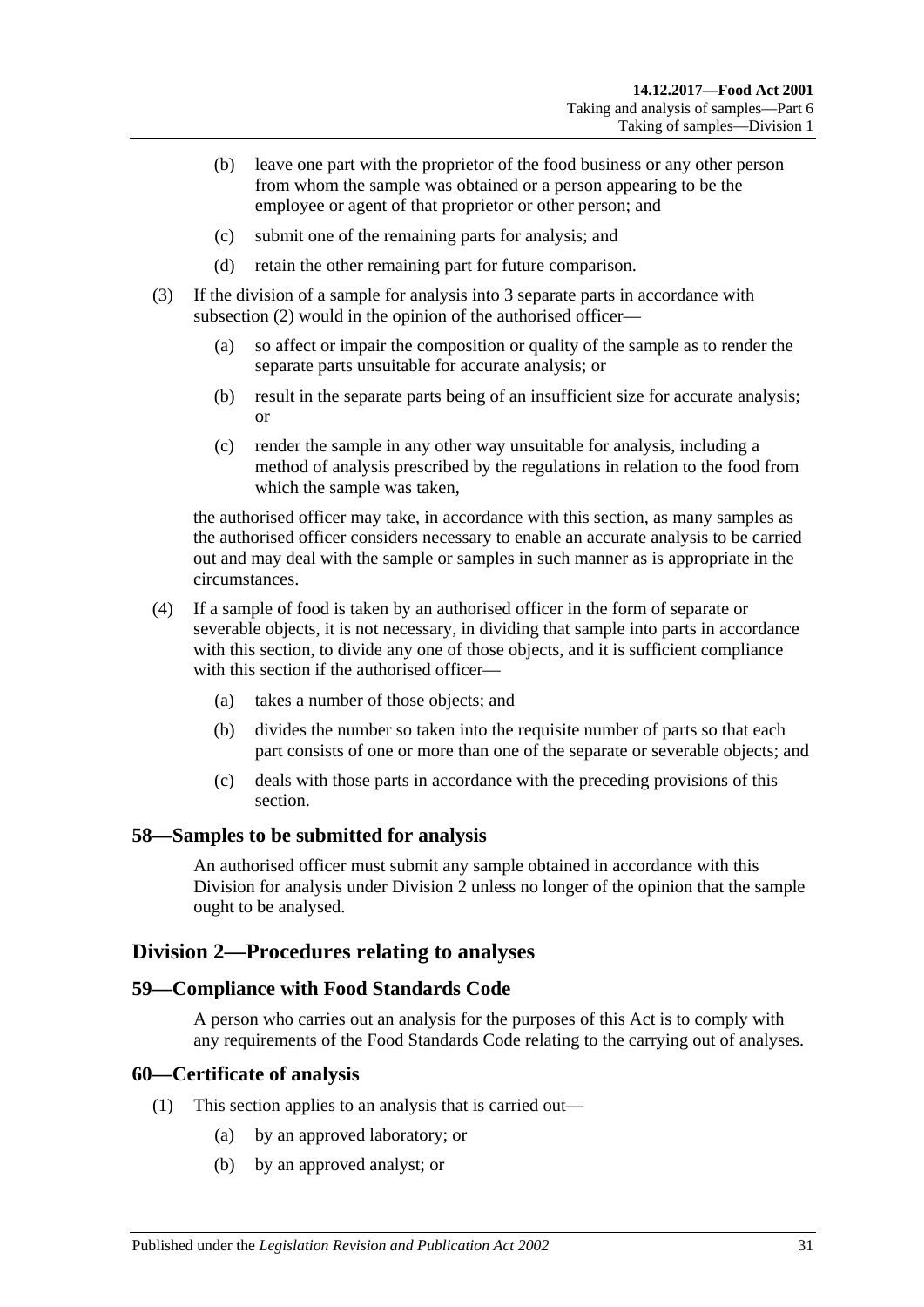(c) under the supervision of an approved analyst,

for the purposes of this Act.

- (2) On completion of an analysis to which this section applies—
	- (a) the person in charge of the laboratory at which the analysis was carried out; or
	- (b) the approved analyst who carried out the analysis; or
	- (c) the approved analyst who supervised the carrying out of the analysis,

is to give the person who requested the analysis, or an agent of the person, a certificate of analysis, in the approved form, that complies with the requirements of [subsection](#page-31-3) (3).

- <span id="page-31-3"></span>(3) The certificate of analysis must—
	- (a) be dated and signed by the person in charge of the laboratory at which the analysis was carried out or by the approved analyst who carried out the analysis or who supervised the carrying out of the analysis; and
	- (b) contain a written report of the analysis that sets out the findings; and
	- (c) specify the requirements, if any, of the Food Standards Code relating to the carrying out of the analysis and certify that the analysis was carried out in accordance with those requirements.

## <span id="page-31-0"></span>**Division 3—Approval of laboratories**

#### <span id="page-31-1"></span>**61—Approval of laboratories**

- (1) The relevant authority may approve laboratories for the purposes of carrying out analyses under this Act.
- (2) A person providing or intending to provide analysis services at a laboratory may make an application, in the approved form, to the relevant authority for an approval of the laboratory under this Division.
- (3) The relevant authority may, after considering an application for approval—
	- (a) grant the application, with or without conditions; or
	- (b) refuse the application.
- (4) If the relevant authority grants an application for approval, it must issue the applicant with a written approval that sets out the conditions to which the approval is subject.
- (5) If the relevant authority refuses an application for approval, the relevant authority must give notice of the refusal in writing to the applicant setting out the reasons for the refusal.

#### <span id="page-31-2"></span>**62—Term of approval**

Except during any period of suspension, an approval of a laboratory granted under this Division remains in force until cancelled.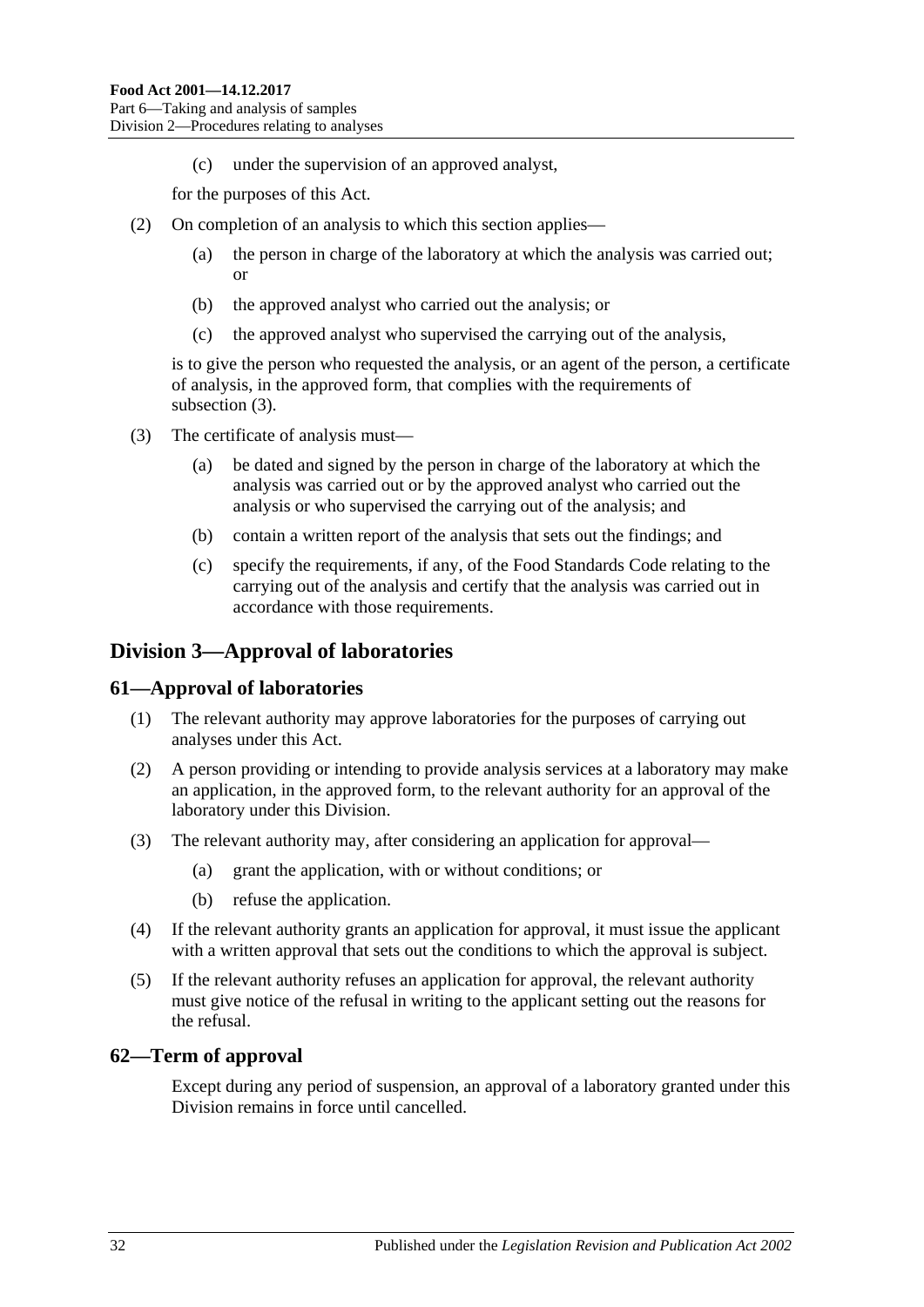### <span id="page-32-0"></span>**63—Approved laboratory to give notice of certain interests**

The person in charge of an approved laboratory must notify the relevant authority of any direct or indirect interest in any food business that a person concerned in the management of, or an employee of, the approved laboratory has as soon as possible after becoming aware of that interest.

Maximum penalty: \$10 000.

## <span id="page-32-1"></span>**64—Variation of conditions or suspension or cancellation of approval of laboratory**

- (1) The relevant authority may vary the conditions of, or suspend or cancel, the approval of a laboratory under this Division.
- (2) An approval of a laboratory may be suspended or cancelled on one or more of the following grounds:
	- (a) if the relevant authority is satisfied that a person providing services at the laboratory has contravened or failed to comply with any provision of this Act or the regulations;
	- (b) if the relevant authority is satisfied that a person providing services at the laboratory has contravened a condition to which the approval is subject;
	- (c) if the relevant authority is satisfied that a person in charge of, concerned in the management of or employed by the laboratory, has a direct or indirect interest in any food business that, in the opinion of the relevant authority, could affect the carrying out of the laboratory's functions under this Act;
	- (d) at the request of the person in charge of the laboratory;
	- (e) for any other reason that the relevant authority considers appropriate.
- <span id="page-32-2"></span>(3) The relevant authority may only vary the conditions of, or suspend or cancel, the approval of a laboratory—
	- (a) after having given the person in charge of the laboratory—
		- (i) written reasons of its intention to vary, suspend or cancel; and
		- (ii) an opportunity to make submissions; and
	- (b) after having considered any submissions made by the person.
- (4) [Subsection](#page-32-2) (3) does not apply to the cancellation of an approval at the request of the person in charge of the laboratory.
- (5) A variation of the conditions of, or the suspension or cancellation of, approval of a laboratory—
	- (a) must be made by notice in writing; and
	- (b) must be served on the person in charge of the laboratory; and
	- (c) takes effect on the day on which the notice is served or on a later day specified in the notice.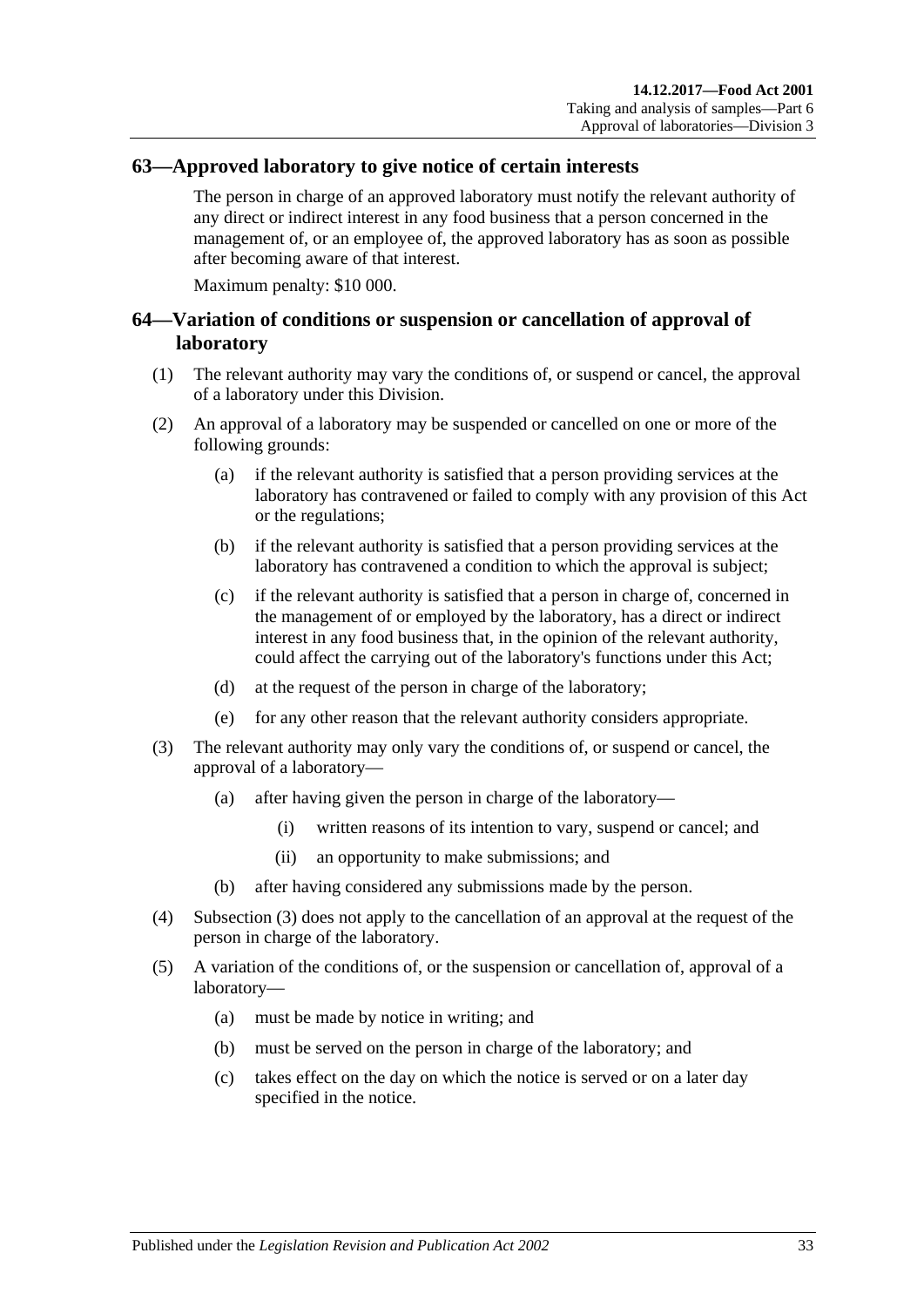## <span id="page-33-0"></span>**65—Review of decisions relating to approval**

- (1) A person aggrieved by a decision of the relevant authority relating to any of the following may apply to the Tribunal under section 34 of the *[South Australian Civil](http://www.legislation.sa.gov.au/index.aspx?action=legref&type=act&legtitle=South%20Australian%20Civil%20and%20Administrative%20Tribunal%20Act%202013)  [and Administrative Tribunal Act](http://www.legislation.sa.gov.au/index.aspx?action=legref&type=act&legtitle=South%20Australian%20Civil%20and%20Administrative%20Tribunal%20Act%202013) 2013* for a review of the decision:
	- (a) the grant or refusal of an application for approval of a laboratory under this Division;
	- (b) the imposition of conditions on an approval;
	- (c) the variation of conditions of an approval;
	- (d) the suspension or cancellation of an approval.
- (2) An application under this section must be made within 28 days after service of—
	- (a) the written approval or notice of refusal under this Division; or
	- (b) the notice of the variation, suspension or cancellation under this Division.

## <span id="page-33-1"></span>**66—List of approved laboratories to be maintained**

- (1) The relevant authority is to prepare and maintain a list of approved laboratories.
- (2) The list is to be made publicly available and is to be revised at least annually.

# <span id="page-33-2"></span>**Division 4—Approval of analysts**

## <span id="page-33-3"></span>**67—Approval of persons to carry out analyses**

- (1) The relevant authority may approve natural persons for the purposes of carrying out analyses under this Act.
- (2) A natural person may make an application, in the approved form, to the relevant authority for an approval under this Division.
- (3) The application is to be accompanied by—
	- (a) such information as the relevant authority requires to determine the application; and
	- (b) the fee, if any, prescribed by the regulations.
- (4) The relevant authority may, after considering an application for approval—
	- (a) grant the application, with or without conditions; or
	- (b) refuse the application.
- (5) If the relevant authority grants an application for approval, it must issue the applicant with a written approval that sets out the conditions to which the approval is subject.
- (6) If the relevant authority refuses an application for approval, the relevant authority must give notice of the refusal in writing to the applicant setting out the reasons for the refusal.

## <span id="page-33-4"></span>**68—Term of approval**

Except during any period of suspension, an approval of a person granted under this Division remains in force until cancelled.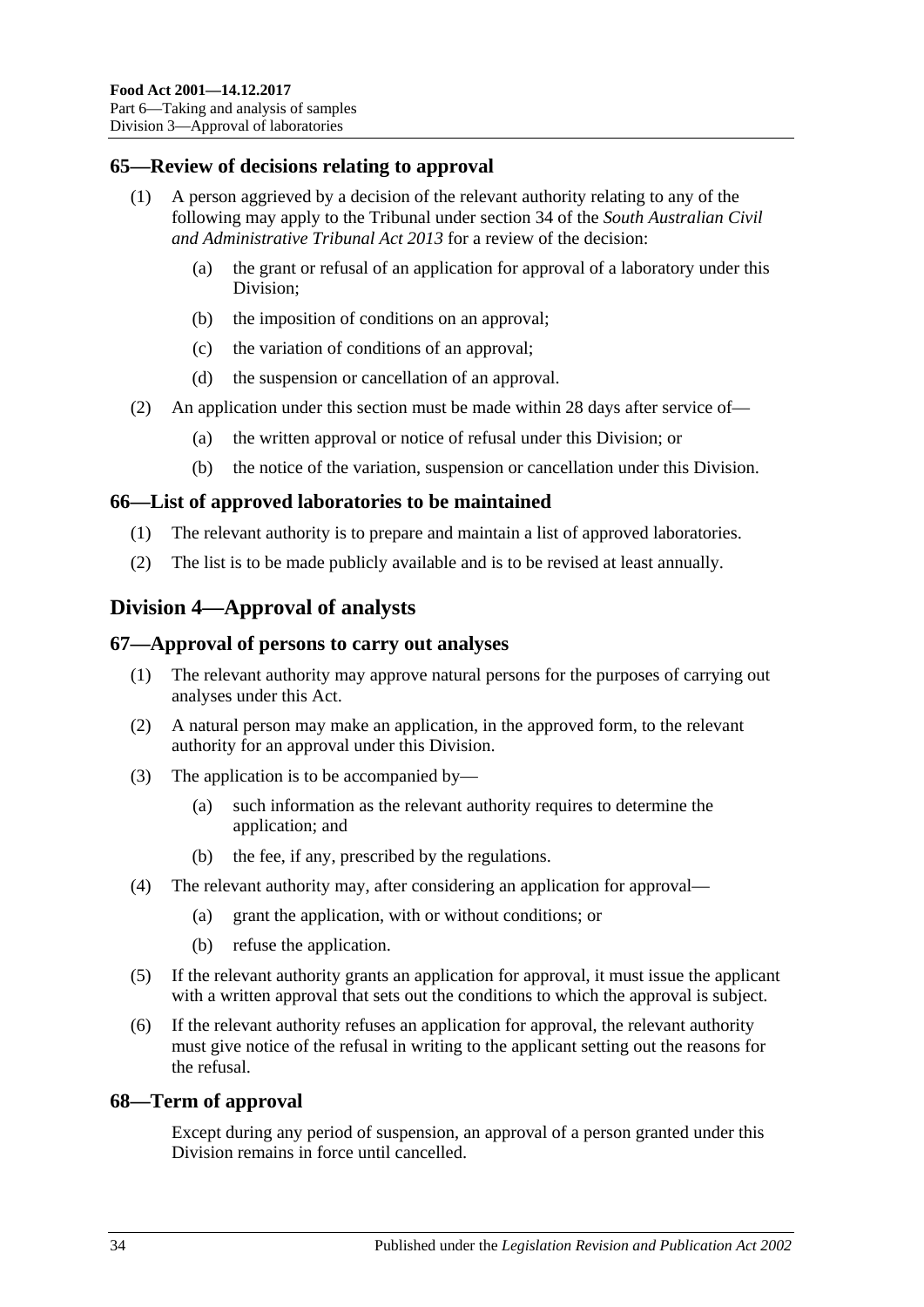## <span id="page-34-0"></span>**69—Approved analyst to give notice of certain interests**

A person who is an approved analyst must notify the relevant authority of any direct or indirect interest in any food business that the person has as soon as possible after becoming aware of that interest.

Maximum penalty: \$10 000.

## <span id="page-34-1"></span>**70—Variation of conditions or suspension or cancellation of approval of analyst**

- (1) The relevant authority may vary the conditions of, or suspend or cancel, an approval under this Division.
- (2) An approval of a person under this Division may be suspended or cancelled on one or more of the following grounds:
	- (a) if the relevant authority is satisfied that the person has contravened any provision of this Act or the regulations;
	- (b) if the relevant authority is satisfied that the person has contravened a condition to which the approval is subject;
	- (c) if the relevant authority is satisfied that the person has a direct or indirect interest in any food business that, in the opinion of the relevant authority, could affect the carrying out of the person's functions under this Act;
	- (d) at the request of the person;
	- (e) for any other reason that the relevant authority considers appropriate.
- <span id="page-34-3"></span>(3) The relevant authority may only vary the conditions of, or suspend or cancel, the approval of a person under this Division—
	- (a) after having given the person—
		- (i) written reasons of its intention to vary, suspend or cancel; and
		- (ii) an opportunity to make submissions; and
	- (b) after having considered any submissions made by the person.
- (4) [Subsection](#page-34-3) (3) does not apply to the cancellation of an approval at the request of the person to whom the approval relates.
- (5) A variation of the conditions of, or the suspension or cancellation of, an approval of a person under this Division—
	- (a) must be made by notice in writing; and
	- (b) must be served on the person; and
	- (c) takes effect on the day on which the notice is served or on a later day specified in the notice.

#### <span id="page-34-2"></span>**71—Review of decisions relating to approval**

- (1) A person aggrieved by a decision of the relevant authority relating to any of the following may apply to the Tribunal under section 34 of the *[South Australian Civil](http://www.legislation.sa.gov.au/index.aspx?action=legref&type=act&legtitle=South%20Australian%20Civil%20and%20Administrative%20Tribunal%20Act%202013)  [and Administrative Tribunal Act](http://www.legislation.sa.gov.au/index.aspx?action=legref&type=act&legtitle=South%20Australian%20Civil%20and%20Administrative%20Tribunal%20Act%202013) 2013* for a review of the decision:
	- (a) the grant or refusal of an application for approval under this Division;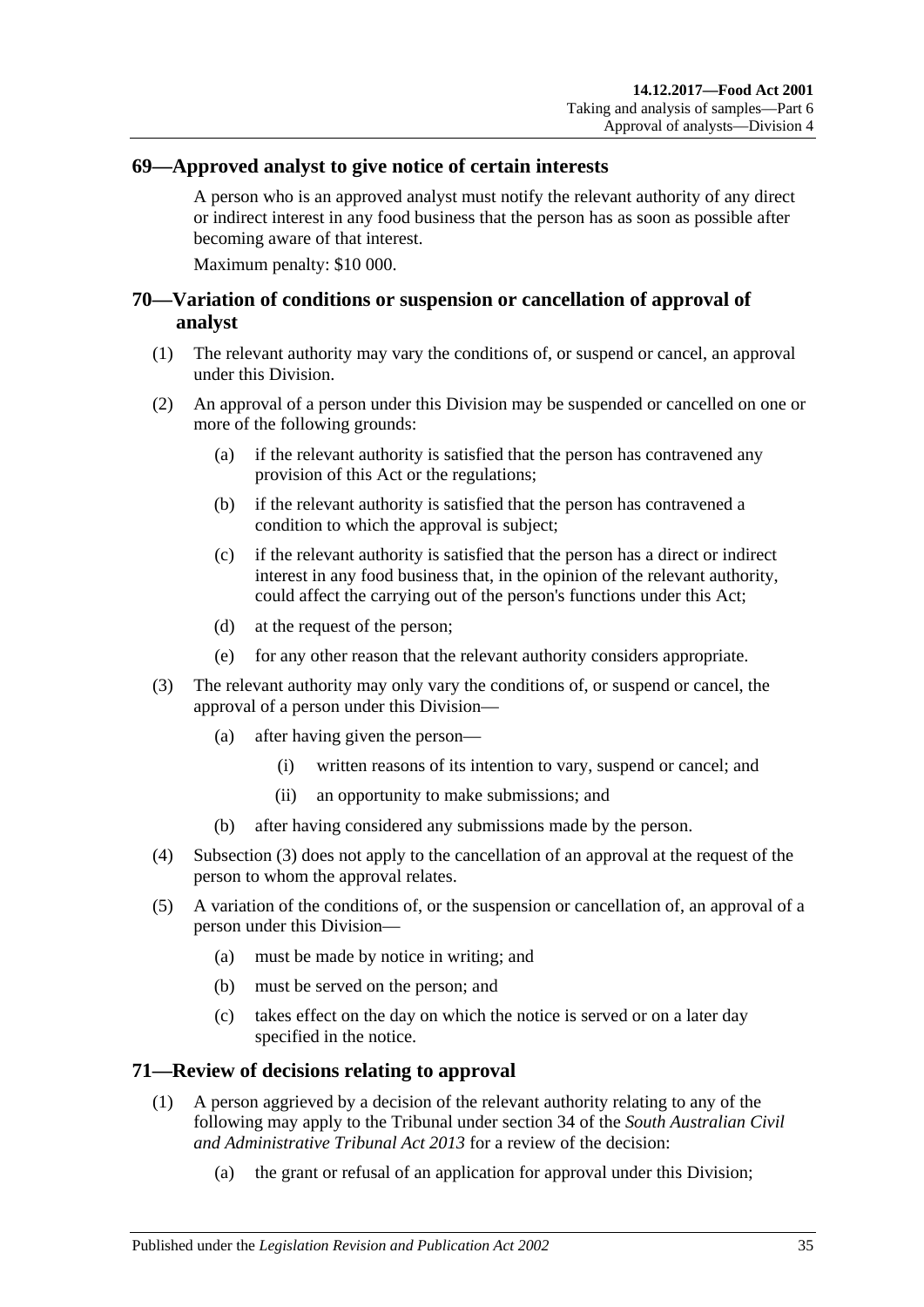- (b) the imposition of conditions on an approval;
- (c) the variation of conditions of an approval;
- (d) the suspension or cancellation of an approval.
- (2) An application under this section must be made within 28 days after service of—
	- (a) the written approval or notice of refusal under this Division; or
	- (b) the notice of the variation, suspension or cancellation under this Division.

## <span id="page-35-0"></span>**72—List of approved analysts to be maintained**

- (1) The relevant authority is to prepare and maintain a list of approved analysts.
- (2) The list is to be made publicly available and is to be revised at least annually.

# <span id="page-35-1"></span>**Part 7—Auditing**

# <span id="page-35-2"></span>**Division 1—Approval of food safety auditors**

## <span id="page-35-3"></span>**73—Approval of food safety auditors**

- (1) The relevant authority may approve a natural person to be a food safety auditor for the purposes of this Act if the relevant authority is satisfied that the person is competent to carry out the functions of a food safety auditor having regard to—
	- (a) the person's technical skills and experience; and
	- (b) any guidelines relating to competency criteria approved by the relevant authority.
- (2) A natural person may make an application, in the approved form, to the relevant authority for an approval under this Part.
- (3) The application is to be accompanied by—
	- (a) such information as the relevant authority requires to determine the application; and
	- (b) the fee, if any, prescribed by the regulations.
- (4) The relevant authority may, after considering an application for approval—
	- (a) grant the application, with or without conditions; or
	- (b) refuse the application.
- (5) If the relevant authority grants an application for approval, it must issue the applicant with a written approval that sets out any conditions to which the approval is subject.
- (6) If the relevant authority refuses an application for approval, the relevant authority must give notice of the refusal in writing to the applicant setting out the reasons for the refusal.

## <span id="page-35-4"></span>**74—Term of approval**

Except during any period of suspension, an approval granted under this Part remains in force for the period specified in the approval unless sooner cancelled.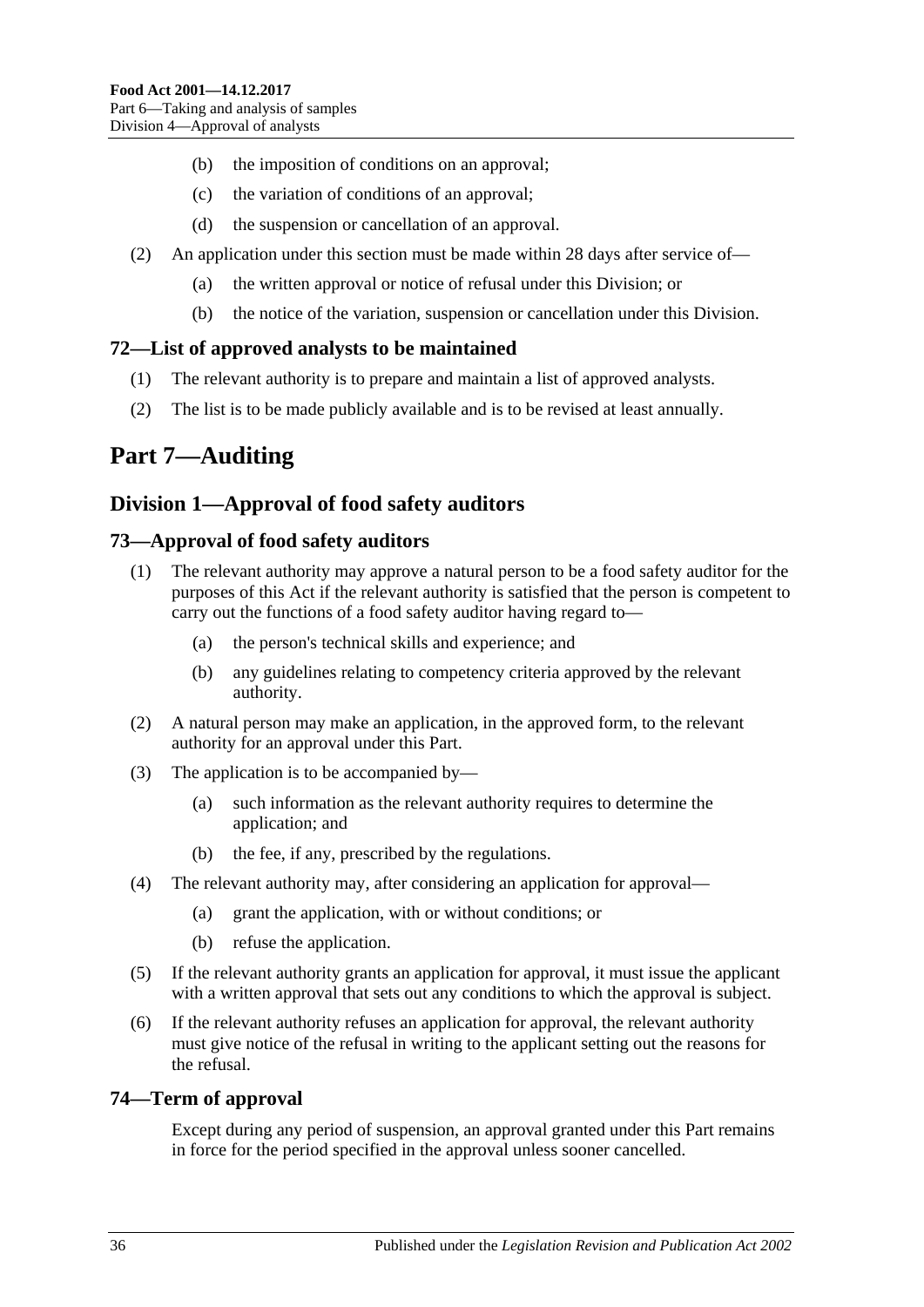## <span id="page-36-2"></span><span id="page-36-0"></span>**75—Food safety auditor to give notice of certain interests**

(1) A food safety auditor must notify the relevant authority of any direct or indirect interest in any food business that the auditor has as soon as possible after becoming aware of that interest.

Maximum penalty: \$10 000.

(2) Payment to an auditor for carrying out the functions of an auditor does not constitute a direct or indirect interest in a food business for the purposes of [subsection](#page-36-2) (1).

## <span id="page-36-1"></span>**76—Variation of conditions or suspension or cancellation of approval of auditor**

- (1) The relevant authority may vary the conditions of, or suspend or cancel, an approval under this Part.
- (2) An approval of a person may be suspended or cancelled on one or more of the following grounds:
	- (a) if the relevant authority is satisfied that the person has contravened any provision of this Act or the regulations;
	- (b) if the relevant authority is satisfied that the person has contravened a condition to which the approval is subject;
	- (c) if the relevant authority is satisfied that the person has not competently carried out any duty of an auditor under this Act;
	- (d) if the relevant authority is satisfied that the person has a direct or indirect interest in any food business that, in the opinion of the relevant authority, could affect the performance of the person's duties under this Act;
	- (e) at the request of the person;
	- (f) for any other reason that the relevant authority considers appropriate.
- <span id="page-36-3"></span>(3) Payment to an auditor for performing the duties of an auditor does not constitute a direct or indirect interest in a food business for the purposes of [subsection](#page-36-3) (2)(d).
- <span id="page-36-4"></span>(4) The relevant authority may only vary the conditions of, or suspend or cancel, the approval of a person—
	- (a) after having given the person—
		- (i) written reasons of its intention to vary, suspend or cancel; and
		- (ii) an opportunity to make submissions; and
	- (b) after having considered any submissions made by the person.
- (5) [Subsection](#page-36-4) (4) does not apply to the cancellation of an approval at the request of the person to whom the approval relates.
- (6) A variation of the conditions of, or the suspension or cancellation of, the approval of a person under this Part—
	- (a) must be by notice in writing; and
	- (b) must be served on the person to whom the approval relates; and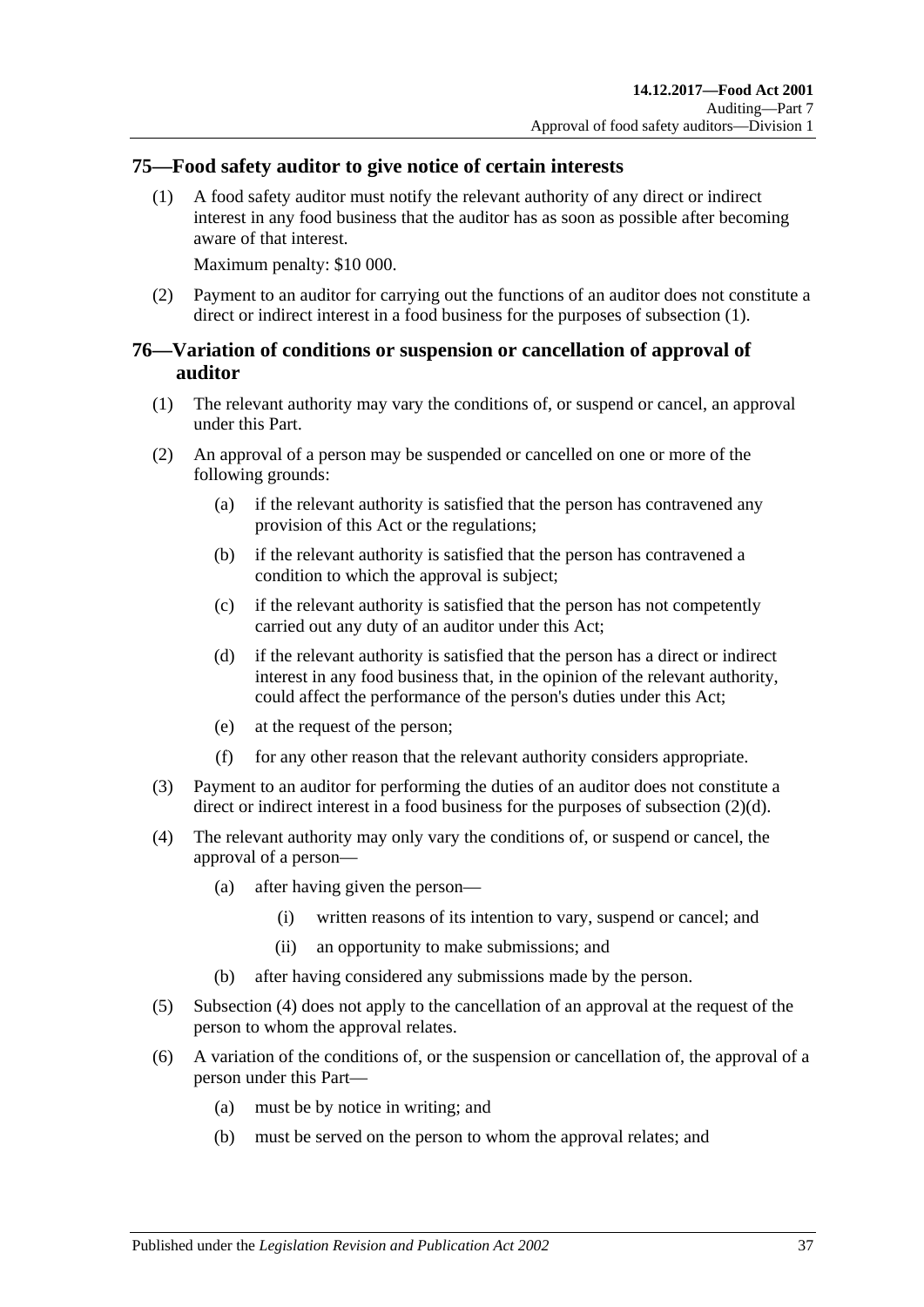(c) takes effect on the day on which the notice is served or on a later day specified in the notice.

## <span id="page-37-0"></span>**77—Review of decisions relating to approvals**

- (1) A person aggrieved by a decision of the relevant authority relating to any of the following may apply to the Tribunal under section 34 of the *[South Australian Civil](http://www.legislation.sa.gov.au/index.aspx?action=legref&type=act&legtitle=South%20Australian%20Civil%20and%20Administrative%20Tribunal%20Act%202013)  [and Administrative Tribunal Act](http://www.legislation.sa.gov.au/index.aspx?action=legref&type=act&legtitle=South%20Australian%20Civil%20and%20Administrative%20Tribunal%20Act%202013) 2013* for a review of the decision:
	- (a) the grant or refusal of an application for an approval under this Part;
	- (b) the imposition of conditions on an approval;
	- (c) the variation of conditions of an approval;
	- (d) the suspension or cancellation of an approval.
- (2) An application under this section must be made within 28 days after service of—
	- (a) the written approval or notice of refusal under this Division; or
	- (b) the notice of the variation, suspension or cancellation under this Division.

## <span id="page-37-1"></span>**Division 2—Auditing and reporting requirements**

## <span id="page-37-2"></span>**78—Food safety programs and auditing requirements**

(1) The proprietor of a food business must ensure that any requirement imposed by the regulations in relation to the preparation, implementation, maintenance or monitoring of a food safety program for the food business is complied with.

Maximum penalty:

- (a) If the offender is a body corporate—\$120 000.
- (b) If the offender is a natural person—\$25 000.

Expiation fee:

- (a) If the offender is a body corporate—\$2 500.
- (b) If the offender is a natural person—\$750.
- (2) The proprietor of a food business must ensure that any food safety program required to be prepared by the regulations in relation to the food business is audited at least as frequently as is determined under [section](#page-38-3) 79(1), or as redetermined under [section](#page-39-0) 82, in relation to the food business.

Maximum penalty:

- (a) If the offender is a body corporate—\$120 000.
- (b) If the offender is a natural person—\$25 000.

Expiation fee:

- (a) If the offender is a body corporate—\$2 500.
- (b) If the offender is a natural person—\$750.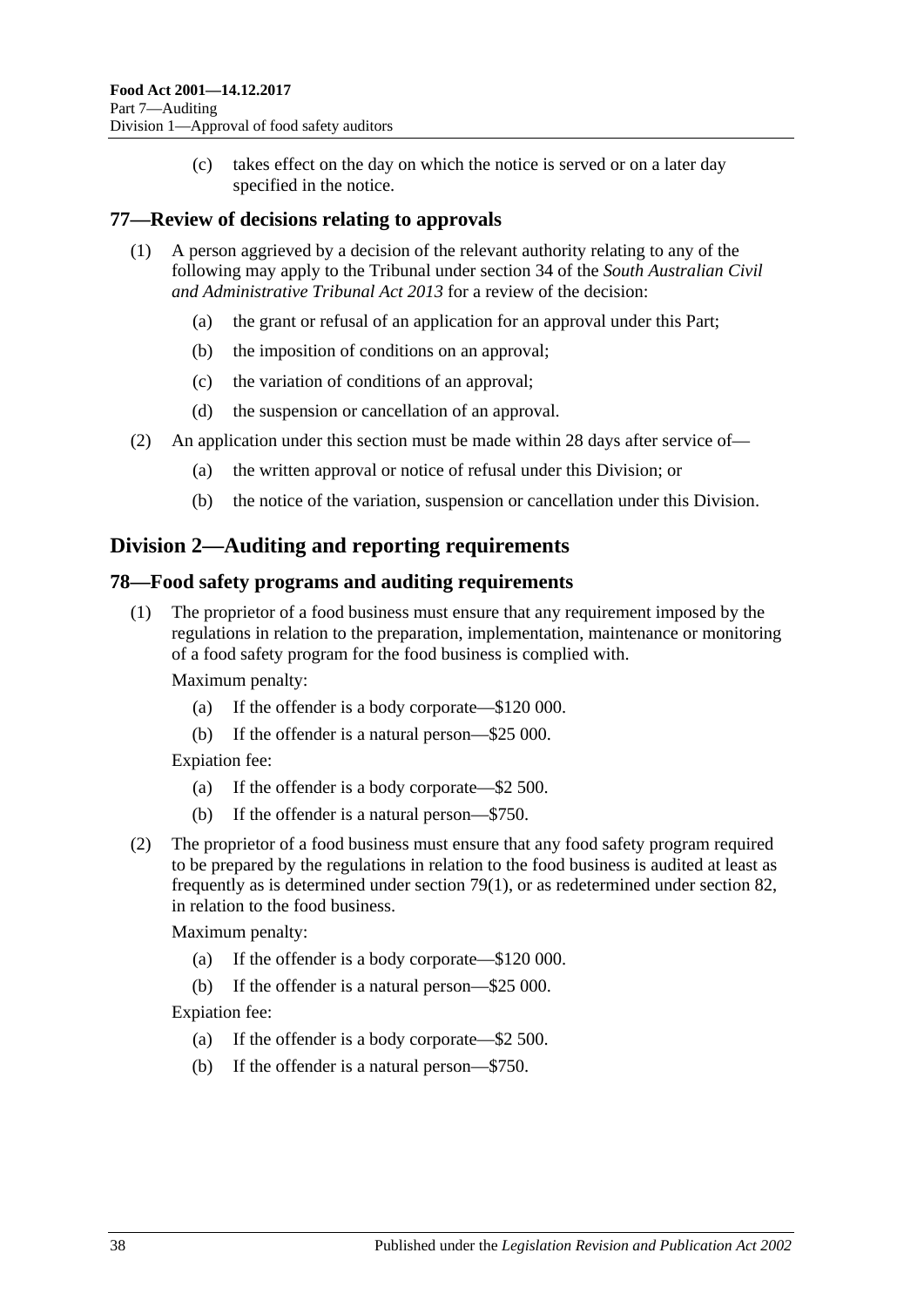## <span id="page-38-3"></span><span id="page-38-0"></span>**79—Priority classification system and frequency of auditing**

- (1) The appropriate enforcement agency must determine—
	- (a) the priority classification of individual food businesses for the purposes of the application of any requirements of the regulations relating to food safety programs; and
	- (b) the frequency of auditing of any food safety programs required to be prepared by the regulations in relation to the food businesses.
- (2) The determination must be made having regard to a priority classification system for types of food businesses approved by the relevant authority.
- (3) The appropriate enforcement agency must provide written notification to the proprietor of a food business of—
	- (a) the priority classification it has determined for the food business; and
	- (b) the frequency of auditing of any food safety programs required to be prepared by the regulations in relation to the food business; and
	- (c) the date by which the food business must have implemented any food safety program required to be prepared by the regulations in relation to the food business.
- <span id="page-38-4"></span>(4) The appropriate enforcement agency may change the priority classification of an individual food business if the appropriate enforcement agency believes that the classification is inappropriate for any reason, including as a result of changes made to the conduct of the food business.
- (5) The appropriate enforcement agency must provide written notification to the proprietor of a food business of any change in priority classification of the food business under [subsection](#page-38-4) (4).

## <span id="page-38-1"></span>**80—Duties of food safety auditors**

A food safety auditor has the following duties:

- (a) to carry out audits of any food safety programs required by the regulations to be prepared in relation to food businesses having regard to the requirements of the regulations;
- (b) to carry out any necessary follow-up action, including further audits, if necessary, to check to see if action has been taken to remedy any deficiencies of any such food safety program identified in an audit;
- (c) to carry out assessments of food businesses to ascertain their compliance with requirements of the Food Safety Standards;
- (d) to report in accordance with the requirements of this Division.

## <span id="page-38-5"></span><span id="page-38-2"></span>**81—Reporting requirements**

- (1) A food safety auditor must report in writing to the appropriate enforcement agency the results of any audit or assessment carried out by the food safety auditor for the purposes of this Act.
- (2) A report under [subsection](#page-38-5) (1) must—
	- (a) be in the prescribed form; and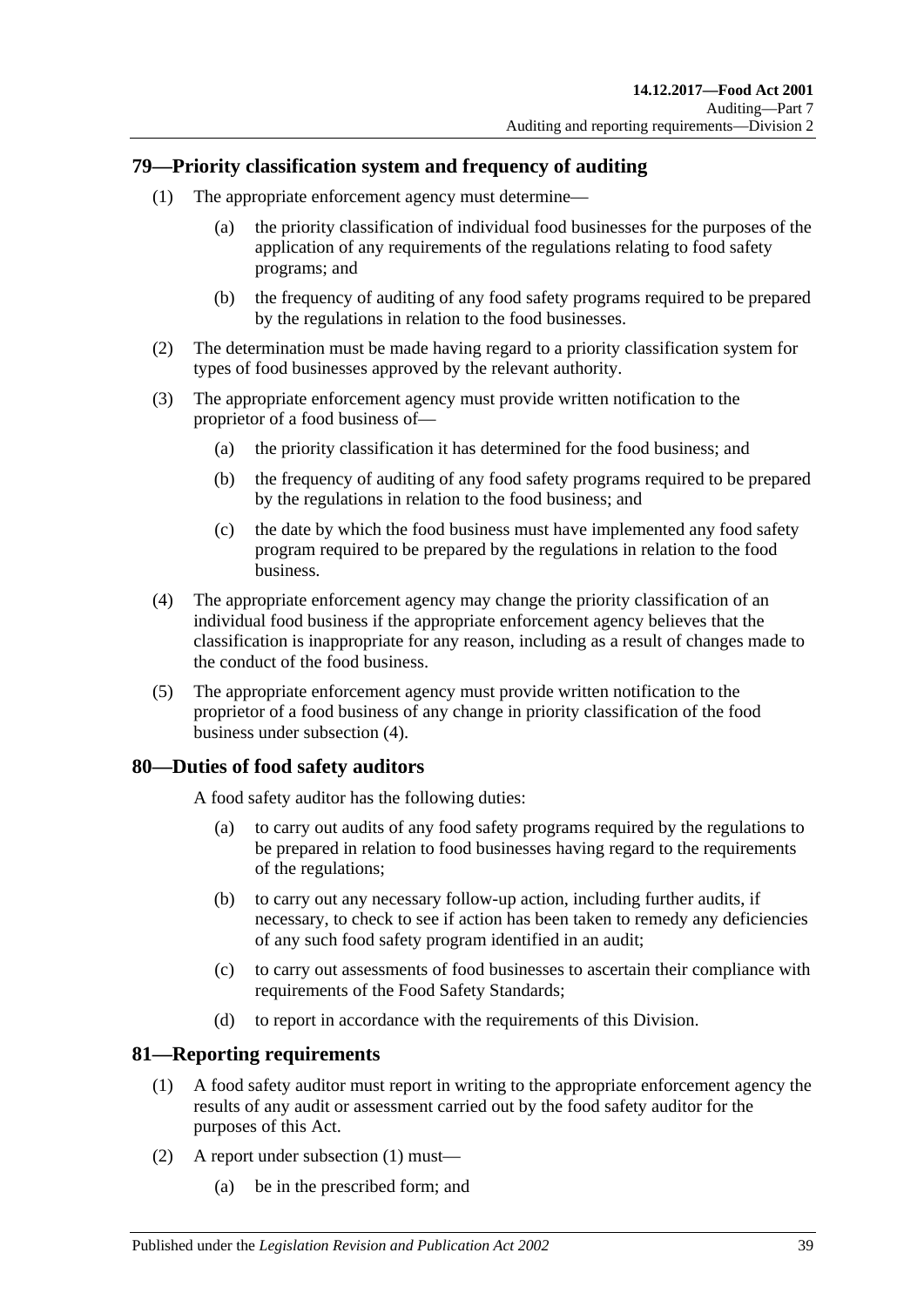- (b) be submitted to the appropriate enforcement agency within 21 days after the completion of the audit or assessment; and
- (c) take account of any action taken before the submission of the report to remedy any deficiency identified by the food safety auditor.
- (3) A food safety auditor must indicate in a report of an audit under [subsection](#page-38-5) (1)—
	- (a) whether or not the food safety auditor is of the opinion that the food business is being carried on in compliance with the requirements of the regulations relating to food safety programs; and
	- (b) any such requirements that the food safety auditor is of the opinion are being contravened in relation to the food business and the manner in which they are being contravened.
- (4) A food safety auditor must indicate in a report of an assessment under [subsection](#page-38-5) (1)—
	- (a) whether or not the food safety auditor is of the opinion that the food business is being carried on in compliance with the provisions of the Food Safety Standards; and
	- (b) any such provisions that the food safety auditor is of the opinion are being contravened in relation to the food business and the manner in which they are being contravened.
- (5) A food safety auditor must report any contravention of this Act, the regulations relating to food safety programs, or the Food Safety Standards that comes to the food safety auditor's attention in the course of carrying out an audit or assessment for the purposes of this Act—
	- (a) that is an imminent and serious risk to the safety of food intended for sale; or
	- (b) that will cause significant unsuitability of food intended for sale,

as soon as possible but in any event within 24 hours after the contravention comes to the food safety auditor's attention.

- (6) A food safety auditor must report in writing to the appropriate enforcement agency, giving reasons, if the food safety auditor considers that the priority classification of a food business that has been audited by the food safety auditor should be changed.
- (7) A copy of a report provided to the appropriate enforcement agency in relation to an audit or assessment must be given to the proprietor of the food business concerned.

## <span id="page-39-0"></span>**82—Redetermination of frequency of auditing**

(1) A food safety auditor may determine that the audit frequency of a food safety program required by the regulations to be prepared for a food business that has been audited by a food safety auditor be changed from the initial audit frequency applicable to a food business within the relevant priority classification to another audit frequency within the range of audit frequencies appropriate for food businesses within that priority classification, as set out in the priority classification system under this Division.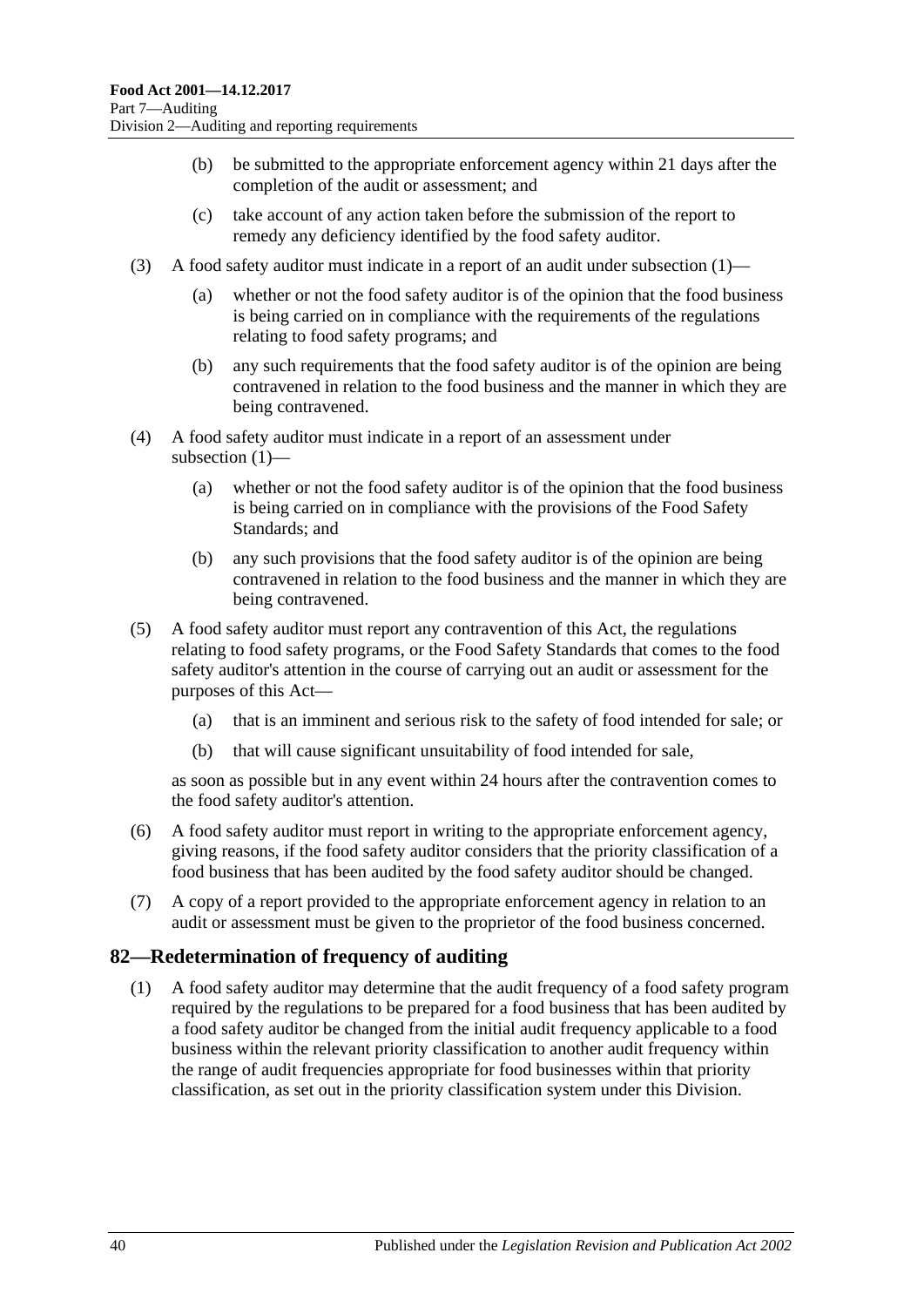- (2) A food safety auditor must have regard to the following matters in making such a determination:
	- (a) the compliance history of the food business concerned in relation to any requirements of the regulations regarding food safety programs and the requirements of the Food Safety Standards;
	- (b) the audit compliance history (if any) established before the commencement of the Food Safety Standards.

## <span id="page-40-0"></span>**83—Certificates of authority of food safety auditors**

- (1) The relevant authority is to provide each food safety auditor with a certificate of authority as a food safety auditor.
- (2) The certificate of authority—
	- (a) must state that it is issued under this Act; and
	- (b) must give the name of the person to whom it is issued and bear a photograph of that person and the person's signature; and
	- (c) must state the date (if any) on which it expires; and
	- (d) must specify any conditions to which the person's approval is subject; and
	- (e) must bear the signature of the person by whom it is issued and state the capacity in which the person is acting in issuing the certificate.

## <span id="page-40-1"></span>**84—List of food safety auditors to be maintained**

- (1) The relevant authority is to prepare and maintain a list of food safety auditors.
- (2) The list is to be made publicly available and is to be revised at least annually.

## <span id="page-40-2"></span>**85—Obstructing or impersonating food safety auditors**

- (1) A person must not, without reasonable excuse, resist, obstruct or attempt to obstruct, a food safety auditor in the exercise of the food safety auditor's functions under this Act. Maximum penalty: \$50 000.
- (2) A person who impersonates a food safety auditor is guilty of an offence. Maximum penalty: \$5 000. Expiation fee: \$250.

# <span id="page-40-3"></span>**Part 8—Notification of food businesses**

## <span id="page-40-5"></span><span id="page-40-4"></span>**86—Notification of food businesses**

(1) The proprietor of a food business must not conduct the food business unless the proprietor has given written notice, in the approved form, of the information specified in the Food Safety Standards that is to be notified to the appropriate enforcement agency before the business is conducted.

Maximum penalty:

(a) If the offender is a body corporate—\$120 000.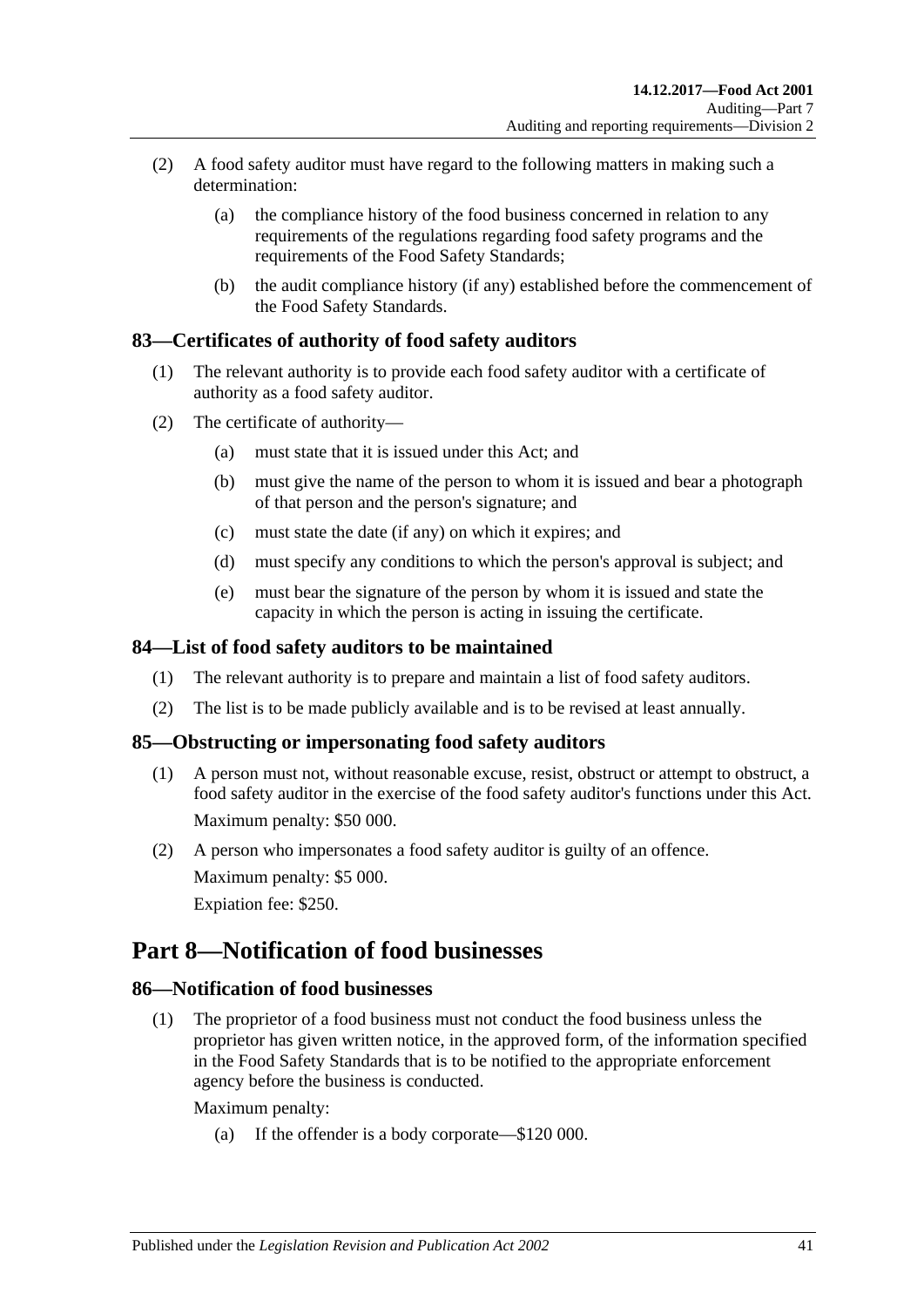(b) If the offender is a natural person—\$25 000.

Expiation fee:

- (a) If the offender is a body corporate—\$1 500.
- (b) If the offender is a natural person—\$300.
- <span id="page-41-5"></span>(2) The proprietor of a food business that is being conducted when the notification requirements of the Food Safety Standards commence must give written notice, in the approved form and within 3 months after the commencement of those requirements, of the information specified in the Food Safety Standard that is to be notified to the appropriate enforcement agency.

Maximum penalty:

- (a) If the offender is a body corporate—\$120 000.
- (b) If the offender is a natural person—\$25 000.

Expiation fee:

- (a) If the offender is a body corporate—\$1 500.
- (b) If the offender is a natural person—\$300.
- <span id="page-41-4"></span> $(3)$  If—
	- (a) a food business is transferred to another person; or
	- (b) there is a change in the name or address of a food business,

the proprietor of the food business (being, in the case where [paragraph](#page-41-4) (a) applies, the new proprietor) must give written notice, in the approved form and within the prescribed period, of the transfer or change (as the case may be) to the enforcement agency that would be the appropriate enforcement agency if the notification were an initial notification under [subsection](#page-40-5) (1) or [\(2\).](#page-41-5)

Maximum penalty: \$5 000.

Expiation fee: \$250.

(4) This section does not apply to a food business that is not required by the Food Safety Standards to notify the information referred to in [subsection](#page-40-5) (1) or [\(2\).](#page-41-5)

# <span id="page-41-0"></span>**Part 9—Administration**

## <span id="page-41-1"></span>**Division 1—Relevant authority**

## <span id="page-41-2"></span>**87—Provision relating to functions**

- (1) The relevant authority has such functions in relation to the administration of this Act as are conferred or imposed on the relevant authority by or under this Act.
- (2) The relevant authority may take such measures as the relevant authority considers appropriate to ensure the effective administration and enforcement of this Act.

## <span id="page-41-3"></span>**88—Delegations by relevant authority**

- (1) The relevant authority may delegate a power or function vested or conferred under this Act—
	- (a) to a particular person or body; or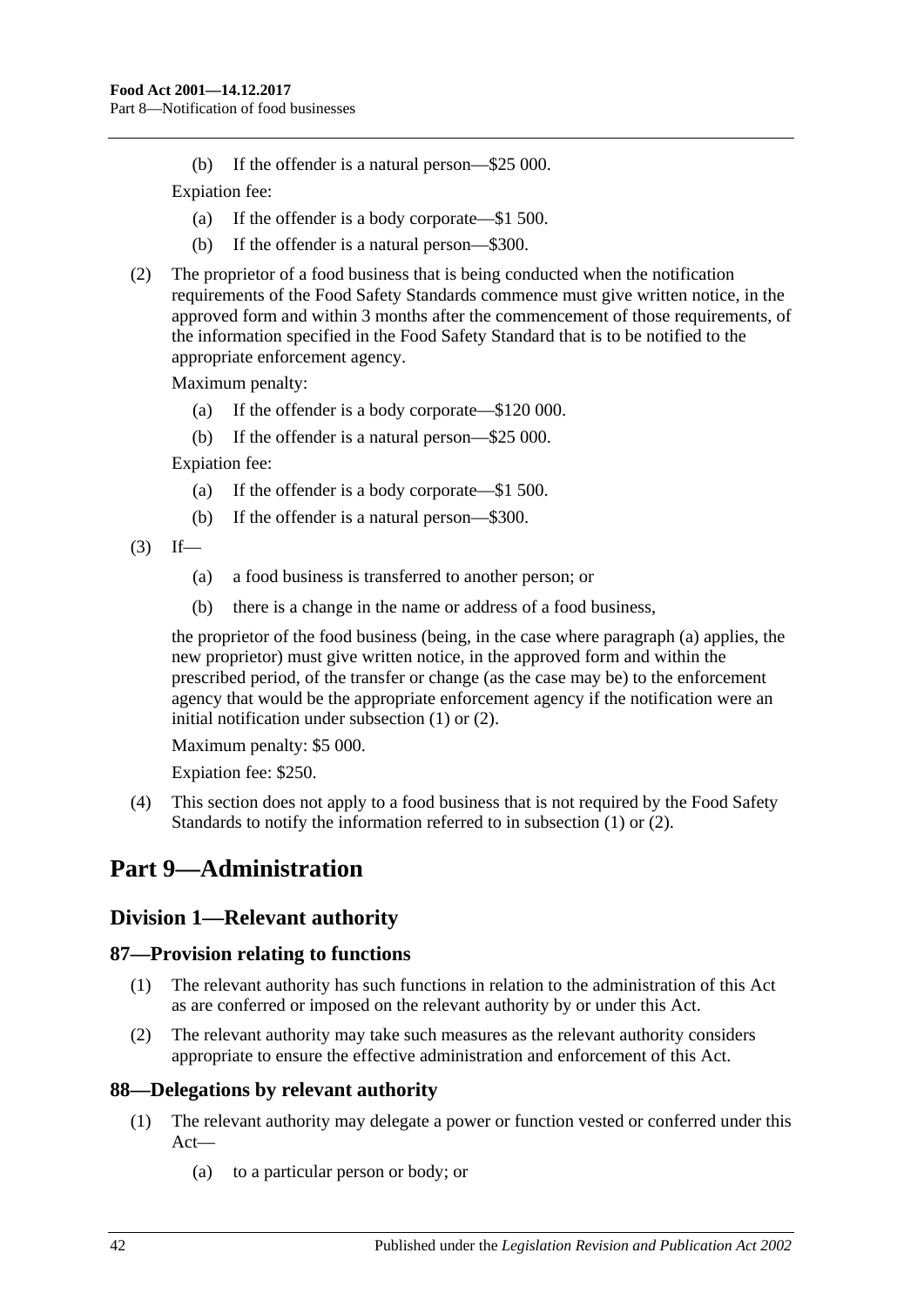- (b) to the person for the time being occupying a particular office or position.
- (2) A power or function delegated under this section may, if the instrument of delegation so provides, be further delegated.
- (3) A delegation—
	- (a) may be absolute or conditional; and
	- (b) does not derogate from the power of the delegator to act in a matter; and
	- (c) is revocable at will by the delegator.
- (4) In any legal proceedings an apparently genuine certificate, purportedly given by the relevant authority, containing particulars of a delegation under this section, will, in the absence of proof to the contrary, be accepted as proof that the delegation was made in accordance with the particulars.
- (5) A power must not be delegated under this section to an enforcement agency or the head of an enforcement agency without the consent in writing of the enforcement agency or the head of the enforcement agency.

## <span id="page-42-0"></span>**Division 2—Functions of enforcement agencies**

#### <span id="page-42-1"></span>**89—Functions of enforcement agencies in relation to this Act**

An enforcement agency has such functions in relation to the administration of this Act as are conferred or imposed on it by or under this Act or are delegated to it under this Act.

#### <span id="page-42-2"></span>**90—Conditions on exercise of functions by enforcement agencies**

The relevant authority, after consultation with an enforcement agency, may, in writing, impose conditions or limitations on the exercise of functions under this Act by the enforcement agency.

#### <span id="page-42-3"></span>**91—Delegations by enforcement agency**

- (1) Subject to any direction, condition or limitation given, specified or imposed by the relevant authority, an enforcement agency, or the head of an enforcement agency, may delegate a power or function vested or conferred under this Act—
	- (a) to a particular person or body; or
	- (b) to the person for the time being occupying a particular office or position.
- (2) A power or function delegated under this section may, if the instrument of delegation so provides, be further delegated.
- (3) A delegation—
	- (a) may be absolute or conditional; and
	- (b) does not derogate from the power of the delegator to act in a matter; and
	- (c) is revocable at will by the delegator.
- (4) In any legal proceedings an apparently genuine certificate, purportedly given by the enforcement agency, containing particulars of a delegation under this section, will, in the absence of proof to the contrary, be accepted as proof that the delegation was made in accordance with the particulars.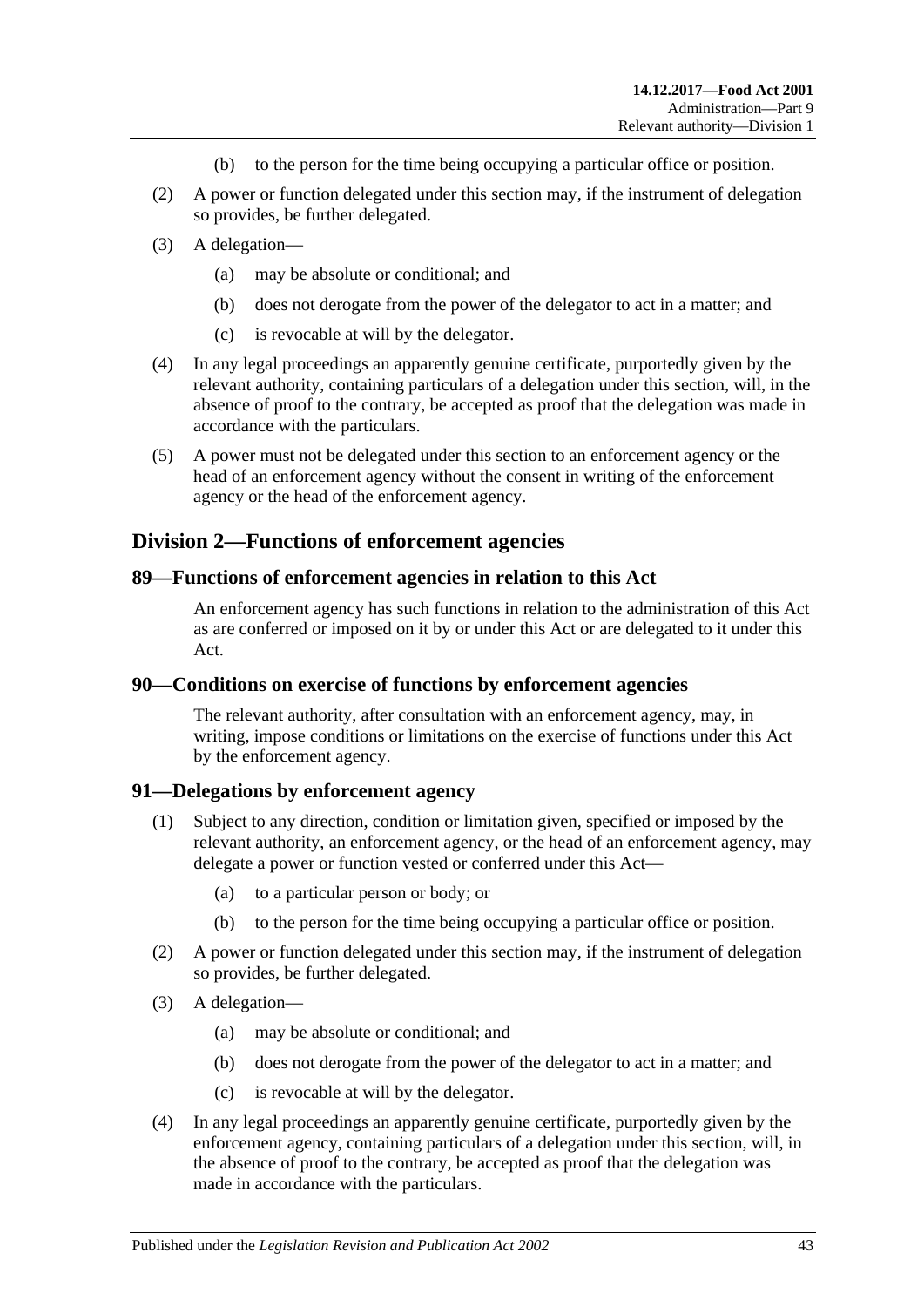## <span id="page-43-0"></span>**92—Exercise of functions by enforcement agencies**

- (1) The relevant authority may adopt national guidelines relating to the exercise of its functions under this Act and may require other enforcement agencies and authorised officers to adopt those guidelines in the carrying out of their functions under this Act.
- (2) In this section—

*national guidelines* means guidelines prepared for the purposes of this section by the Australia New Zealand Food Authority.

## <span id="page-43-7"></span><span id="page-43-1"></span>**93—Reports by enforcement agencies**

- (1) The head of an enforcement agency (other than the relevant authority) is to report to the relevant authority, at such intervals as the relevant authority requires, on the performance of functions under this Act by persons employed or engaged by the agency.
- (2) In addition to any report required under [subsection](#page-43-7) (1), the head of an enforcement agency is to forward to the relevant authority details of any proceedings for an offence under this Act or the regulations taken by an officer of the agency within one month of the proceedings being finally dealt with.

# <span id="page-43-2"></span>**Division 3—Appointment of authorised officers**

## <span id="page-43-3"></span>**94—Appointment of authorised officers**

- (1) An enforcement agency may appoint a person to be an authorised officer for the purposes of this Act, but only if the enforcement agency considers the person has appropriate qualifications or experience to exercise the functions of an authorised officer.
- (2) Each enforcement agency is to prepare and maintain a list of authorised officers appointed by it.

## <span id="page-43-4"></span>**95—Certificates of authority**

- (1) An enforcement agency is to provide each authorised officer appointed by it with a certificate of authority as an authorised officer.
- (2) The powers of an authorised officer may be limited by the authorised officer's certificate of authority.
- (3) An authorised officer is required to produce the certificate of authority—
	- (a) if requested to do so by the proprietor of a food business whose premises are entered by the authorised officer; or
	- (b) if requested to do so by a person whom the authorised officer requires to produce anything or to answer any question.

## <span id="page-43-5"></span>**Division 4—Agreement and consultation with local government sector on administration and enforcement of Act**

## <span id="page-43-8"></span><span id="page-43-6"></span>**96—Agreement and consultation with local government sector**

(1) The Minister must take reasonable steps to consult with the LGA from time to time in relation to the administration and enforcement of this Act.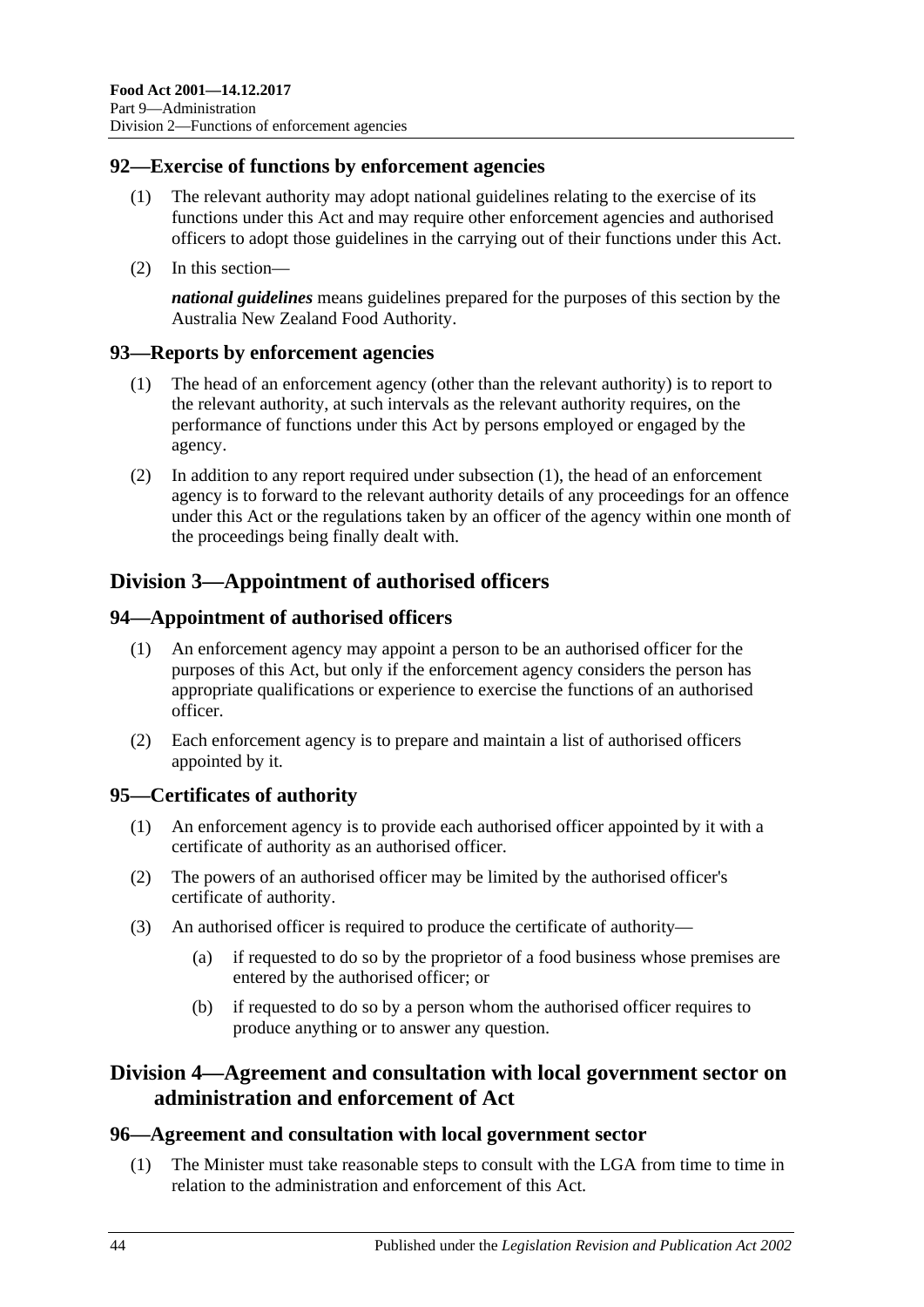- <span id="page-44-4"></span>(2) If the Minister and the LGA enter into an agreement with respect to the exercise of functions under this Act by councils, then the Minister must prepare a report on the matter and cause copies of the report to be laid before both Houses of Parliament.
- (3) A report under [subsection](#page-44-4) (2) must be accompanied by a copy of any relevant written agreement between the Minister and the LGA.
- <span id="page-44-5"></span>(4) The Minister must consult with the LGA before a regulation that confers any function on councils is made under this Act.
- (5) The annual report of the Minister under this Act must include a specific report on
	- (a) the outcome of any consultation undertaken under [subsection](#page-43-8)  $(1)$  or  $(4)$ ; and
	- (b) the operation of any agreement referred to in [subsection](#page-44-4) (2).

# <span id="page-44-0"></span>**Part 10—Procedural and evidentiary provisions**

## <span id="page-44-1"></span>**97—Offences by employers**

- (1) If an employee contravenes any provision of this Act or the regulations, the employer is taken to have contravened the same provision.
- (2) It is a defence in proceedings against an employer for such a contravention if it is proved that the employer could not, by taking all reasonable precautions and exercising all due diligence, have prevented the contravention.
- (3) An employer may be proceeded against and convicted under a provision pursuant to this section whether or not the employee has been proceeded against or been convicted under that provision.

## <span id="page-44-2"></span>**98—Offences by bodies corporate**

- (1) If a body corporate contravenes, whether by act or omission, any provision of this Act or the regulations, each person who is a member of the governing body of the body corporate or who is concerned in the management of the body corporate is taken to have contravened the same provision if the person knowingly authorised or permitted the contravention.
- (2) A person may be proceeded against and convicted under a provision pursuant to this section whether or not the body corporate has been proceeded against or been convicted under that provision.
- (3) Nothing in this section affects any liability imposed on a body corporate for an offence committed by the body corporate under this Act or the regulations.

## <span id="page-44-3"></span>**99—Liability of employees and agents**

- (1) Except as provided by [subsection](#page-44-6) (2), it is no defence in proceedings for an offence under this Act or the regulations that the defendant was, at the time of the commission of the offence, an employee or agent of another person.
- <span id="page-44-6"></span>(2) In any proceedings for an offence under this Act or the regulations, it is a defence for the defendant to prove that the defendant was under the personal supervision of the proprietor of the food business, or the owner or person in charge of the place or vehicle, in relation to which the offence was committed or of another person representing that proprietor, owner or person in charge.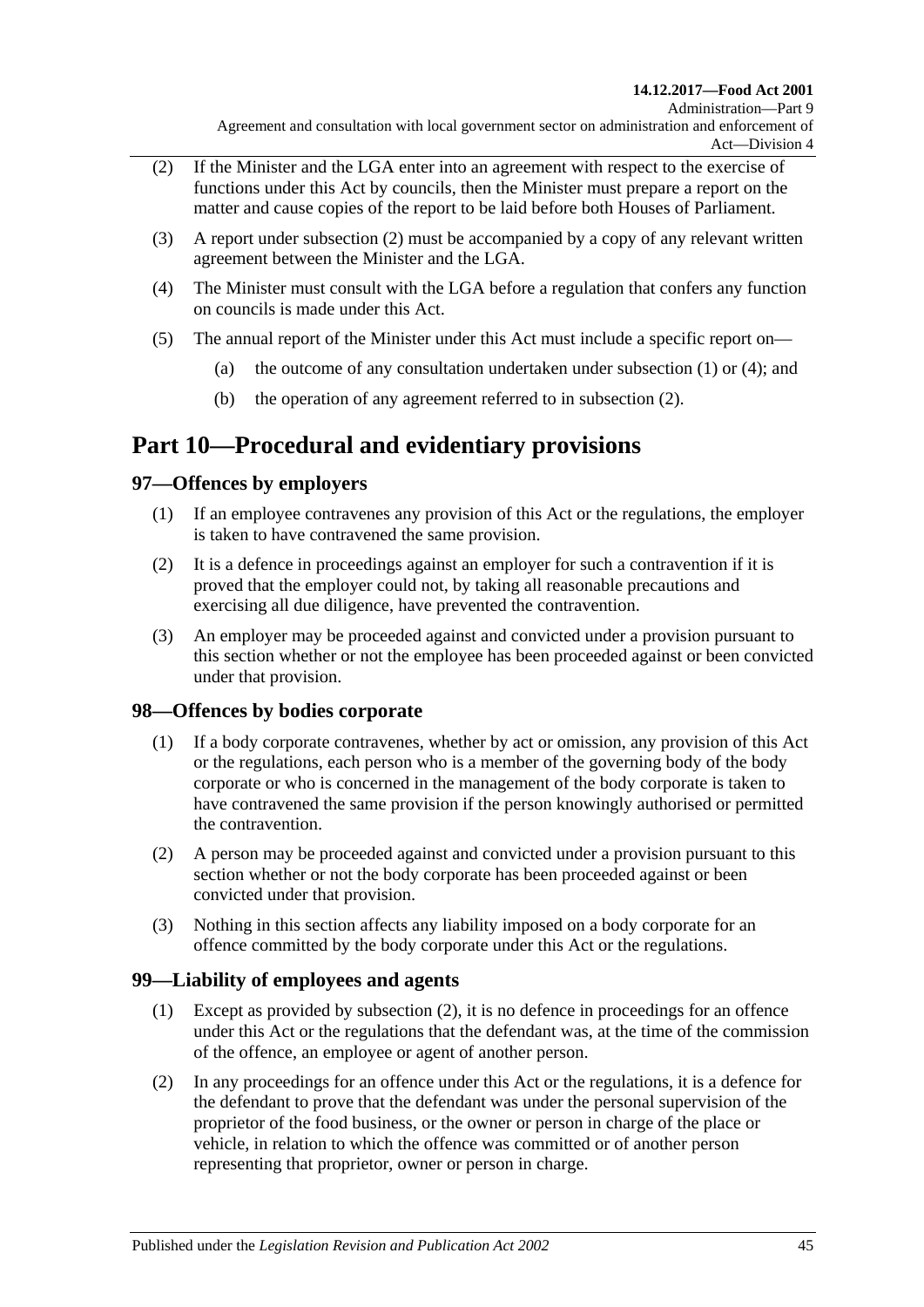### <span id="page-45-0"></span>**100—No defence to allege deterioration of sample**

In any proceedings for an offence under this Act or the regulations, it is not a defence for a person to allege that any part of a sample retained for future comparison with a sample that has been analysed has from natural causes deteriorated, perished or undergone any material change in its constitution.

#### <span id="page-45-1"></span>**101—Onus to prove certain matters on defendant**

In any proceedings for an offence under this Act or the regulations against a defendant who was responsible for making a statement on a package or in an advertisement relating to the origin or composition of the food in question or the therapeutic or nutritive properties of the effect of the food, being a statement that is alleged to have caused the food to be falsely described, the onus of proving the correctness of the statement is on the defendant.

#### <span id="page-45-2"></span>**102—Presumptions**

In any proceedings for an offence under this Act or the regulations, it is presumed until, on the balance of probabilities, the contrary is proved that—

- (a) any substance or thing capable of being used as food that was sold or prepared for sale or conveyed or intended for sale was sold, prepared, conveyed or intended for sale for human consumption; and
- (b) any substance or thing capable of being used as food is not for human consumption if it is prominently marked as not being for human consumption, or with words to that effect; and
- (c) food that is part of a batch, lot or consignment of food of the same class or description is representative of all of the food in that batch, lot or consignment; and
- (d) each part of a sample of food divided for the purpose of analysis under this Act is of uniform composition with every other part of that sample; and
- (e) a person who sold food in the conduct of a food business and was not the proprietor of the food business sold the food as the agent of the proprietor; and
- (f) a person who appears from any statement on a package containing food for sale to have imported, manufactured, packed or prepared the food is the importer, manufacturer, packager or preparer of the food, as the case may be; and
- (g) food that has been sold to a consumer has been sold at some time by any person who respectively imported, manufactured, prepared or packed the food; and
- (h) a signature purporting to be that of the head of the relevant authority or other officer of the authority, an authorised officer, the person in charge of an approved laboratory or an approved analyst is that signature.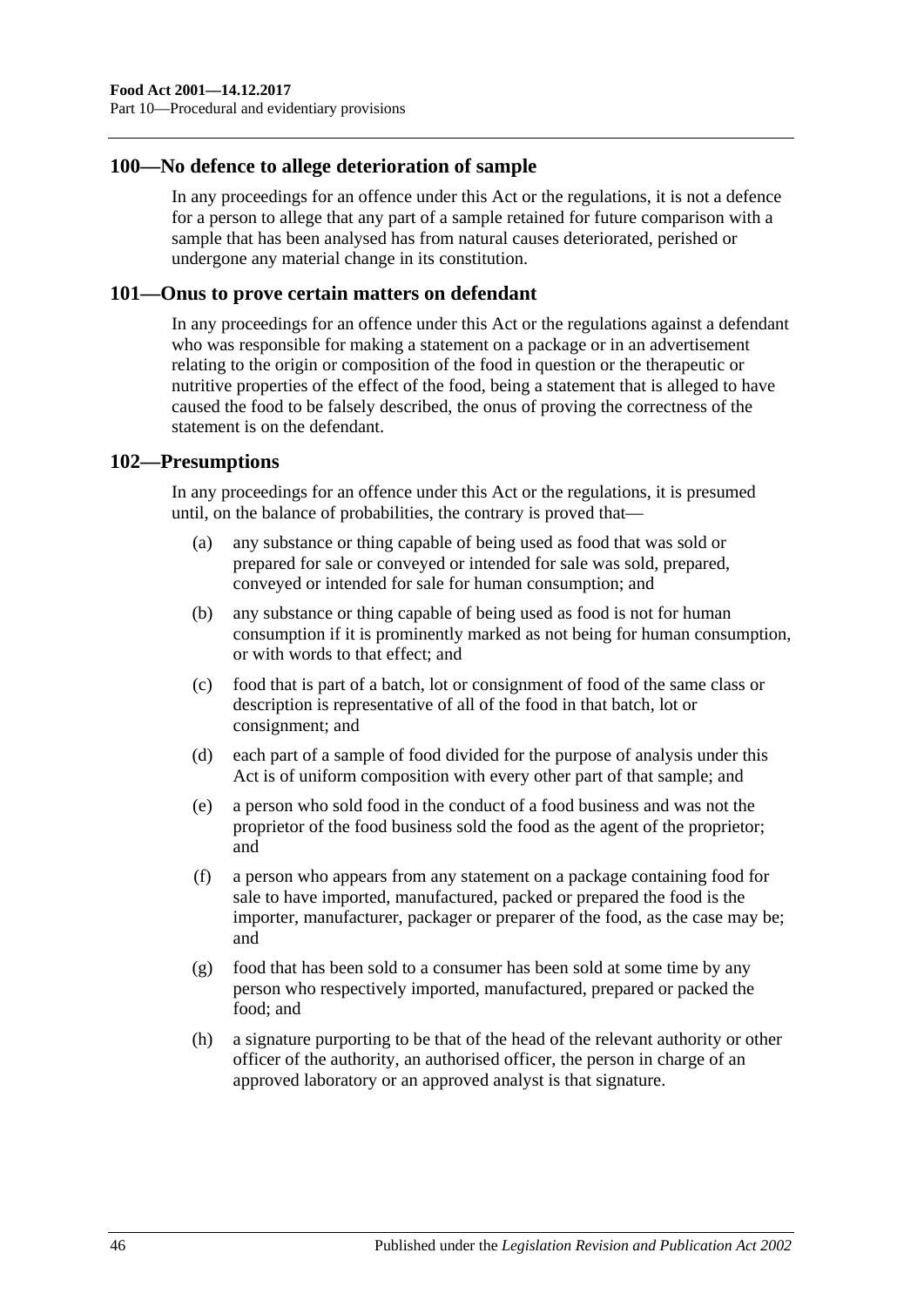## <span id="page-46-1"></span><span id="page-46-0"></span>**103—Certificate evidence and evidence of analysts**

- (1) A certificate of the result of an analysis obtained by the defendant or the prosecution in proceedings for an offence under this Act or the regulations is admissible in any such proceedings and evidence of the facts stated in it if—
	- (a) the certificate was issued in accordance with this Act; and
	- (b) a copy of the certificate is served by the person who obtained it on the other party to the proceedings—
		- (i) in the case of a certificate obtained by the prosecution—at least 14 days before the hearing;
		- (ii) in any other case—at least 7 days before the hearing.
- (2) An analyst who carried out an analysis in relation to which a certificate is produced as evidence in proceedings as referred to in [subsection](#page-46-1) (1) need not be called as a witness in the proceedings by the party producing the certificate unless the court hearing the proceedings so orders (whether on application made to it or by any other means).
- (3) In any proceedings for an offence under this Act or the regulations, the prosecution cannot rely on an analysis as evidence for the purposes of those proceedings unless the person who carried out the analysis—
	- (a) is employed or engaged by an approved laboratory; or
	- (b) is an approved analyst; or
	- (c) was acting under the supervision of an approved analyst.
- (4) In any proceedings for an offence under this Act or the regulations—
	- (a) a document purporting to be a copy of any approval, order, notice or authority under this Act is evidence of that approval, order, notice or authority; or
	- (b) a document purporting to be signed by the head of the relevant authority certifying that at a specified time or during a specified period—
		- (i) there was or was not in force any approval, order, notice or authority in relation to a specified person or persons; and
		- (ii) that an approval, order, notice or authority was or was not subject to specified conditions,

is evidence of the matters contained in the document; or

- (c) a document purporting to be signed by the head of the relevant authority certifying—
	- (i) as to the receipt or otherwise of any notice, application or payment; or
	- (ii) that any amount of fees or other money is payable under this Act by a specified person and has not been paid at the date of the certificate,

is evidence of the matters contained in the document.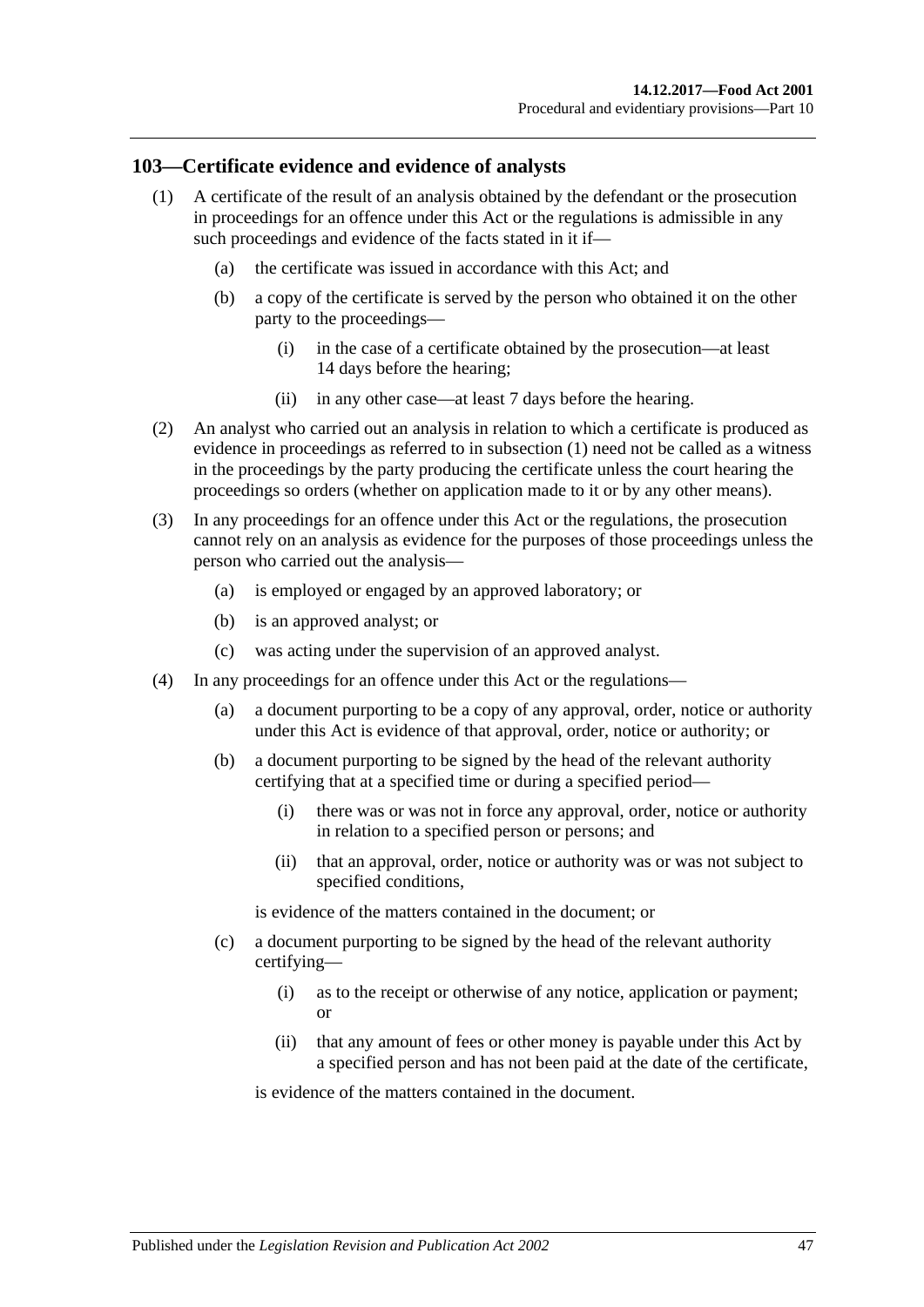## <span id="page-47-0"></span>**104—Power of court to order further analysis**

- (1) In any proceedings for an offence under this Act or the regulations, the court may, at the request of any party to the proceedings or on its own initiative, if satisfied that there is a disagreement between the evidence of the analysts for the parties to the proceedings, order that the part or parts of any sample retained under this Act be sent by the enforcement agency concerned to an independent analyst specified by the court or agreed to by the parties.
- (2) An analyst who is sent a part or parts of a sample for analysis under this section is to make an analysis of that part or those parts for the information of the court.
- (3) Subject to [section](#page-47-1) 105, the cost of an analysis under this section is to be borne by the enforcement agency concerned.

#### <span id="page-47-1"></span>**105—Court may order costs and expenses**

Without affecting any other power of a court to award costs, a court that hears proceedings for an offence under this Act or the regulations has power to make such order as it thinks fit in respect of the costs and expenses of and incidental to the examination, seizure, detention, storage, analysis (including further analysis), destruction or other disposition of any thing the subject of those proceedings.

#### <span id="page-47-2"></span>**106—Court may order forfeiture**

A court by which a person is convicted of an offence under this Act or the regulations may order the forfeiture to the Crown of any thing that was used in the commission of the offence.

#### <span id="page-47-3"></span>**107—Court may order corrective advertising**

A court by which a person is convicted of an offence under [Part 2,](#page-10-3) may make one or both of the following orders:

- (a) an order requiring the convicted person to disclose in a particular manner to the public, to a particular person or to a particular class of persons specified information, or information of a specified kind, which the convicted person possesses or to which the convicted person has access;
- (b) an order requiring the convicted person to publish, at his or her own expense, in a manner and at times specified in the order, advertisements the terms of which are specified in the order.

# <span id="page-47-4"></span>**Part 11—Miscellaneous**

#### <span id="page-47-6"></span><span id="page-47-5"></span>**108—Special power of exemption**

- (1) The Minister may, by notice in the Gazette, confer exemptions from this Act or specified provisions of this Act on specified persons or persons of a specified class.
- (2) An exemption under [subsection](#page-47-6) (1) may be granted by the Minister on such conditions as the Minister thinks fit.
- (3) The Minister may, by further notice in the Gazette—
	- (a) vary or revoke an exemption;
	- (b) vary or revoke a condition of an exemption.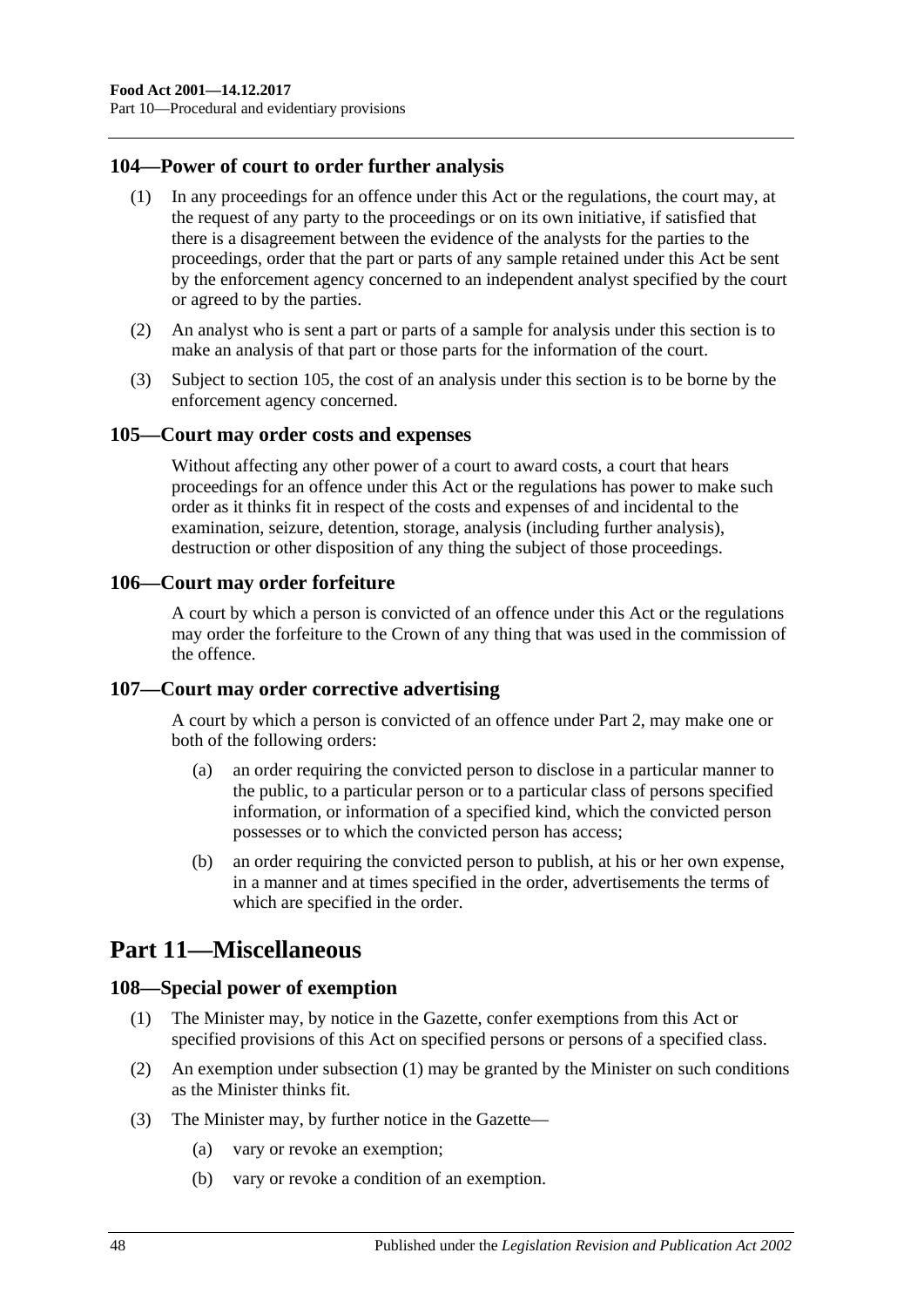(4) A person must not contravene or fail to comply with a condition of an exemption. Maximum penalty: \$10 000.

## <span id="page-48-0"></span>**109—Annual report**

- (1) The Minister must, on or before 30 September in each year, prepare a report on the operation of this Act for the financial year ending on the preceding 30 June.
- (2) The Minister must, within six sitting days after completing a report under this section, cause copies of the report to be laid before both Houses of Parliament.

## <span id="page-48-1"></span>**110—Protection from liability**

No liability attaches to—

- (a) the Crown, the relevant authority, an enforcement agency, an authorised officer or any other authority or person engaged in the administration of this Act; or
- (b) a person employed by the Crown or an enforcement agency to carry out analyses for the purposes of this Act,

for an honest act or omission in the exercise or discharge, or purported exercise or discharge, of a power, function or duty under this Act.

## <span id="page-48-2"></span>**111—Disclosure of certain confidential information**

- (1) A person who has, in connection with the administration or execution of this Act, obtained information relating to manufacturing secrets or commercial secrets or working processes must not disclose that information unless the disclosure is made—
	- (a) with the consent of the person from whom the information was obtained; or
	- (b) in connection with the administration or execution of this Act; or
	- (c) for the purposes of any legal proceedings arising out of this Act or of any report of any such proceedings; or
	- (d) in accordance with a requirement imposed by or under this Act or any other law; or
	- (e) to a person administering or enforcing a law of another jurisdiction that corresponds to this Act or any other law prescribed by the regulations; or
	- (f) to the Australia New Zealand Food Authority; or
	- (g) to a law enforcement authority; or
	- (h) with other lawful excuse.

Maximum penalty: \$50 000.

(2) A person is not guilty of an offence under this section if the information was publicly available at the time of the disclosure concerned was made.

#### <span id="page-48-4"></span><span id="page-48-3"></span>**112—Disclosure of certain information**

- (1) A person who is carrying on business as part of a multiple-site food business at which standardised food that is unpackaged, or packaged at the point of sale, is sold directly to the public must ensure that information relating to—
	- (a) any ingredient or additive of a prescribed class in that food; and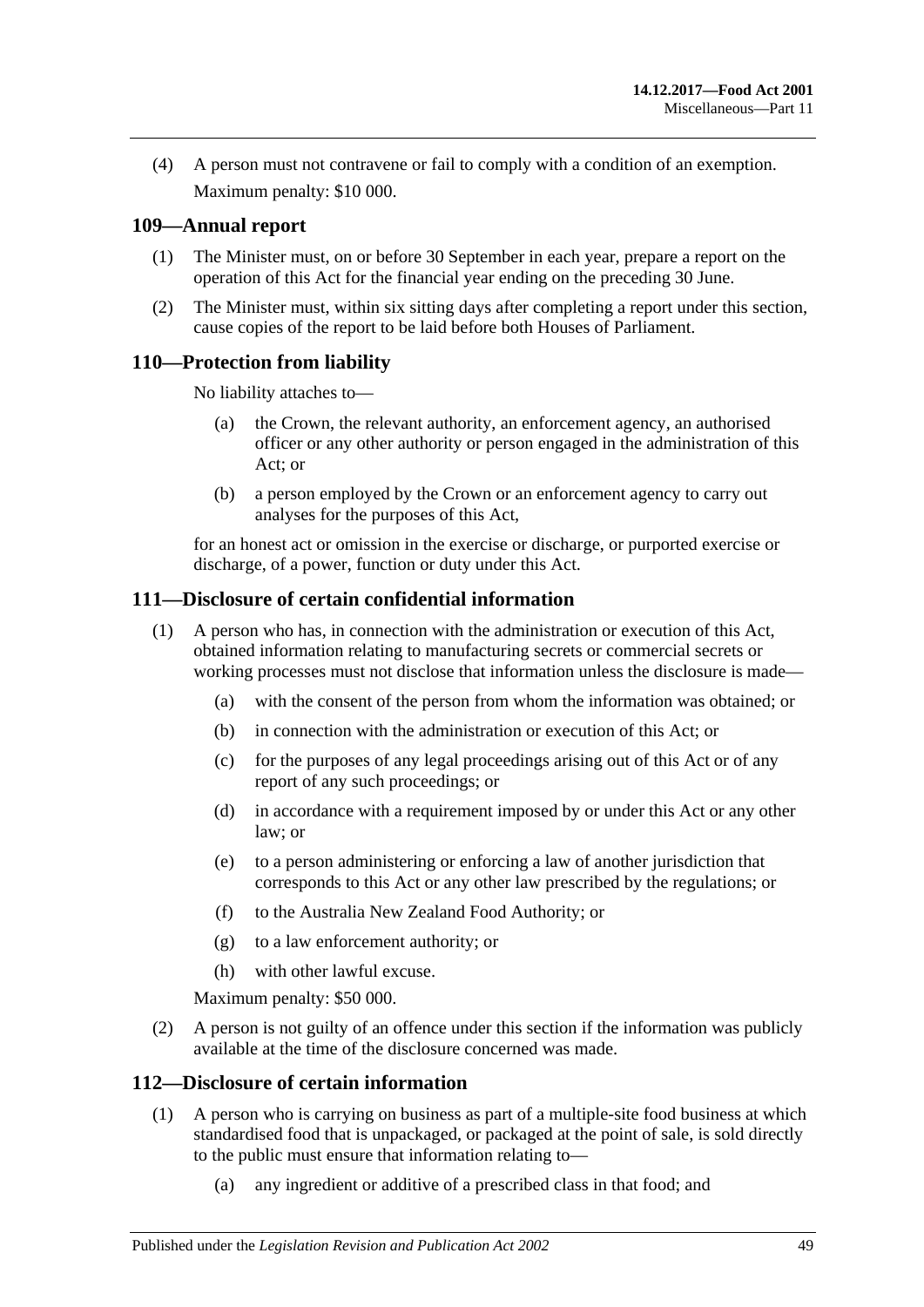- (b) any modification of a prescribed class that has occurred to any material contained in that food; and
- (c) any other matter of a prescribed class,

that complies with the requirements of the regulations is available for persons who may order or purchase that food.

- (2) The regulations may—
	- (a) prescribe the manner in which the information required under [subsection](#page-48-4) (1) is to be made available to members of the public;
	- (b) exclude certain classes of food business, or certain classes of food, from the operation of [subsection](#page-48-4) (1).

(3) A person must not, without reasonable excuse, fail to comply with a requirement imposed by or under this section.

Maximum penalty: \$2 500.

Expiation fee: \$125.

(4) In this section—

*multiple-site food business* means a food business that is carried on at five or more separate locations (including where the business is carried on under one or more franchise agreements);

*standardised food*—standardised food is food sold as part of a multiple-site food business that is intended to be the same (or substantially the same) when purchased at any location where the multiple-site food business is carried on.

## <span id="page-49-1"></span><span id="page-49-0"></span>**113—Regulations**

- (1) The Governor may make such regulations as are contemplated by this Act or as are necessary or expedient for the purposes of this Act.
- (2) Without limiting the generality of [subsection](#page-49-1) (1), those regulations may—
	- (a) require the preparation, implementation, maintenance and monitoring of food safety programs for food businesses to ensure that the provisions of this Act and the Food Standards Code are complied with;
	- (b) regulate, restrict or prohibit the use or sale of specified substances or things (or substances or things of a specified class) as food, or as an ingredient or additive in food;
	- (c) require persons selling specified kinds of food to provide specified information in relation to the food to purchasers;
	- (d) impose requirements with regard to the packaging and labelling of food generally, or specified kinds of food;
	- (e) provide for the regular analysis, examination or testing of food by specific classes of persons;
	- (f) provide for the keeping of records by specified classes of persons and for the inspection of those records;
	- (g) regulate the form and content of advertisements relating to food;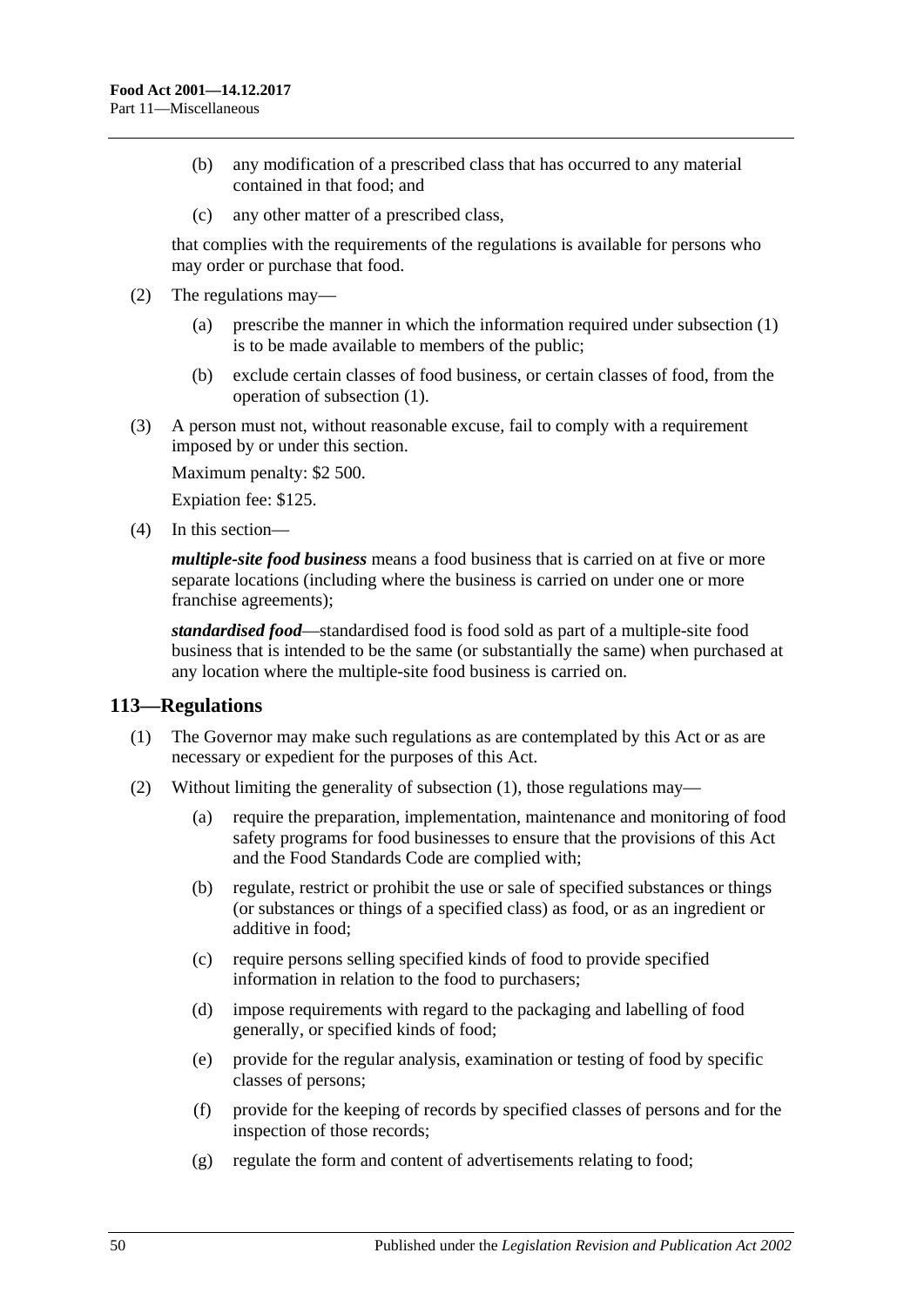- (h) regulate or restrict the use of automatic food vending machines;
- (i) fix, or provide for the imposition of, fees or charges for the purposes of this Act, including (but not limited to) fees or charges for the provision of information, or for the carrying out of any inspection or analysis (whether or not the inspection or analysis was requested or agreed to), or in connection with the notification of the use of any food business;
- (j) fix, regulate or restrict the imposition of fees or charges for or in connection with audits or other activities carried out by food safety auditors for the purposes of this Act;
- (k) provide for the payment to an enforcement agency of part of any fee or charge of a prescribed kind paid or recovered in connection with audits or other activities carried out by food safety auditors for the purposes of this Act (being a payment of an amount prescribed by the regulations, or an amount expressed as a prescribed percentage of the relevant fee or charge, which is to be paid to the enforcement agency at the time that a report of a prescribed kind is provided to the enforcement agency, or at some other time prescribed by the regulations);
- (l) fix, or provide for the imposition of, fees for the making of applications or the giving of notifications under this Act, or in connection with any other matter;
- (m) impose requirements for the notification by food businesses of information relating to the conduct of those food businesses;
- (n) make provision with respect to administrative procedures for the purposes of this Act;
- (o) require the provision of information, returns or reports to the Minister or any other prescribed authority;
- (p) provide that a specified provision of this Act does not apply, or applies with prescribed variations, in any circumstance or situation (or circumstance or situation of a prescribed class) specified by the regulations, subject to any condition to which the regulations are expressed to be subject;
- (q) determine that specified offences under this Act or the regulations are expiable and fix expiation fees, not exceeding \$500, with respect to those offences;
- (r) prescribe fines, not exceeding \$2 500 in cases involving natural persons and \$5 000 in cases involving bodies corporate, for contravention of a regulation.
- (3) The regulations may apply, wholly or partially and with or without modification, a code, standard, rule or other document prepared or published by a body referred to in the regulation (as in force from time to time or as in force at a particular time), as regulations applying under this Act (and, in so applying such code, standard, rule or other document, may provide for their citation for the purposes of the law of this State).
- (4) The regulations may adopt or incorporate, wholly or partially and with or without modification, a code, standard, rule or other document prepared or published by a body referred to in the regulation (as in force from time to time or as in force at a particular time).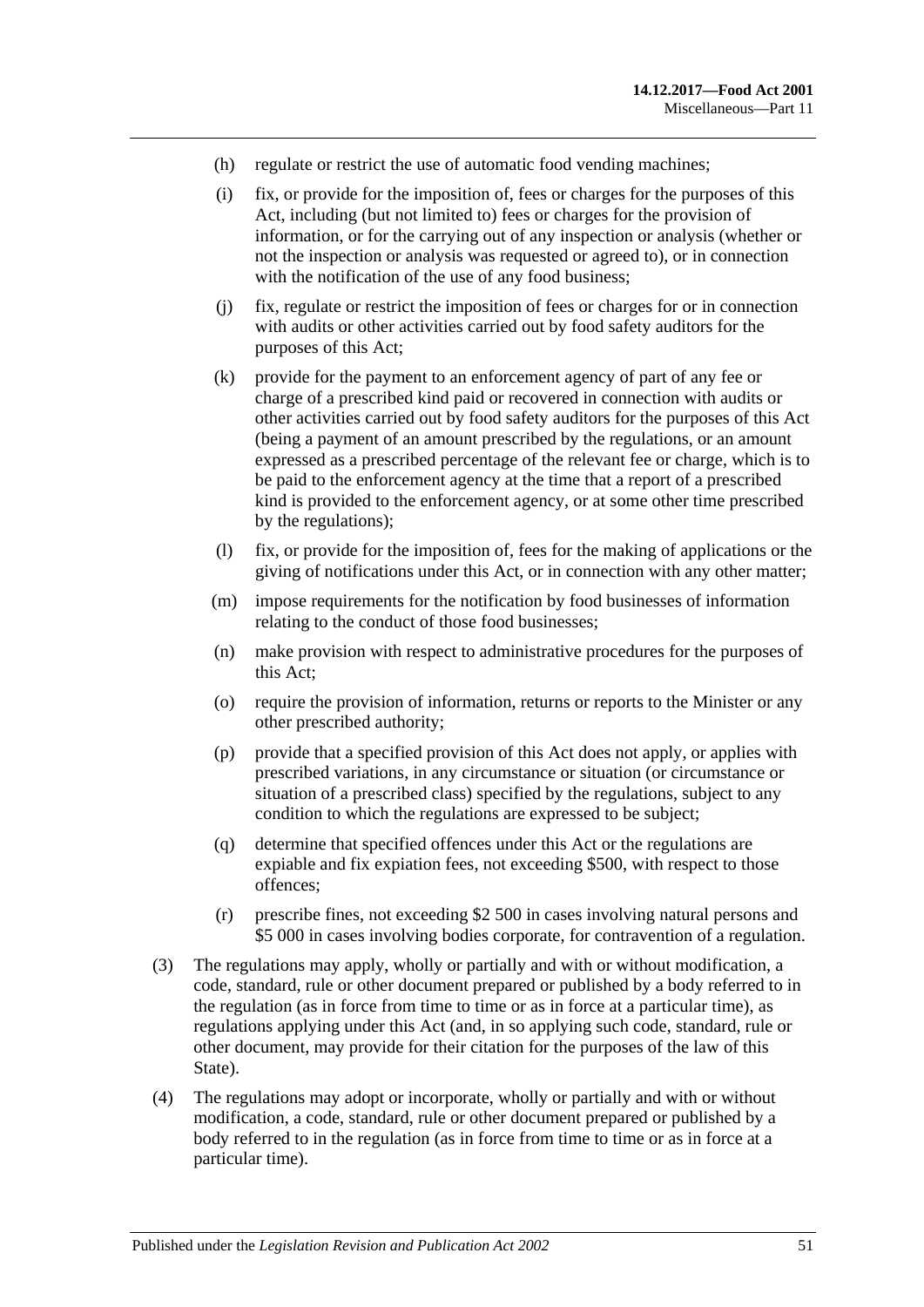- (5) Any regulations applying, adopting or incorporating a code, standard, rule or other document may contain such incidental, supplementary or transitional provisions as appear to the Governor to be necessary.
- (6) The regulations, or a code, standard, rule or other document applied, adopted or incorporated by the regulations, may—
	- (a) refer to or incorporate, wholly or partially and with or without modification, a code, standard, rule or other document prepared or published by a particular body (as in force from time to time or as in force at a particular time); and
	- (b) be of general or limited application; and
	- (c) make different provision according to the persons, things or circumstances to which they are expressed to apply; and
	- (d) provide that any matter or thing is to be determined, dispensed with, regulated or prohibited according to the discretion of the Minister or any other prescribed authority.

 $(7)$  If—

- (a) a code, standard, rule or other document is applied, adopted or incorporated by the regulations; or
- (b) the regulations, or a standard, rule or other document applied, adopted or incorporated by the regulations, refers to a code, standard, rule or other document prepared or published by a particular body,

then—

- (c) a copy of the code, standard, rule or other document must be kept available for inspection by members of the public, without charge and during normal office hours, at an office or offices specified by notice in the Gazette; and
- (d) in any legal proceedings, evidence of the contents of the code, standard, rule or other document may be given by production of a document purporting to be certified by or on behalf of the Minister as a true copy of the code, standard, rule or other document.

## <span id="page-51-0"></span>**115—Savings and transitional regulations**

- (1) The Governor may make regulations containing provisions of a savings or transitional nature consequent on the enactment of this Act.
- (2) If such a regulation so provides, it has effect despite any provision of this Act.
- (3) A provision of a regulation made under this section may, if the regulation so provides, take effect from the date of assent to this Act or a later date.
- (4) To the extent to which any such provision takes effect from a date that is earlier than the date of its publication in the Gazette, the provision does not operate so as—
	- (a) to affect, in a manner prejudicial to any person (other than the State or an authority of the State), the rights of that person existing before the date of its publication; or
	- (b) to impose liabilities on any person (other than the State or an authority of the State) in respect of anything done or omitted to be done before the date of its publication.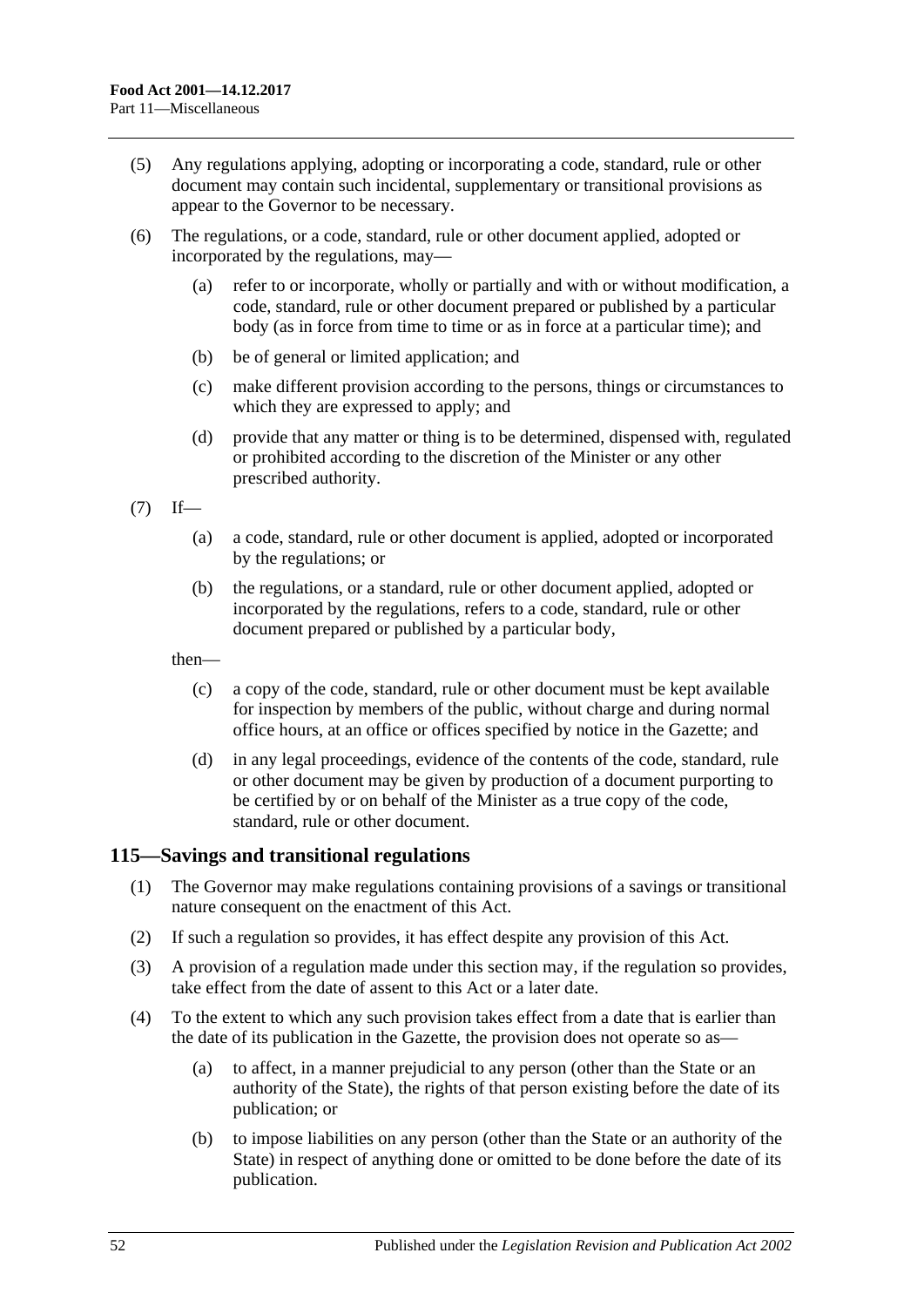# <span id="page-52-0"></span>**Legislative history**

## **Notes**

- Please note—References in the legislation to other legislation or instruments or to titles of bodies or offices are not automatically updated as part of the program for the revision and publication of legislation and therefore may be obsolete.
- Earlier versions of this Act (historical versions) are listed at the end of the legislative history.
- For further information relating to the Act and subordinate legislation made under the Act see the Index of South Australian Statutes or www.legislation.sa.gov.au.

# **Legislation repealed by principal Act**

The *Food Act 2001* repealed the following:

*Food Act 1985*

# **Principal Act and amendments**

New entries appear in bold.

| Year    | N <sub>0</sub> | Title                                                                | Assent    | Commencement                                                 |
|---------|----------------|----------------------------------------------------------------------|-----------|--------------------------------------------------------------|
| 2001    | 44             | Food Act 2001                                                        | 9.8.2001  | 1.12.2002 except s 86-1.9.2003 (Gazette<br>21.11.2002 p4224) |
| 2006 17 |                | <b>Statutes Amendment (New Rules of</b><br>Civil Procedure) Act 2006 | 6.7.2006  | Pt 35 (s 128)-4.9.2006 (Gazette<br>17.8.2006 p2831)          |
| 2011    | -16            | Safe Drinking Water Act 2011                                         | 26.5.2011 | Sch 1 (cl 2)-1.3.2013 (Gazette<br>6.12,2012p5432             |
| 2017    | - 51           | Statutes Amendment (SACAT No 2) 28.11.2017<br>Act 2017               |           | Pt 18 (ss 92 to 99)-14.12.2017 (Gazette<br>12.12.2017p4960   |

# **Provisions amended**

New entries appear in bold.

Entries that relate to provisions that have been deleted appear in italics.

| Provision       | How varied                                                                   | Commencement |
|-----------------|------------------------------------------------------------------------------|--------------|
| Long title      | amended under <i>Legislation Revision and</i><br><b>Publication Act 2002</b> | 4.9.2006     |
| Pt1             |                                                                              |              |
| s <sub>2</sub>  | omitted under Legislation Revision and<br>Publication Act 2002               | 4.9.2006     |
| s <sub>4</sub>  |                                                                              |              |
| s(4(1))         |                                                                              |              |
| body            | appropriate review deleted by $51/2017$ s $92(1)$                            | 14.12.2017   |
| <b>Tribunal</b> | inserted by $51/2017$ s $92(2)$                                              | 14.12.2017   |
| s 11            | substituted by 16/2011 Sch 1 cl 2                                            | 1.3.2013     |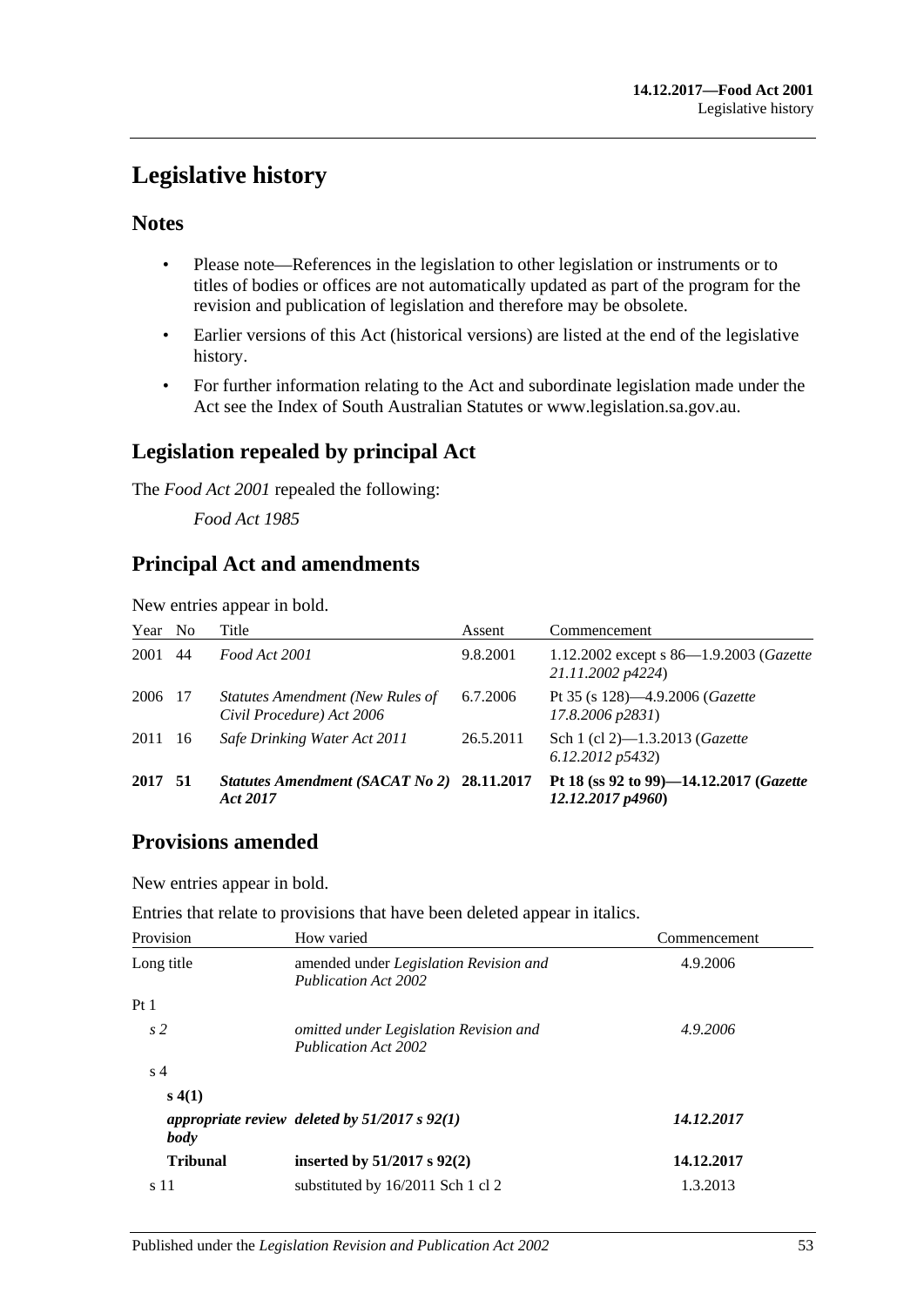| Pt <sub>3</sub> |                                                                       |            |
|-----------------|-----------------------------------------------------------------------|------------|
| s 35            |                                                                       |            |
| $s \, 35(5)$    | amended by 51/2017 s 93                                               | 14.12.2017 |
| $Pt\,5$         |                                                                       |            |
| s 51            |                                                                       |            |
| s 51(1)         | amended by 51/2017 s 94                                               | 14.12.2017 |
| s 52            |                                                                       |            |
| $s\,52(4)$      | amended by 51/2017 s 95                                               | 14.12.2017 |
| Pt 6 Div 3      |                                                                       |            |
| s <sub>65</sub> |                                                                       |            |
| s 65(1)         | amended by 51/2017 s 96                                               | 14.12.2017 |
| Pt 6 Div 4      |                                                                       |            |
| s 71            |                                                                       |            |
| $s \, 71(1)$    | amended by 51/2017 s 97                                               | 14.12.2017 |
| Pt 7Div 1       |                                                                       |            |
| s 77            |                                                                       |            |
| s 77(1)         | amended by 51/2017 s 98                                               | 14.12.2017 |
| Pt 10           |                                                                       |            |
| s 104           |                                                                       |            |
| s 104(1)        | amended by 17/2006 s 128                                              | 4.9.2006   |
| Pt 11           |                                                                       |            |
| $s$ 114         | omitted under Legislation Revision and<br><b>Publication Act 2002</b> | 4.9.2006   |

# **Transitional etc provisions associated with Act or amendments**

## *Statutes Amendment (SACAT No 2) Act 2017*

## **99—Transitional provisions**

- (1) A right of review under section 35, 51, 52, 65, 71 or 77 of the principal Act in existence before the relevant day (but not exercised before that day) will be exercised as if this Part had been in operation before that right arose, so that the relevant proceedings may be commenced before the Tribunal rather than the District Court.
- (2) Nothing in this section affects any proceedings before the District Court commenced before the relevant day.
- (3) In this section—

*principal Act* means the *[Food Act](http://www.legislation.sa.gov.au/index.aspx?action=legref&type=act&legtitle=Food%20Act%202001) 2001*;

*relevant day* means the day on which this Part comes into operation;

*Tribunal* means the South Australian Civil and Administrative Tribunal established under the *[South Australian Civil and Administrative Tribunal Act](http://www.legislation.sa.gov.au/index.aspx?action=legref&type=act&legtitle=South%20Australian%20Civil%20and%20Administrative%20Tribunal%20Act%202013) 2013*.

## **Historical versions**

4.9.2006